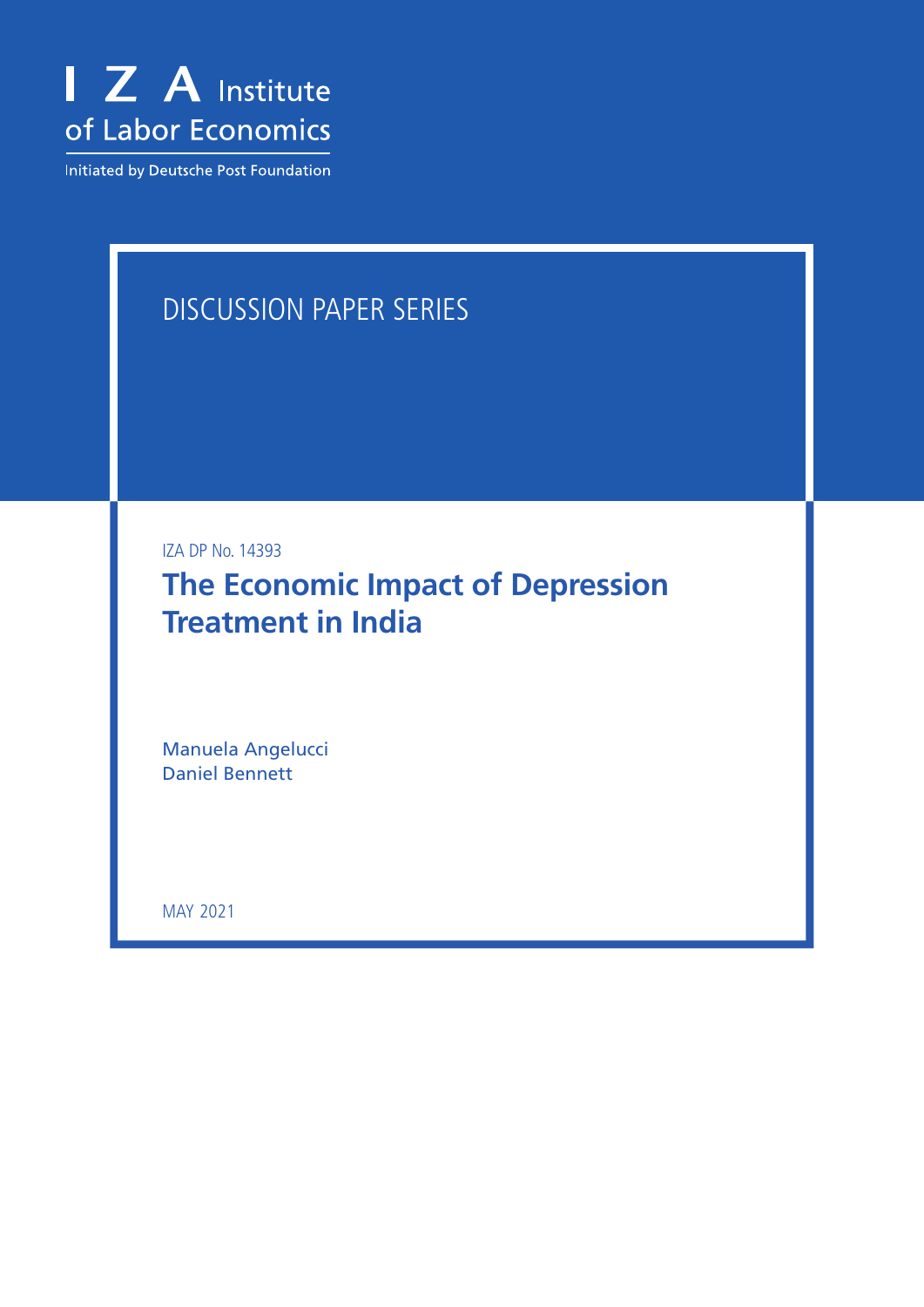

Initiated by Deutsche Post Foundation

## DISCUSSION PAPER SERIES

IZA DP No. 14393

## **The Economic Impact of Depression Treatment in India**

**Manuela Angelucci** *University of Texas at Austin and IZA*

**Daniel Bennett** *University of Southern California*

MAY 2021

Any opinions expressed in this paper are those of the author(s) and not those of IZA. Research published in this series may include views on policy, but IZA takes no institutional policy positions. The IZA research network is committed to the IZA Guiding Principles of Research Integrity.

The IZA Institute of Labor Economics is an independent economic research institute that conducts research in labor economics and offers evidence-based policy advice on labor market issues. Supported by the Deutsche Post Foundation, IZA runs the world's largest network of economists, whose research aims to provide answers to the global labor market challenges of our time. Our key objective is to build bridges between academic research, policymakers and society.

IZA Discussion Papers often represent preliminary work and are circulated to encourage discussion. Citation of such a paper should account for its provisional character. A revised version may be available directly from the author.

ISSN: 2365-9793

**IZA – Institute of Labor Economics**

| Schaumburg-Lippe-Straße 5-9 | Phone: +49-228-3894-0       |             |
|-----------------------------|-----------------------------|-------------|
| 53113 Bonn, Germany         | Email: publications@iza.org | www.iza.org |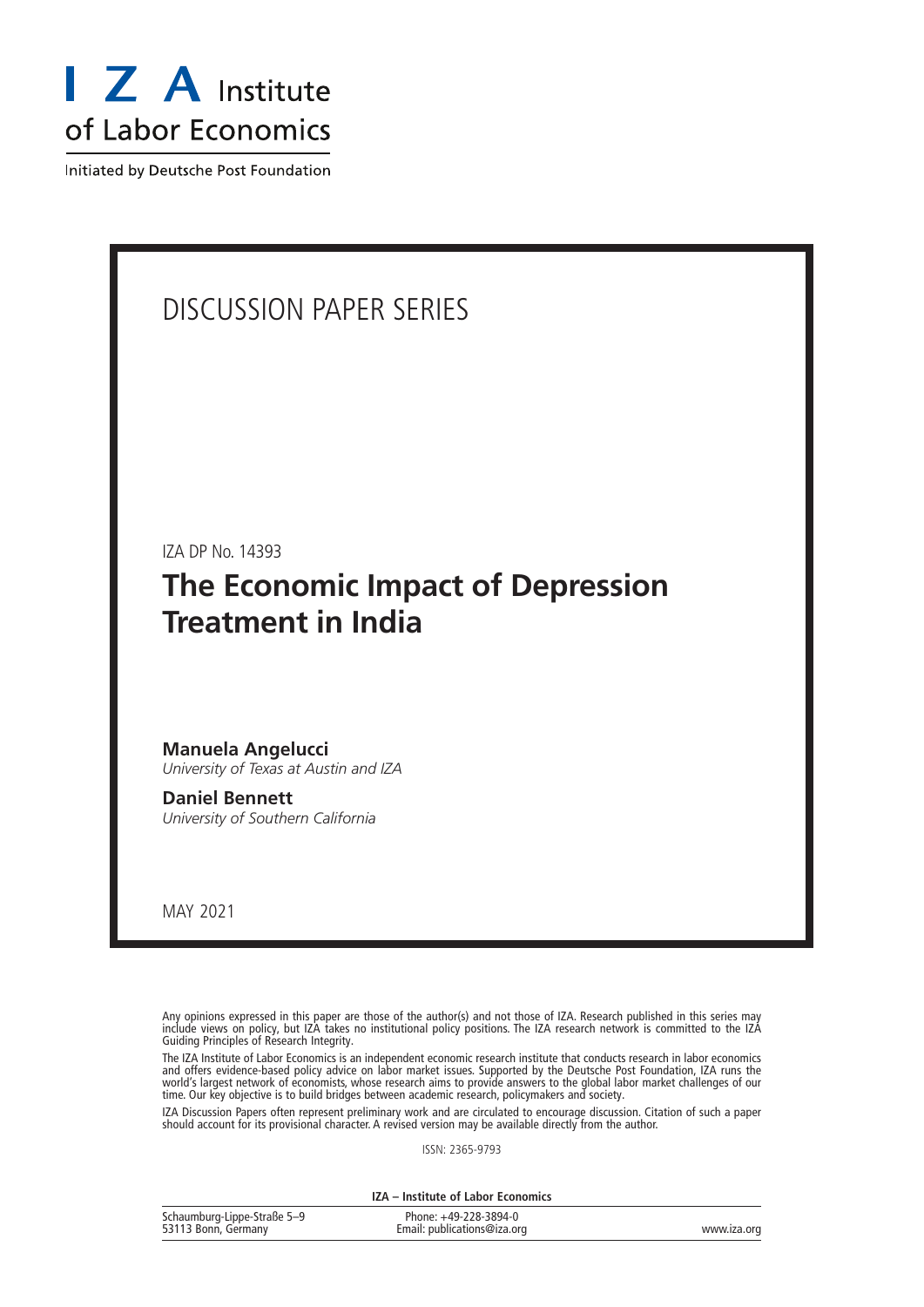## ABSTRACT

# **The Economic Impact of Depression Treatment in India\***

This study evaluates the impact of depression treatment on economic behavior in Karnataka, India. We cross-randomized pharmacotherapy and livelihoods assistance among 1000 depressed adults and evaluated impacts on depression severity, socioeconomic outcomes, and several potential pathways over 26 months. The pharmacotherapy treatments reduce depression severity, with benefits that persist after treatment concludes. They substantially increase child human capital investment, particularly for older children, and reduce risk intolerance and the incidence of negative shocks. These findings suggest two pathways through which depression may perpetuate poverty.

| <b>JEL Classification:</b> | 115.118                     |
|----------------------------|-----------------------------|
| Keywords:                  | depression, health, poverty |

**Corresponding author:** Manuela Angelucci University of Texas at Austin Austin, TX 78712 USA

E-mail: mangeluc@utexas.edu

<sup>\*</sup> We received helpful feedback from Vittorio Bassi, Sonia Bhalotra, Leandro Carvalho, Sylvan Herskowitz, Anil Kumar, Emily Nix, Alreena Pinto, Shoba Raja, Gautam Rao, Frank Schilbach, and Scott Templeton. This research was supported by the Swiss Agency for Development and Cooperation (SDC) and the Swiss National Science Foundation through the Swiss Programme for Research on Global Issues for Development (r4d programme) through the grant "Inclusive social protection for chronic health problems" (Grant Number: 400640-160374). We also received support from the Jameel Poverty Action Lab Urban Services Initiative and the University of Michigan. This study is registered as Trial AEACTR-0001067 in the AEA RCT Registry.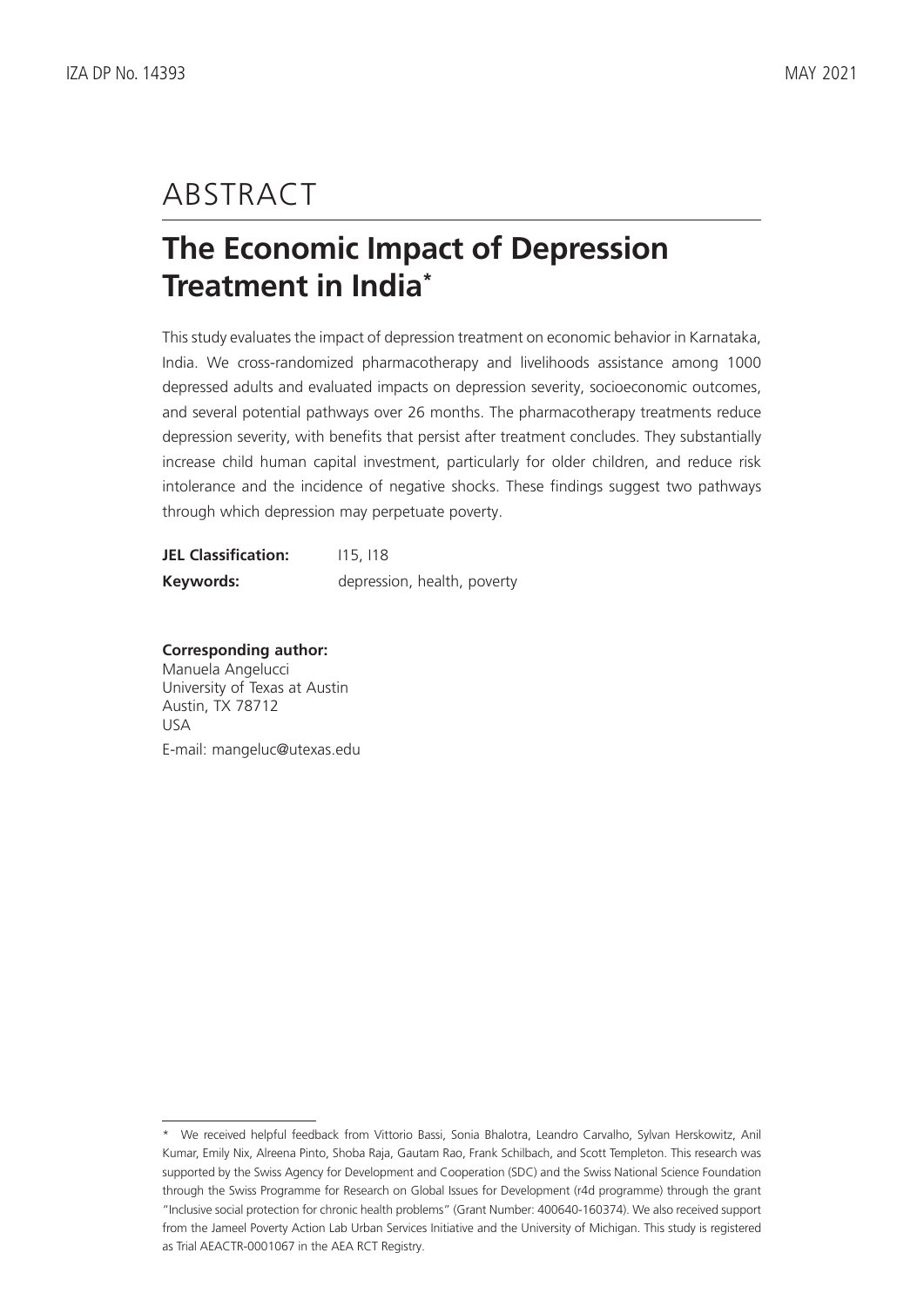#### 1 Introduction

Depression is a pervasive and costly illness with a lifetime prevalence of 15-20 percent (Moussavi et al. 2007, Ferrari et al. 2013, Hasin et al. 2018). Since depression is the fourth largest contributor to the global burden of disease and the third largest source of years lost to disability (James et al. 2018), treatment may lead to large gains.

Depression treatment may also improve socioeconomic outcomes, since its symptoms may reduce consumption and investment through multiple pathways. Depression may worsen socioeconomic outcomes through a "productivity" pathway: fatigue, disrupted sleep, and impaired cognition may reduce labor supply and productivity, decreasing income. Depression may also cause a "paralysis of the will," which increases the cost of taking action (Beck and Alford 2009), as well as anhedonia and pessimism, which reduce the actual or perceived benefits of taking action. This "action" pathway may discourage people with depression from both investing and averting negative shocks. Other pathways are possible as well.

For developing countries, it is particularly important to understand the economic impact of depression and find effective and scalable treatments: depression is more prevalent among the poor and may contribute to poverty and poverty traps (Ridley et al. 2020, Kessler and Bromet 2013, Haushofer and Fehr 2014). Moreover, depression treatment is challenging because both demand and supply are constrained. Pharmacotherapy may be a cost-effective approach in settings with few mental health care providers (Saxena et al. 2007). However, we lack evidence of the feasibility and effectiveness of pharmacotherapy in developing countries.

This paper studies the effects of pharmacotherapy on depression, socioeconomic outcomes, and possible pathways that may link mental health and economic behavior. We implemented a community-based cluster cross-randomized trial offering Psychiatric Care (PC) and Livelihoods Assistance (LA) to 1000 adults (86 percent of whom are female) with symptoms of mild or moderate depression in a peri-urban region near Bangalore, India. The PC intervention provided eight months of personalized pharmacotherapy with the diagnosis and oversight of a psychiatrist from a local research hospital. In the LA intervention, a local NGO organized two group meetings to address work-related challenges and provided personalized follow-up support to help participants find employment, small loans, or other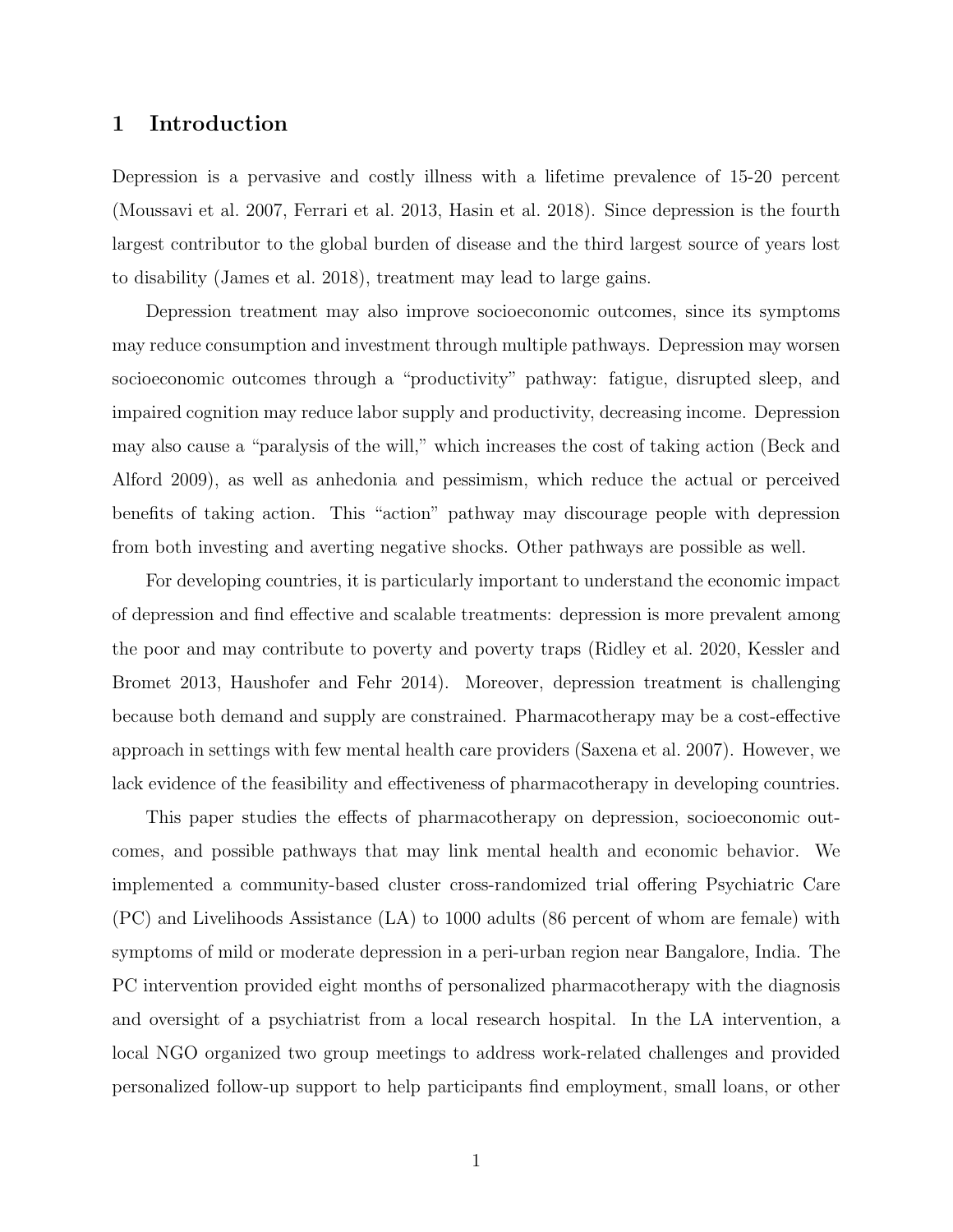income-generating opportunities. 44 percent of participants complied with the PC intervention and 68 percent complied with the LA intervention. We assess impacts in four follow-up waves over 26 months.

Based on intent-to-treat estimates, we find that the combined PC/LA intervention reduces depression severity by 0.24 standard deviations (SD) and reduces the prevalence of depression by 57 percent while the PC intervention is ongoing. It reduces depression severity by 0.21 SD and reduces the prevalence of depression by 45 percent several months after PC concludes. These effect sizes align with existing estimates of the impact of mental health care in South Asia (Patel and Kleinman 2003, Patel et al. 2017, Rahman et al. 2008). The impact on depression of PC alone is more modest, while LA alone does not significantly reduce depression. Neither intervention significantly improves work time or earnings.

We then estimate impacts on child human capital investment, household wealth, consumption, and sanitation/hygiene. We focus on the pooled effect of any PC intervention (PC or PC/LA), since LA has small and insignificant effects on its own. We find a large and significant impact on child human capital investment, which increases by 0.26 SD due to gains in enrollment and declines in child labor. This impact is 0.46 SD for children who are 14 or older. We also find a small and temporary increase in wealth, but no other aggregate effects on the other families of outcomes.

To investigate possible pathways for this result, we estimate impacts on prevention behavior and risk intolerance (e.g. willingness to avoid or undertake risky actions), the incidence of negative shocks, cognitive performance, participation in household decisions, and subjective wellbeing. We find that depression treatment increases prevention behavior and risk intolerance and reduces the incidence of negative shocks after the PC intervention concludes. We also find a statistically significant negative effect on cognitive performance after the PC intervention and no statistically significant effects on subjective wellbeing or participation in household decisions. In sum, depression treatment appears to lead to both higher investment and lower incidence of negative shocks, consistent with the "action" pathway. Conversely, treatment does not appear to improve socioeconomic outcomes through a "productivity" pathway.

These findings contribute to the literature that examines the impact of depression on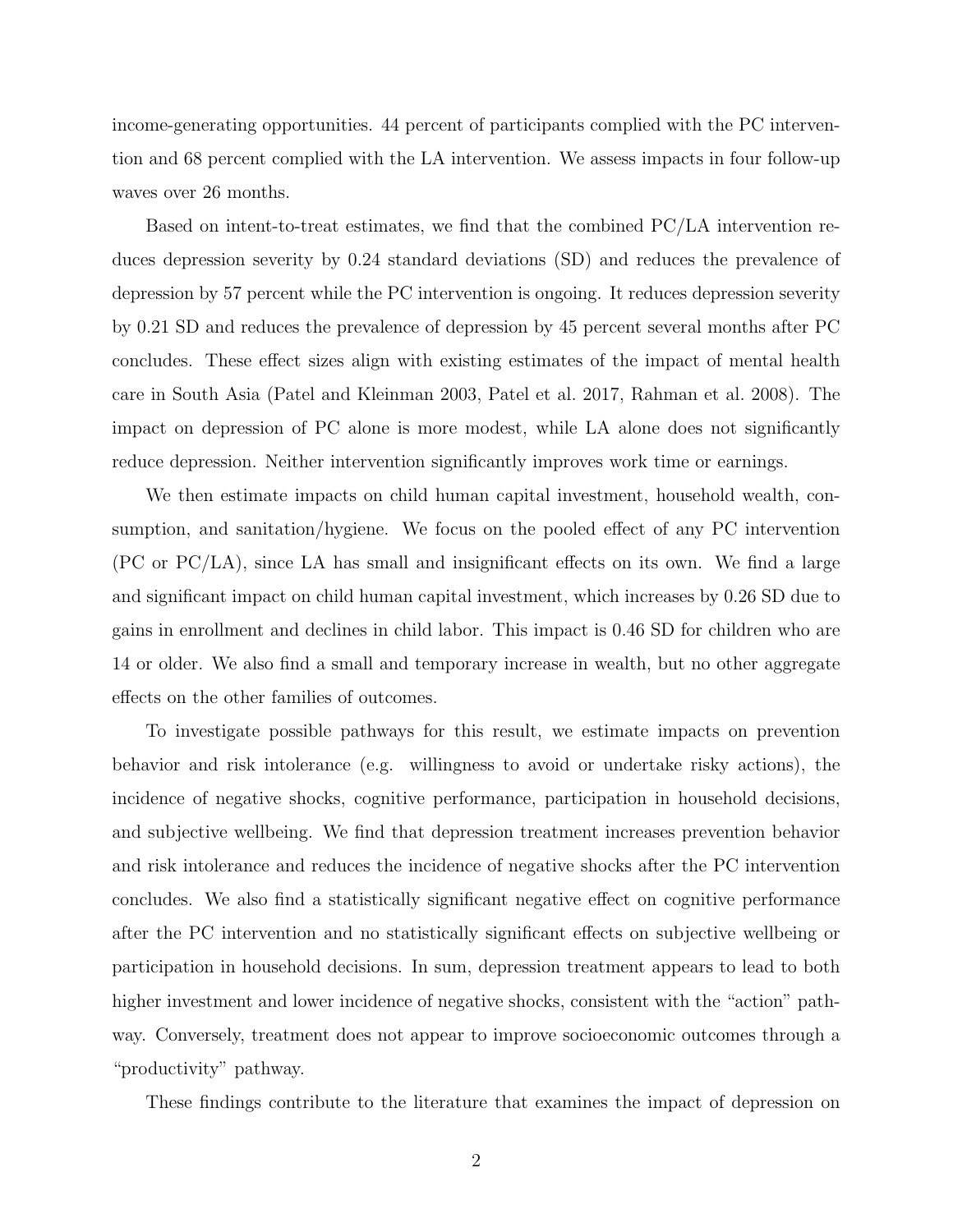economic behavior and suggest two channels through which depression may worsen socioeconomic outcomes: by reducing child human capital investment, depression may reduce the future consumption and wellbeing of children; by reducing prevention behavior, it may increase the frequency of negative shocks and prevent wealth accumulation. Our findings are consistent with an intergenerational depression poverty trap and contribute to our understanding of the psychology of poverty (Mani et al. 2013, Mullainathan and Shafir 2013, Haushofer and Shapiro 2016). They complement studies that relate economic circumstances early in life to mental health in adulthood (e.g. Persson and Rossin-Slater 2018, Adhvaryu et al. 2019).

We also contribute to the understanding of how to improve investment in child human capital: we find a strong link between treating adult depression and investment in children (Baranov et al. 2020). Our effect sizes are large: they are similar to the impact on enrollment of Oportunidades, Mexico's conditional cash transfer program (Angelucci et al. 2010), as well as to the average effect on enrollment of other conditional and unconditional cash transfer programs (Baird et al. 2014). They also fall within the 80-90th percentile of impacts on education access among educational interventions in developing countries (Evans and Yuan 2020).

We also make two policy contributions. We show that a community-based pharmacotherapy intervention can be effective in a developing country setting. Therefore, treatment with SSRIs may be a feasible short-term tool to address endemic depression in a setting with scarce mental health care resources. Secondly, we find a cost-effective, positive complementarity between PC and LA. Although LA is not a form of psychotherapy, this result is consistent with the finding that combining pharmacotherapy and additional treatments such as psychotherapy may be cost-effective (Wiles et al. 2016). We suggest further study of joint pharmacotherapy and light-touch psychosocial interventions.

#### 2 Depression and Economic Behavior

Unhappiness and anhedonia are two core symptoms of depression. Anhedonia reduces the pleasure and anticipation from enjoyable activities and accomplishments (Rizvi et al. 2016). Other common symptoms include difficulty concentrating, indecisiveness, low self-esteem,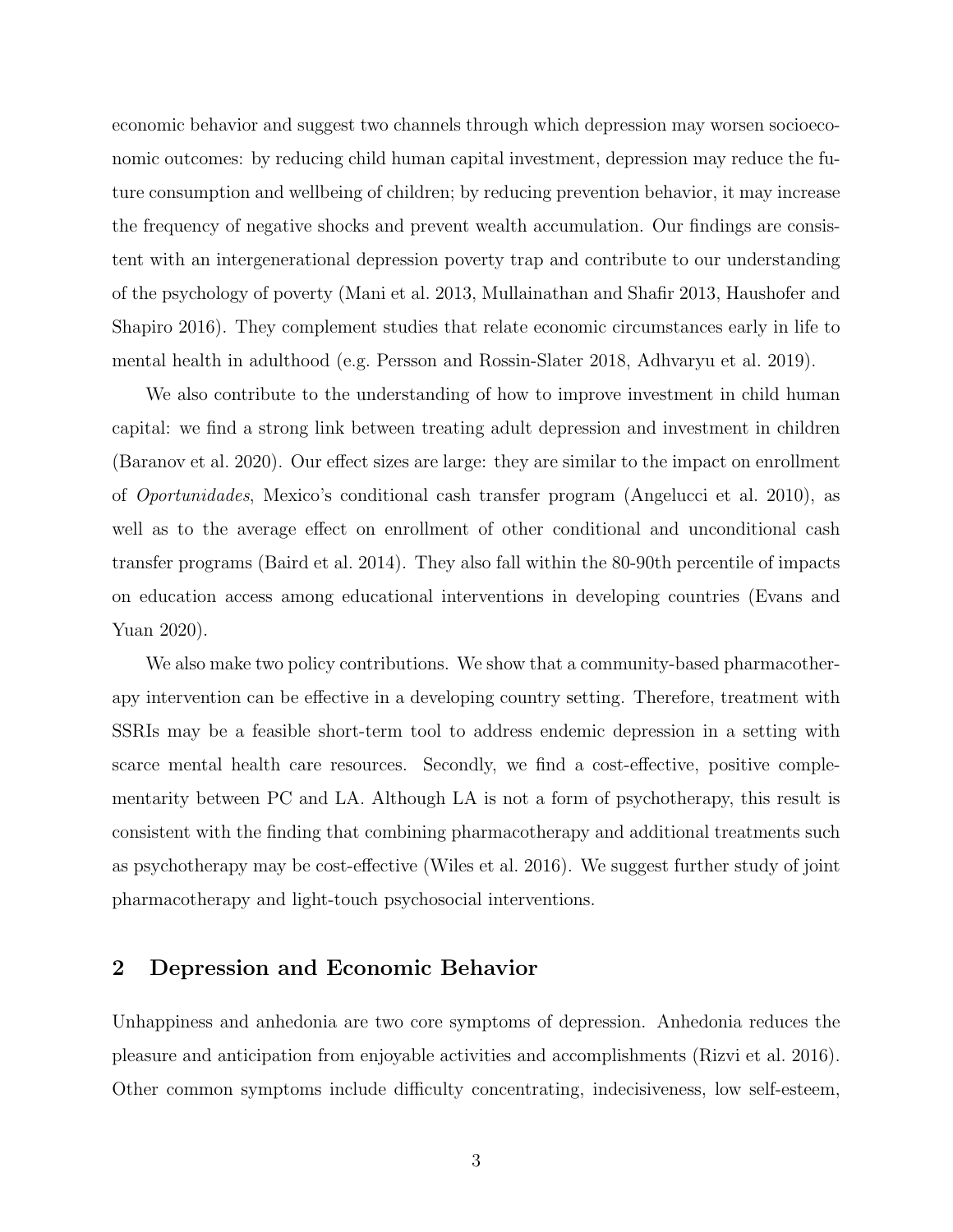fatigue, pessimism, changes in appetite, disrupted sleep, and, in extreme cases, suicidal ideation (Löwe et al. 2008).

Depression may affect consumption, investment, and other economic outcomes through multiple pathways. Labor supply and productivity are well-known channels that link depression to economic outcomes. Fatigue, disrupted sleep and nutrition, and impaired cognition may reduce labor supply and productivity, lowering income and consumption. In Figure 1, Panel (a) illustrates this "productivity" pathway by showing a leftward shift in consumption from  $c_{nd}$  (consumption when not depressed) to  $c_d$  (consumption when depressed).

In addition, there may be an "action" pathway: several depression symptoms may prevent people from taking beneficial actions. These symptoms share the feature that they simultaneously lead to lower investment and greater exposure to negative shocks. First, indecisiveness, low self-esteem, and difficulty concentrating may lead to a "paralysis of will" that increases the fixed cost of taking action (Beck and Alford 2009). Panel (b) of Figure 1 considers an action with fixed cost, I, that increases consumption from  $c_0$  to  $c_1$  (translating into a utility gain of  $\Delta u$ ). A person takes action if  $\Delta u > I$ , so that the increase in utility exceeds the cost. By increasing  $I$ , depression may lead people to forgo actions that are otherwise beneficial. Second, the limited ability to derive pleasure from enjoyable activities implies a lower and flatter utility function. In Panel (c), depression flattens the utility function from  $u_{nd}(c)$  to  $u_d(c)$ , which reduces  $\Delta u$ . For a given I, someone with depression may benefit less from moving from  $c_0$  to  $c_1$ , which may also lead to inaction. Finally, pessimism may lead someone with depression to underestimate the benefit of an action, reducing the perceived utility gain from acting.<sup>1</sup> In Panel (d), while  $u_d(c_0) = u_{nd}(c_0)$ , pessimism lowers the slope of  $u_d(c)$  so that someone with depression perceives less utility from moving from  $c_0$  to  $c_1$ .

In addition to limiting productive investments, the mechanisms in Panels  $(b)-(d)$  may prevent depressed people from safeguarding themselves against shocks that reduce consumption below  $c_0$ . This may occur if depression increases the psychic cost of taking precautions or reduces the actual or perceived benefits of prevention.<sup>2</sup> Therefore, depression may increase

<sup>1</sup>Similarly, De Quidt and Haushofer (2016) characterize depression as reducing the expected return to effort.

<sup>&</sup>lt;sup>2</sup>Strulik (2019) calibrates a model in which depressed people adopt fewer preventative actions and invest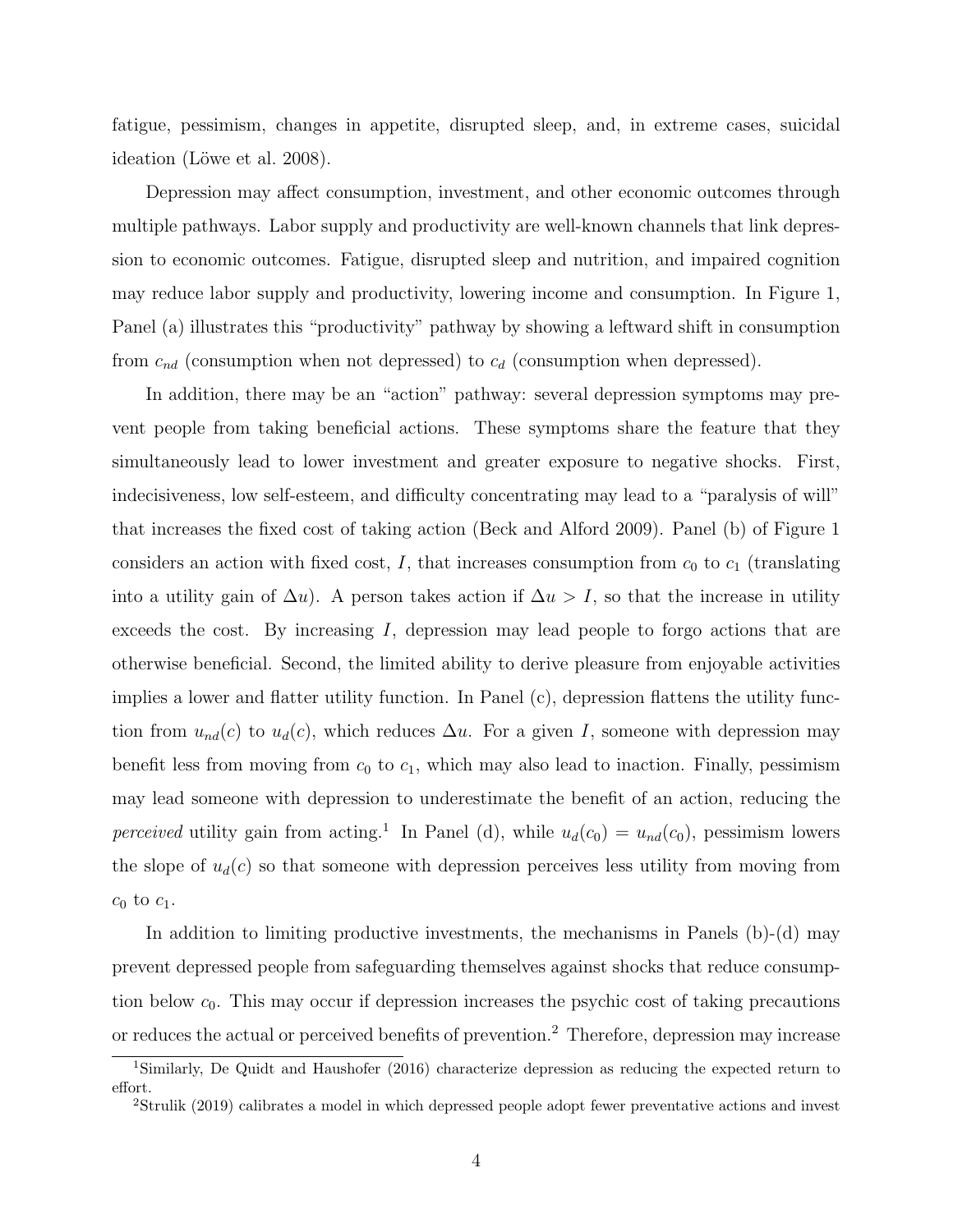poverty through lower investment and higher incidence of negative shocks.

Depression may also affect economic behavior through other pathways, such as risk and time preferences or changes in decision making. These effects may in turn change consumption or investment. Finally, the presence of a depressed family member increases depression risk throughout the household, including across generations, potentially magnifying the economic ramifications of depression.

Evidence of the effects of depression on economic behavior is limited and mainly observational. Depression is correlated with low productivity, absenteeism, low human capital investment, and changes in risk attitudes (e.g. Berndt et al. 1998, Fletcher 2013, Schwebel and Brezausek 2008, Bayer et al. 2019, Cobb-Clark et al. 2020). Pharmacotherapy is associated with improvements in life satisfaction, cognition, and decision-making among people with depression (Dzevlan et al. 2019, Prado et al. 2018). Quasi-experimental studies find an effect of mental health on labor market outcomes (Biasi et al. 2020), or suggest that mental health may mediate the economic impacts of external shocks (Baranov et al. 2015, Hanaoka et al. 2018). Among experiments, Patel et al. (2017) show that psychotherapy increases labor supply while Haushofer et al. (2020) find no impact on a variety of economic outcomes. Baranov et al. (2020) find long-run effects of treatment for perinatal depression on decision-making and child human capital investment.

Studies also document the link between emotions, poor sleep, and fatigue and economic behavior. For example, emotions may affect decision making in a variety of contexts (e.g. Ariely and Loewenstein 2006, Ifcher and Zarghamee 2011); adequate sleep increases productivity, wellbeing, and cognitive function (Bessone et al. 2020); happiness and fatigue are linked to work productivity (Oswald et al. 2015, Dickinson 1999); indecisiveness may contribute to status quo bias (Samuelson and Zeckhauser 1988, Sautua 2017). Depression has negative spillovers for the mental health of other family members, both contemporaneously and across generations (Marmorstein et al. 2004, Hansen and Buus 2013). Taken together, this evidence confirms that depression may affect economic behavior and outcomes through multiple pathways.

less in their health. According to the calibration, depression may shorten US life expectancy by four years.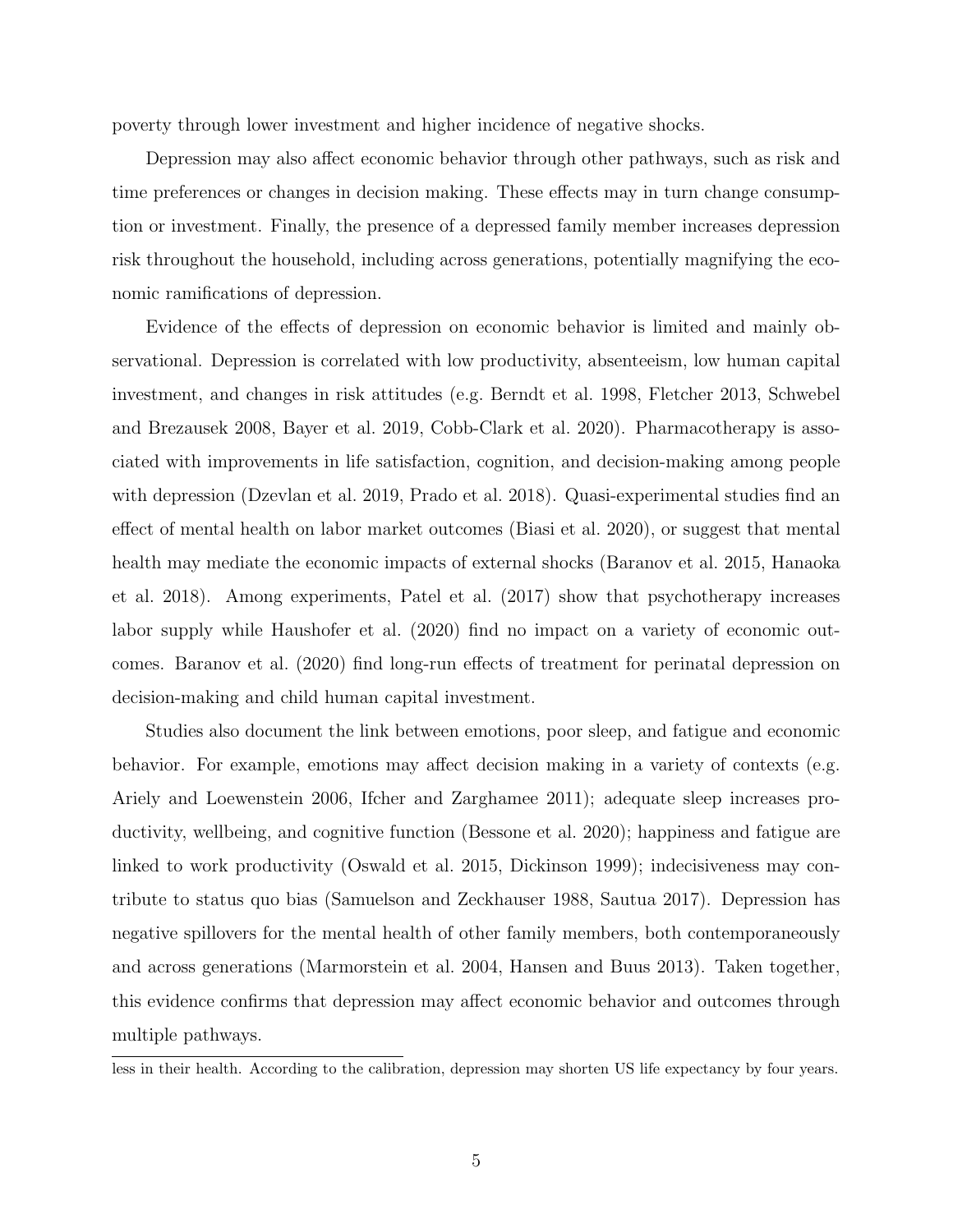#### 3 Interventions

We conducted this study in a peri-urban region northwest of Bangalore, Karnataka. Our study area comprises 506 villages and wards (urban jurisdictions) with at least 40 households within the catchment area of our partner NGO in the Doddaballapur, Korategere, and Gauribidanur districts. To measure the prevalence and correlates of depression in this area, we concurrently surveyed a representative sample of adults in an adjacent non-study district. In this setting, 24 percent of adults have some depression symptoms and 10 percent have moderate or severe depression symptoms. Symptoms are more severe for women, older people, and people with low socioeconomic status, as studies document elsewhere (Gilman et al. 2002). We elaborate on these patterns in Appendix A.1.

We implemented two community-based interventions in collaboration with Grameena Abudaya Seva Samsthe (GASS), a local social service organization that has worked to provide health care and social support to people with physical and mental disabilities since 2001. We modified their existing programs, which facilitate mental health care for people with mental illnesses and provide livelihoods assistance.

The PC intervention provided eight months of free psychiatric care through the Shridevi Institute of Medical Sciences and Research Hospital. The initial visit included a diagnosis, an explanation of the significance of mental illness, and an individualized course of medical treatment. Patients returned for monthly follow-up visits. The most commonly prescribed anti-depressants were Selective Serotonin Reuptake Inhibitors (SSRIs). These drugs are generally not under patent and are available inexpensively in India. They are widely used and have relatively few well-tolerated side effects (Ferguson 2001, Cascade et al. 2009).<sup>3</sup>

<sup>3</sup>Unlike in a clinical trial, participants were aware of their participation in the PC intervention. A portion of the treatment effect on mental health may arise through a placebo effect. This non-blinded arrangement realistically characterizes depression treatment in practice. A meta-analysis by Arroll et al. (2005) shows that treatment with SSRIs is more effective than a placebo in primary care, where the characteristics of patients and the manifestations of depression often differ from inpatient psychiatric settings. A meta-analysis by De Maat et al. (2006) shows that pharmacotherapy and psychotherapy are similarly effective on average, and that pharmacotherapy is effective for treatment of both mild and moderate depression. Around 20 percent of patients who abruptly discontinue SSRIs experience antidepressant discontinuation syndrome. Symptoms such as dizziness, fatigue, nausea, and irritability may last for 1-2 weeks (Fava et al. 2015, Gabriel and Sharma 2017), although evidence regarding this phenomenon continues to evolve (Davies and Read 2019). Discontinuation symptoms are milder and occur less frequently for patients who receive shorter courses of treatment (Warner et al. 2006, Eveleigh et al. 2018). GASS organized all visits, transported participants to their appointments, and monitored patient welfare via home visits throughout the intervention.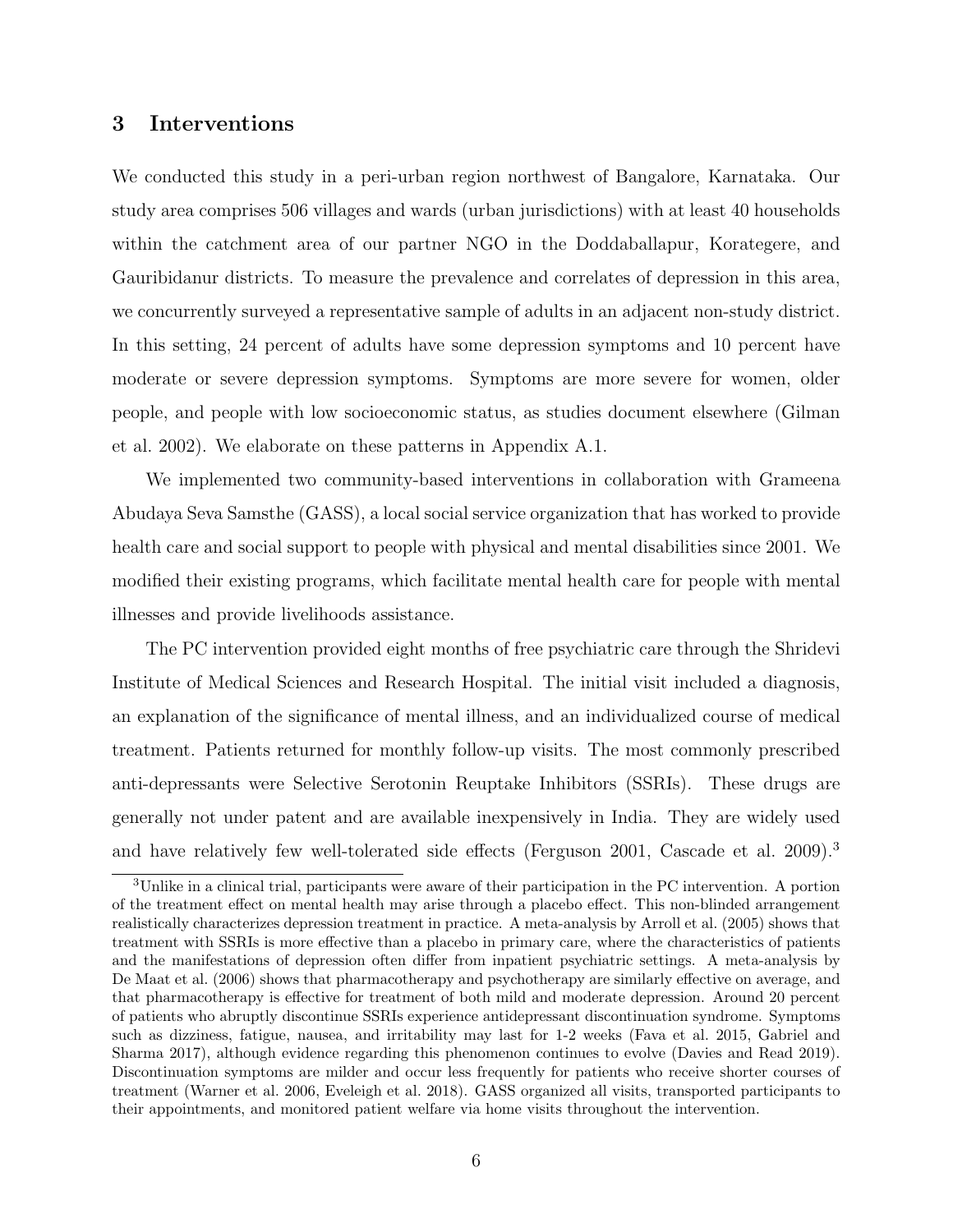Appendix A.2 discusses ethical considerations.

The LA intervention provided up to two group meetings and personalized livelihoods assistance. The meetings discussed ways to earn income and deal with on-the-job challenges. The personalized assistance aimed to help participants identify and pursue income-generating activities through job placement, small loans, or training, based on each participant's needs. This intervention took place in the first two months of the study. Jobs that participants received through the intervention could continue beyond the study period.

#### 4 Design, Sampling, and Recruitment

We used a cluster-randomized design to cross-randomize psychiatric care  $(PC)$  and livelihoods assistance  $(LA)$  by village or ward (urban jurisdiction).<sup>4</sup> Before starting the recruitment, we stratified the randomization by district and terciles of a village socioeconomic index based on the 2011 Census of India, for a total of nine strata.<sup>5</sup> We then selected 1-2 participants per village. This design minimized spillovers and cross-arm contamination. Treating few people per village limited information leakages, protecting patient confidentiality in an environment where mental illness is stigmatized.

Our partner NGO had limited capacity for both the PC and LA interventions. To improve statistical power given this constraint, we allocated twice as many participants to the control arm as to each of the other intervention arms. We ultimately enrolled 395 participants (from 204 villages) in the control arm, 207 participants (from 99 villages) in the PC arm, 205 participants (from 102 villages) in the LA arm, and 195 participants (from 101 villages) in the PC/LA arm.

We began recruitment in December 2016. We sampled participants through a door-skip pattern in which the skips were proportional to village size. Once at the household, surveyors randomly chose an available adult to screen for eligibility. We screened people for depression symptoms with the PHQ-9 depression severity scale (Kroenke et al. 2001). This nine-item scale ranges from 0 to 27 and higher values indicate more severe symptoms.<sup>6</sup> To obtain a

<sup>4</sup>Hereafter we refer to villages and wards as "villages."

<sup>5</sup>Socioeconomic index components include village averages of house quality, electrification, latrine use, and durable good ownership.

<sup>6</sup>The PHQ-9 is widely validated to screen for depression and measure the response to treatment in India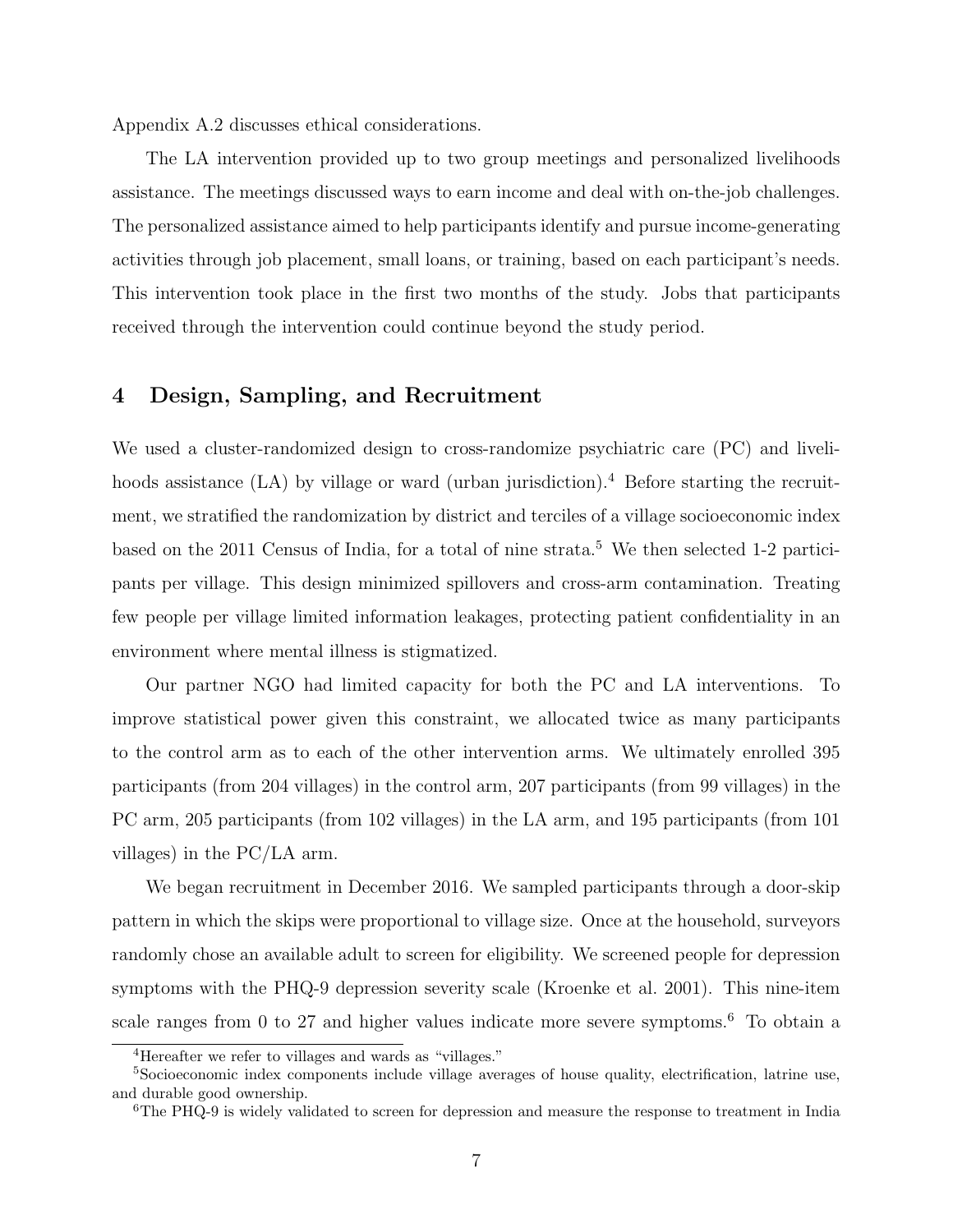sample of mildly or moderately depressed people, we recruited subjects with PHQ-9 scores of 9-20.<sup>7</sup> In total, surveyors screened 6446 people in order to enroll a study sample of 1000 participants across 506 villages.

We did not stratify by gender during recruitment, and participants are 86 percent female. This gender ratio is common in other depression studies (e.g. Patel et al. 2017) and reflects the higher prevalence of depression among women.

#### 5 Data and Measurement

We surveyed respondents five times over 26 months. Round 1 took place at recruitment, before the start of the interventions. Round 2 occurred four months after recruitment, midway through the PC intervention and at the end of the LA intervention, and Round 3 occurred eight months after recruitment, around the end of the PC intervention. Round 4 occurred 16 months after recruitment and Round 5 occurred 26 months after recruitment. We refer to Rounds 2 and 3 as "during the PC intervention" and Round 4 and 5 as "after the PC intervention" in our analysis below. Figure A2 illustrates the study timeline.

This analysis follows the pre-analysis plan that we registered before collecting follow-up data. We study three categories of outcomes: (1) participants' depression severity, work hours, and earnings; (2) household socioeconomic outcomes; (3) and potential pathways. Unless otherwise specified, these outcomes are available in all rounds. We winsorize monetary values at 5 percent and convert to 2017 values using the Indian consumer price index.

We use the PHQ-9 to measure depression severity. While the PHQ-9 is not a diagnostic tool, scores of 5-9 roughly correspond to mild depression and scores of 10-20 roughly correspond to moderate or moderately-severe depression. We examine impacts on standardized PHQ-9 scores, as well as indicators for PHQ-9 scores below 5 and below 10. We measure

and throughout the world (e.g., Patel et al. 2008, Manea et al. 2012, Indu et al. 2018).

<sup>7</sup>We initially used a minimum PHQ-9 threshold of 7 before revising the threshold to 9 based on our success with recruitment. As a result, 8 percent of participants have baseline PHQ-9 scores of 7 or 8. Following our IRB protocol, we referred people with PHQ-9 scores of 21 or more (indicating severe depression) for immediate treatment and did not enroll them in the study. To select the people most likely to benefit from the livelihoods intervention, we did not recruit people who had disabilities that prevented them from working, who were currently earning more than Rs. 6000 per month, or whose child care duties required them to remain at home throughout the day. We also excluded pregnant women due the additional risks of pharmacotherapy during pregnancy.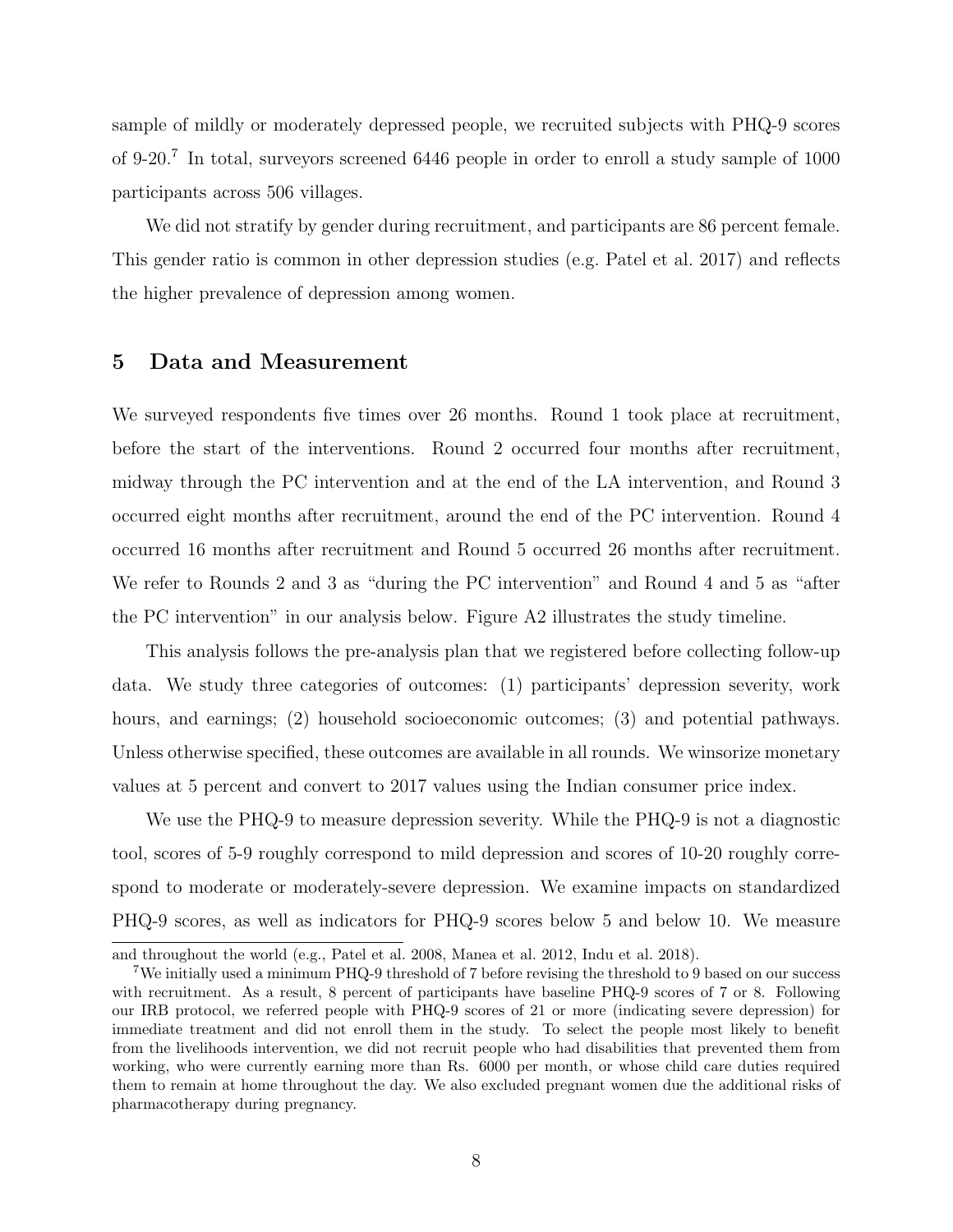work time – the time spent on productive activities – from a 24-hour time diary, which we convert into a weekly value. Productive activities include primary and secondary jobs, as well as child care, cooking, cleaning, doing laundry, and fetching water.<sup>8</sup> We measure weekly earnings from primary and secondary jobs.

Household socioeconomic outcomes include child human capital investment, hygiene/ sanitation, net liquid wealth, and consumption. We measure child human capital investment for all children within the household aged 5-18. Outcomes include current enrollment, days of attendance, hours of homework, and hours of paid work in the past week. We do not observe any child human capital outcomes in Round 5. Our primary analysis relies on householdround averages of these variables, although child-level estimates yield similar results. We measure hygiene and sanitation by observing whether there is open defecation or visible garbage at the respondent's home, whether the cooking area is clean, and whether the respondent has visibly dirty hands and fingernails. We define net liquid wealth as savings plus credit (the amount that others owe to the household) minus debt. Consumption is the total consumption of food in the past week (across 23 food groups that are common locally) and 13 non-durable non-food commodities (converted into weekly values from 1 or 2 month recalls) for everyone in the household.<sup>9</sup>

We measure several potential pathways for the socioeconomic impacts of depression treatment, including prevention behavior and risk intolerance, the incidence of negative shocks, participation in household decisions, cognitive performance, and subjective wellbeing. We elicit prevention behavior and risk intolerance through the Blais and Weber (2006) DOSPERT scale, a generalized risk self-assessment (Dohmen et al. 2011), and the Eckel and Grossman (2008) incentivized lottery game.<sup>10</sup> The DOSPERT and generalized risk instruments measure the willingness to take actions to prevent negative shocks and facilitate positive shocks. Prevention behavior is linked to the "action pathway:" depression may

<sup>&</sup>lt;sup>8</sup>In addition, we elicit the time devoted to primary and secondary jobs and domestic work in the past seven days. Estimates using this definition of work time yield similar results. We prefer the time diary approach because it includes time spent on productive tasks that the respondent may not define as work.

<sup>9</sup>We include foods that were purchased, produced at home, or received from others. To compute the value of non-purchased food, we multiply the quantity consumed by median unit values.

 $10$ We measure these variables in in Rounds 1-4 only. For the DOSPERT scale, participants indicate their willingness to ride a motorbike without a helmet, lend money to a neighbor, eat spoiled food, invest 10 percent of annual income, and delay a child's health care.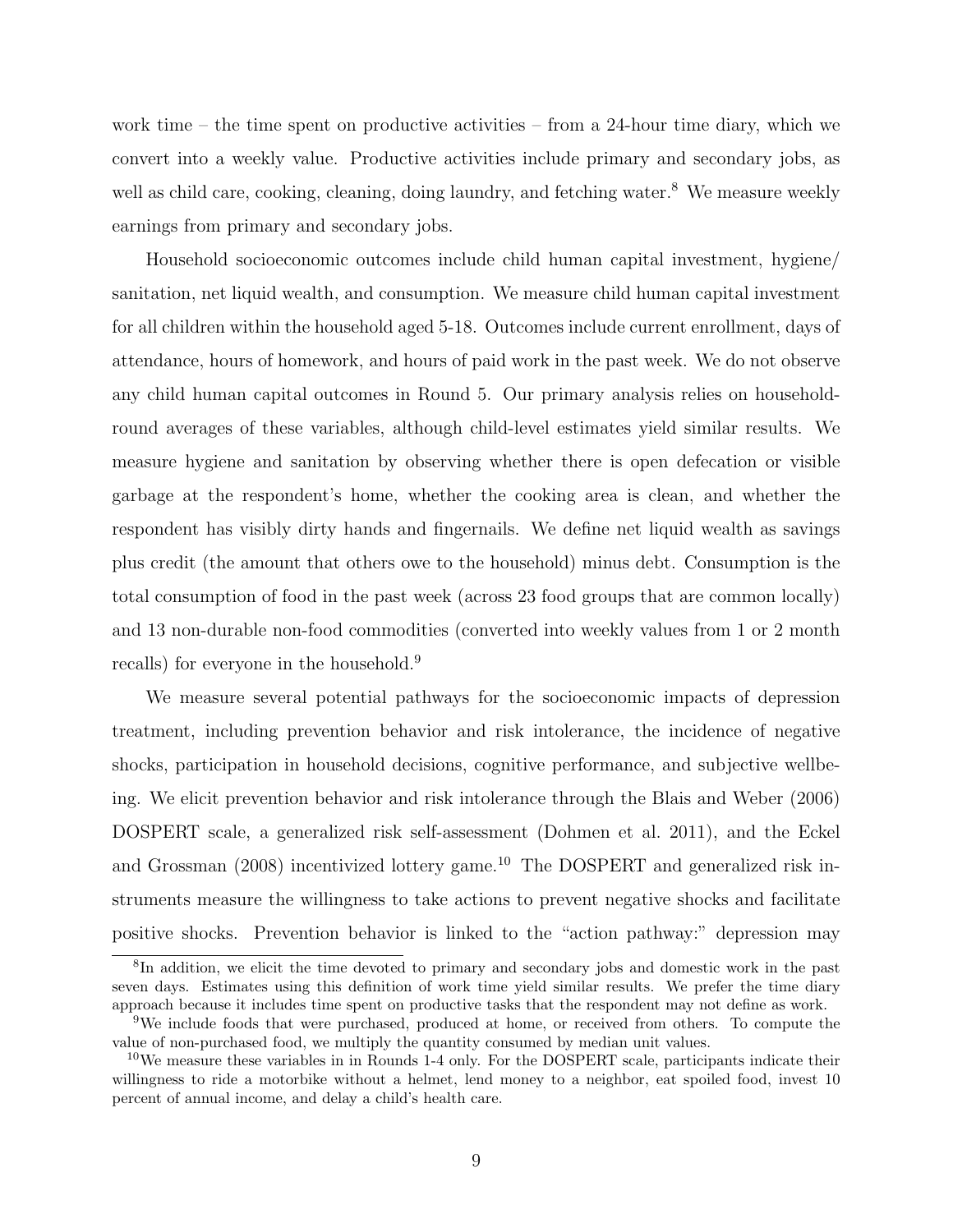lower the demand for prevention by reducing the actual or perceived utility loss from poor health or increasing the psychic cost of taking preventative action. Elicitations of the value of statistical life (VSL) also rely on this principle (León and Miguel 2017). The incentivized lottery exercise asks participants to choose from a menu of binary lotteries with payoffs that differ in variance and expected value. We group prevention and risk intolerance together because they are conceptually related and measured in similar ways.

To measure the incidence of negative shocks (an outcome we did not pre-specify), all survey rounds record whether anyone in the household experienced any of eight shocks in the past four months. These shocks are: an illness lasting at least one month, a death, an unemployment spell of at least one month, the loss of a business, a natural disaster (e.g. a fire or flood), incarceration, a divorce or separation, or another serious loss. We aggregate these shocks according to the Holmes and Rahe (1967) scale, which assigns severity scores to the shocks, and standardize this index.

We assess cognitive performance through three incentivized tests: Raven's Progressive Matrices, which measure fluid intelligence, and forward and backward digit spans, which measure executive function. We use the five-item Satisfaction with Life Scale to measure subjective wellbeing (Kobau et al. 2010). As a measure of participation in household decisions, participants indicate whether they make household financial and employment decisions alone, with other household members, or not at all.

Since each family of outcomes has multiple variables, we create family-specific indices by computing the first principal component of the outcomes within each family. We define the sign of the components within each group so that larger values have a common interpretation. We also standardize these indices to ease interpretation. As exceptions to this approach, net liquid wealth is defined as savings plus credit minus debt and total consumption is defined as the sum of food and non-food consumption. For participation in household decisions, we count the number of decisions (across financial and employment decisions) that the respondent participates in. We also report Benjamini et al. (2006) sharpened q-values that control for the false discovery rate within families of outcomes.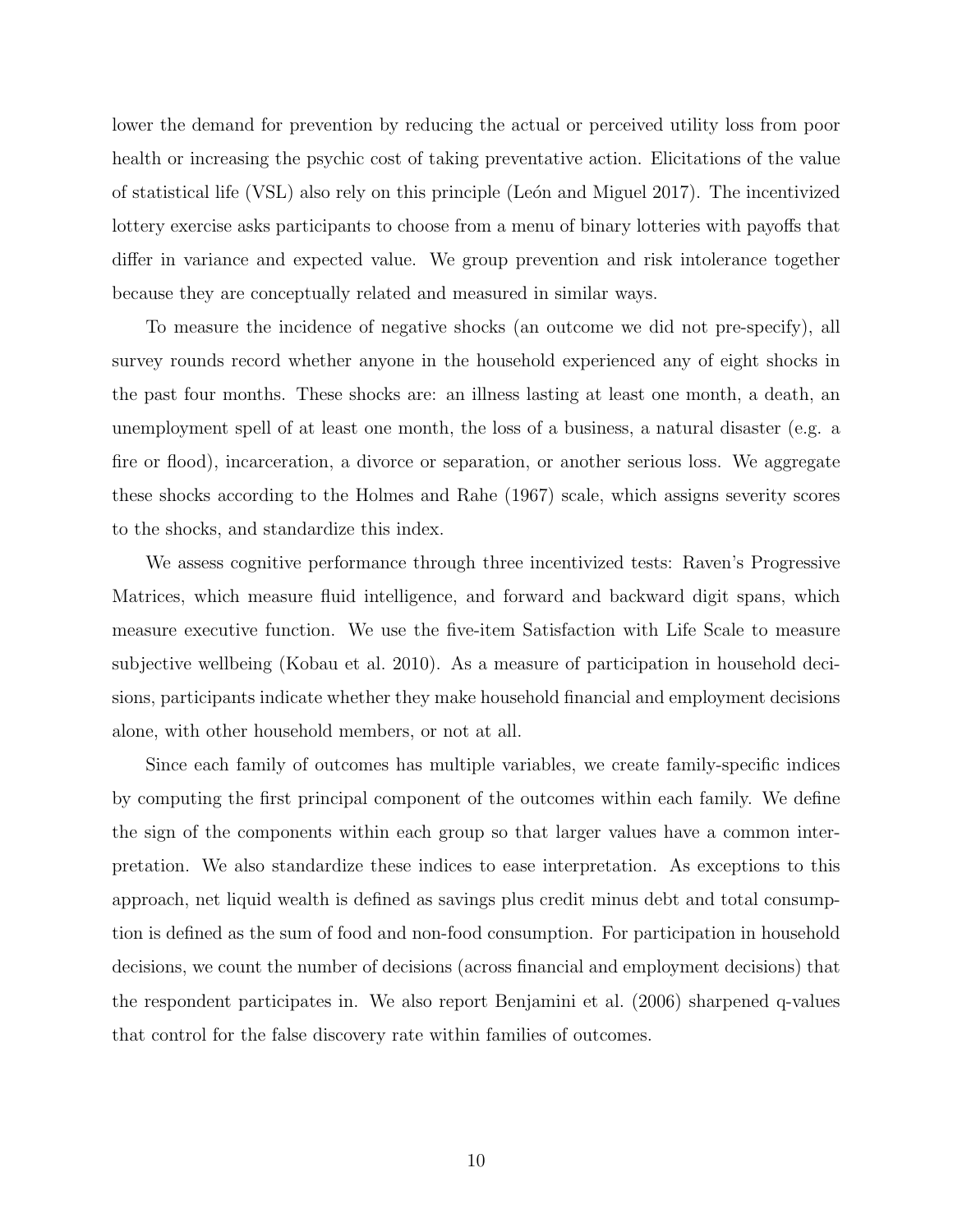#### 6 Treatment Compliance

Across the three arms that received either PC or LA, 65 percent of participants complied with at least one intervention. Similar proportions of PC and PC/LA participants (45 and 43 percent) took up psychiatric care  $(p = 0.51$  for this comparison). Similar proportions of LA and and PC/LA participants (66 and 71 percent) took up livelihoods assistance ( $p = 0.36$ ) for this comparison). Within PC/LA, 31 percent of participants took up both interventions. Figures A3 and A4 further illustrate intervention compliance.

91 percent of people who met with a psychiatrist were diagnosed with depression. Patients received SSRIs for a median of four months. 91 percent of report that they took medications either "every day" or "every other day" and 13 percent of patients continued to take SSRIs after the PC intervention ended.<sup>11</sup> Among LA compliers, 81 percent attended at least one livelihoods workshop and 47 percent received personalized livelihoods assistance.

Appendix A.3 considers the correlates of intervention compliance. PC and PC/LA compliers are more likely to be men than non-compliers, while LA compliers are more likely to have better mental health than non-compliers. However, these differences are not large and compliers and non-compliers do not differ along most dimensions, including SES and household economic circumstances. Moreover, aside from better mental health in LA, complier characteristics do not differ across arms. Because the compliance rate and the characteristics of compliers are similar in PC and PC/LA, differential impacts of PC/LA relative to PC are unlikely to arise because of differences in intervention participation.

<sup>11</sup>Some patients were also diagnosed with anxiety, pain and high blood pressure, which are common depression comorbidities (Hirschfeld 2001, Bair et al. 2003, Meng et al. 2012).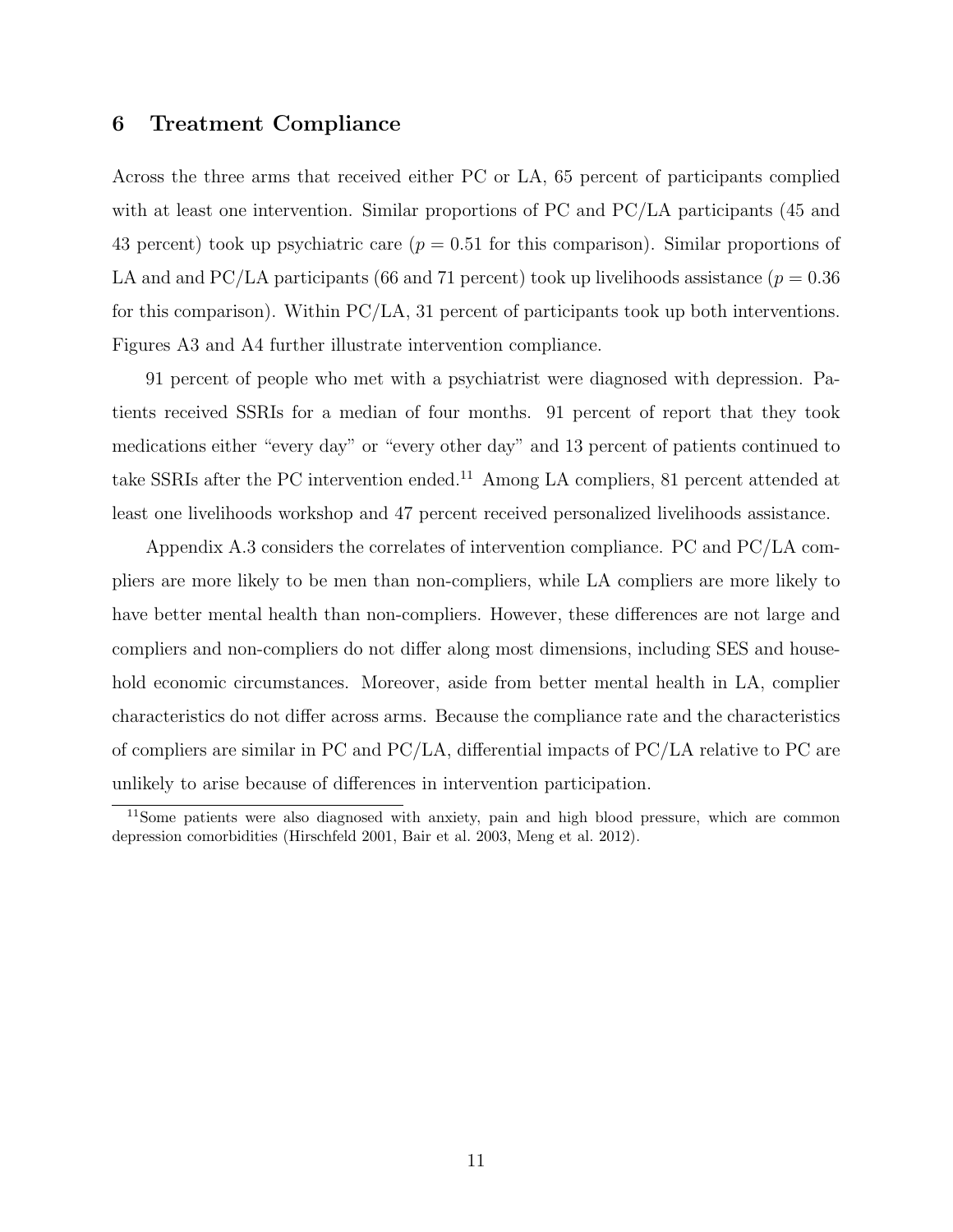#### 7 Identification and Estimation

We estimate the parameters of the following two equations for respondent  $i$  in village  $j$  and in round  $t$  :

$$
Y_{ijt} = \beta_1[I_j \cdot D_t] + \beta_2[I_j \cdot A_t] + \beta_3 Y_{ij}^1 + X_{ij}' \beta_4 + \gamma_t + \varepsilon_{ijt} \tag{1}
$$

$$
Y_{ijt} = \beta_1 [PC_j \cdot D_t] + \beta_2 [LA_j \cdot D_t] + \beta_3 [PC/LA_j \cdot D_t] +
$$
  
\n
$$
\beta_4 [PC_j \cdot A_t] + \beta_5 [LA_j \cdot A_t] + \beta_6 [PC/LA_j \cdot A_t] +
$$
  
\n
$$
\beta_7 Y_{ij}^1 + X_{ij}' \beta_8 + \gamma_t + \varepsilon_{ijt}
$$
\n(2)

I is an indicator for respondents who were offered "any PC intervention" (PC/LA or PC) or "any intervention" (PC/LA, PC, or LA), while  $PC$ , LA, and  $PC/LA$  are indicators for the arms that receive PC only, LA only, or both PC and LA.  $D$  ("during") and  $A$  ("after") are indicators for Rounds 2 and 3 (up until the end of the PC intervention) and Rounds 4 and 5 (up to 1.5 years since the end of the PC intervention).  $Y^1$  is the Round 1 value of the dependent variable. X is a vector of predetermined covariates (indicators for age, gender, and randomization strata) and  $\gamma$  is a vector of round dummies.

The parameters  $\beta_1$  to  $\beta_6$  identify the Average Intent to Treat (AIT) effects of each intervention arm under the assumptions that (i) potential outcomes of each treated person are unaffected by the treatment status of other people and (ii) treatment assignment is independent of potential outcomes. Assigning treatment by village minimizes instances of violations of the first assumption through spillovers such as social interactions, while treating 1-2 people per village minimizes village-level general equilibrium effects. Random assignment should ensure that the second assumption holds.

We test three additional hypotheses: that the treatment effects do not differ by arm  $(\beta_1 = \beta_2 = \beta_3 \text{ and } \beta_4 = \beta_5 = \beta_6)$ ; that PC and PC/LA have identical effects  $(\beta_1 = \beta_3 \text{ and } \beta_4 = \beta_5 = \beta_6)$ ; that PC and PC/LA have identical effects  $(\beta_1 = \beta_3 \text{ and } \beta_4 = \beta_5 = \beta_6)$ ;  $\beta_4 = \beta_6$ ); and that there are no complementarities between PC and LA ( $\beta_3 - \beta_1 - \beta_2 = 0$ and  $\beta_6 - \beta_4 - \beta_5 = 0$ ). We use OLS and cluster standard errors by village. We also estimate Benjamini et al. (2006) sharpened q-values within each family of outcomes to address the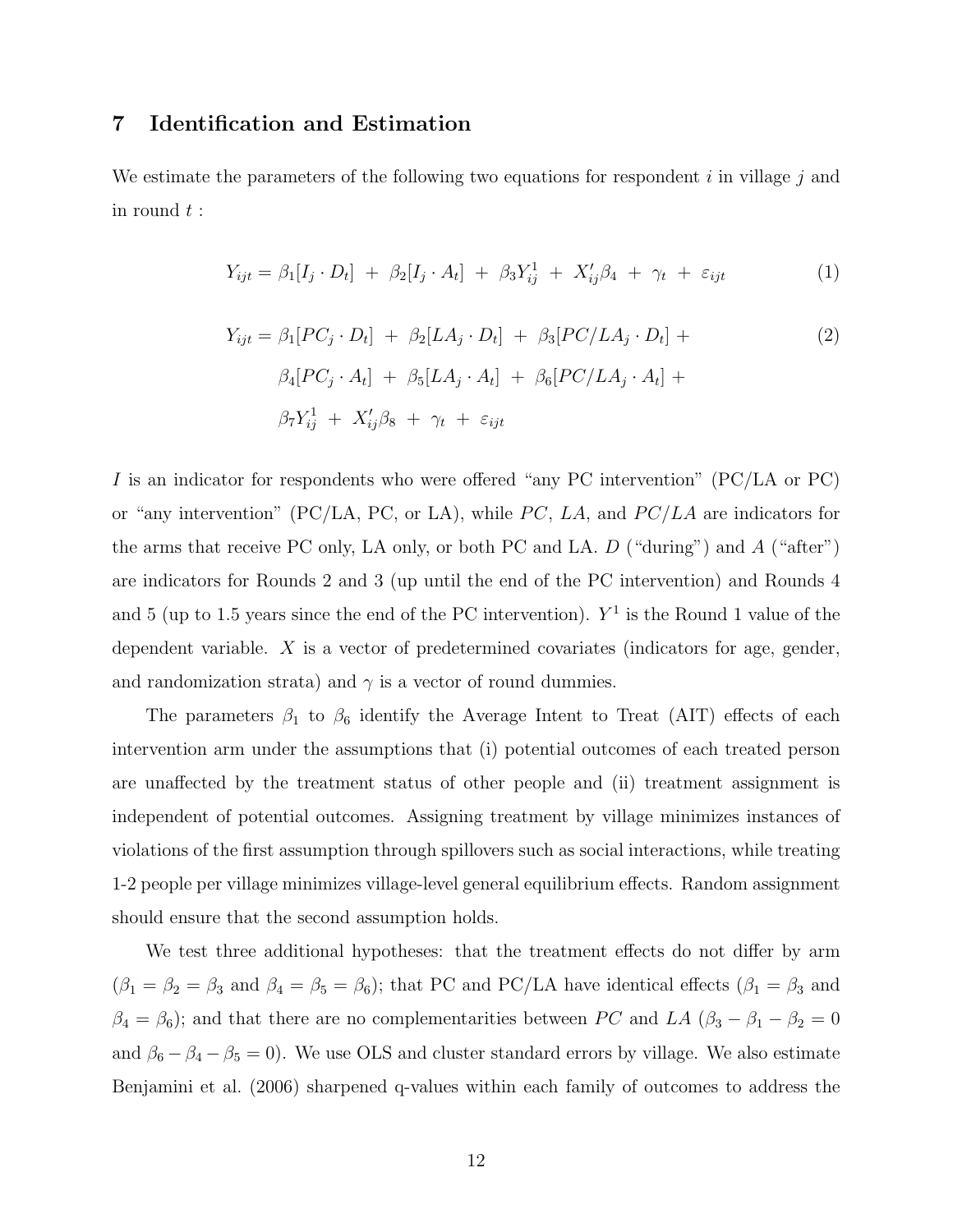possibility of multiple inference.

Table 1 shows baseline means of key outcome variables and covariates by intervention arm. We report the arm-specific mean of each variable and the p-value indicating the joint significance of the differences in means. P-values are based on OLS regressions with villageclustered standard errors. Columns 1-5 show that most outcomes are balanced across intervention arms in Round 1. However, the table shows that PHQ-9 scores are imbalanced, which could contribute to follow-up differences in this or other outcomes. To address this concern, we also estimate a version of all regressions that uses entropy weights to impose balance across arms in the first three moments of the PHQ-9 distribution (Hainmueller 2012, Hainmueller and Xu 2013). Estimates are robust to weighting, and unweighted and weighted estimates (available from the authors) are generally similar. Below we follow our pre-analysis plan and report unweighted estimates.

#### 8 Depression Symptoms, Work Time, and Earnings

Table 2 shows treatment effects on standardized PHQ-9 scores and indicators for PHQ-9 < 5 and  $PHQ-9 < 10$ . Panel A follows Equation (1) to show pooled estimates for arms receiving any intervention and any PC intervention. In the "during" period, PHQ-9 scores decline by 0.17 SD  $(p = 0.01)$ , the share of people with scores below 5 increases by 5.8 percentage points (39 percent,  $p = 0.01$ ) and the share of people with scores below 10 increases by 9.7 percentage points (20 percent,  $p = 0.03$ ) for participants in any PC arm. In the "after" period, PHQ-9 scores remain 0.12 SD lower ( $p = 0.08$ ), the share with scores below 5 remain 6.2 percentage points higher (28 percent,  $p = 0.02$ ). Panel B follows Equation (2) and shows that impacts are largest for PC/LA respondents. We find a small and statistically insignificant effect of LA alone on mental health. The effect of PC/LA is greater than the sum of the effects of PC and LA after the intervention, which suggests a complementarity between the treatments. These effect sizes are consistent with the literature, as we discuss in Appendix A.4.

Two figures provide more detail about the treatment effects on mental health. Figure 2 plots the PHQ-9 densities for any intervention, any PC intervention, and control (top panels)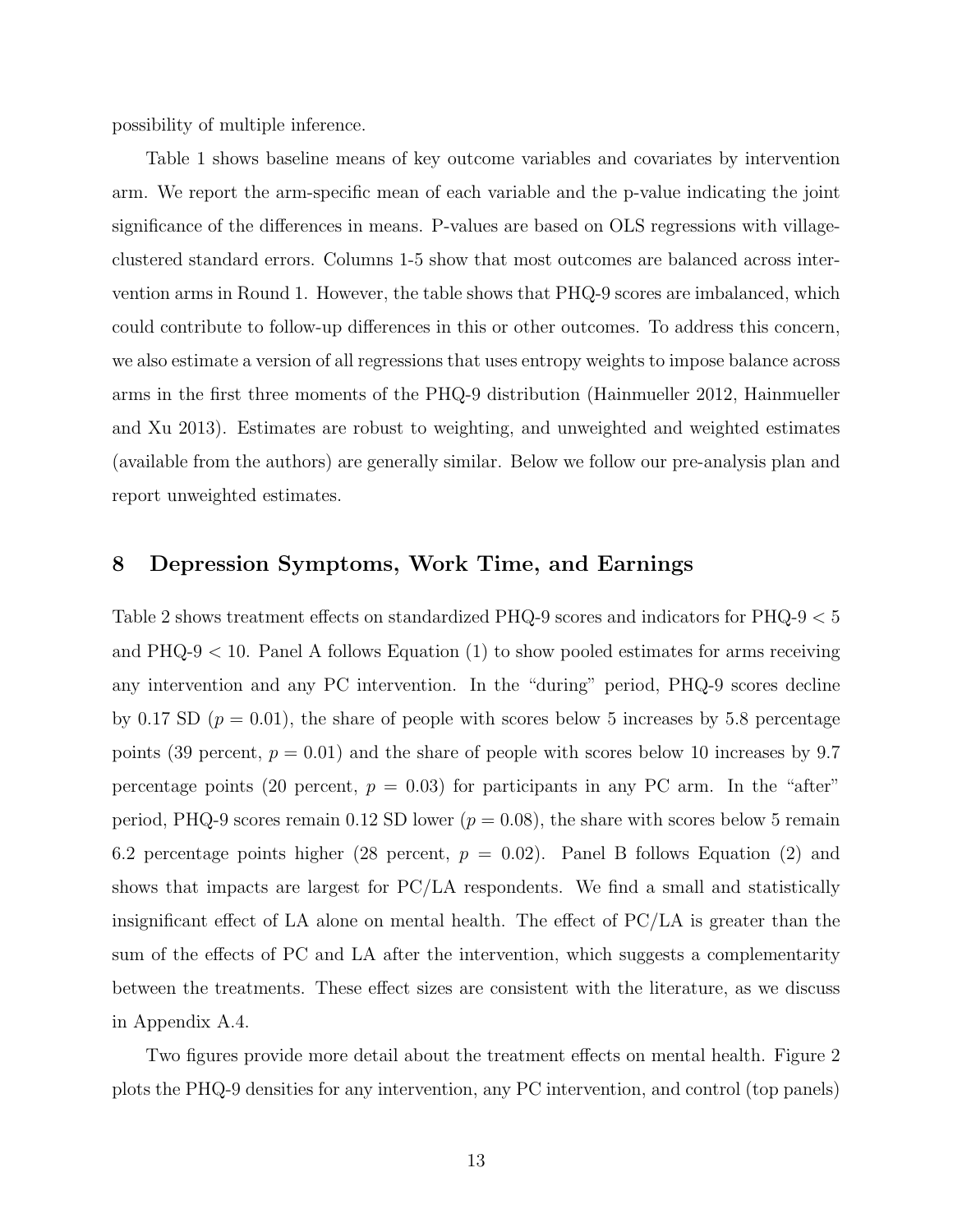and for each of the four intervention arms (bottom panels). Depression symptoms decrease throughout the support both during and after the PC intervention. As noted, impacts are largest for PC/LA participants. Figure 3 plots average PHQ-9 scores by intervention arm and round. The gap between treatment and control is largest for the PC/LA arm in every round. However, this difference is no longer significant by Round 5. The attenuation in the treatment effect over time arises because symptoms abate in the control group over time. This pattern is consistent Spijker et al.'s (2002) finding that depression symptoms diminish over 1-2 years for most people but persist for 10-30 percent of patients.

Bundling PC and LA appears to magnify and extend the effectiveness of PC. To quantify the differential impact of PC/LA, we compute the total reduction in exposure to depression symptoms in  $SD \times$  months over the study period for both PC and PC/LA.<sup>12</sup> PC/LA reduces depression symptoms by  $5.7$  SD  $\times$  months and PC reduces depression symptoms by 1.3 SD  $\times$  months (based on estimates that are not statistically significant). Since PC/LA costs just 6 percent more than PC alone (\$234 versus \$221 per study participant) while being four times more effective, bundling PC and LA is more cost effective in terms of reducing depression symptoms than offering PC alone.<sup>13</sup>

Following our pre-analysis plan, Appendix A.6 estimates heterogeneity in the impact on mental health according to several baseline characteristics, including gender, age, socioeconomic status, physical health, cognition, and exposure to negative shocks during childhood. These estimates appear in Figure A5. Impacts are larger for respondents with above-median age and below-median physical health in both the "during" and "after" periods. Impacts are also larger for those with above-median experiences of childhood shocks in the "after" period only.

Table 3 shows treatment effects on work time and earnings. There are no statistically significant pooled impacts on these outcomes either during or after the PC intervention. However, we find negative effects on work time during the intervention for the PC arm and after the intervention for the PC/LA arm. This pattern may be caused by a higher marginal

<sup>12</sup>We multiply the "during" estimates in Column 1 of Table 2 by eight months and the "after" estimates in Column 4 by eighteen months.

<sup>&</sup>lt;sup>13</sup>Appendix A.5 describes this exercise in more detail. Intervention costs are measured in January 2017 Indian rupees, which we convert to US dollars.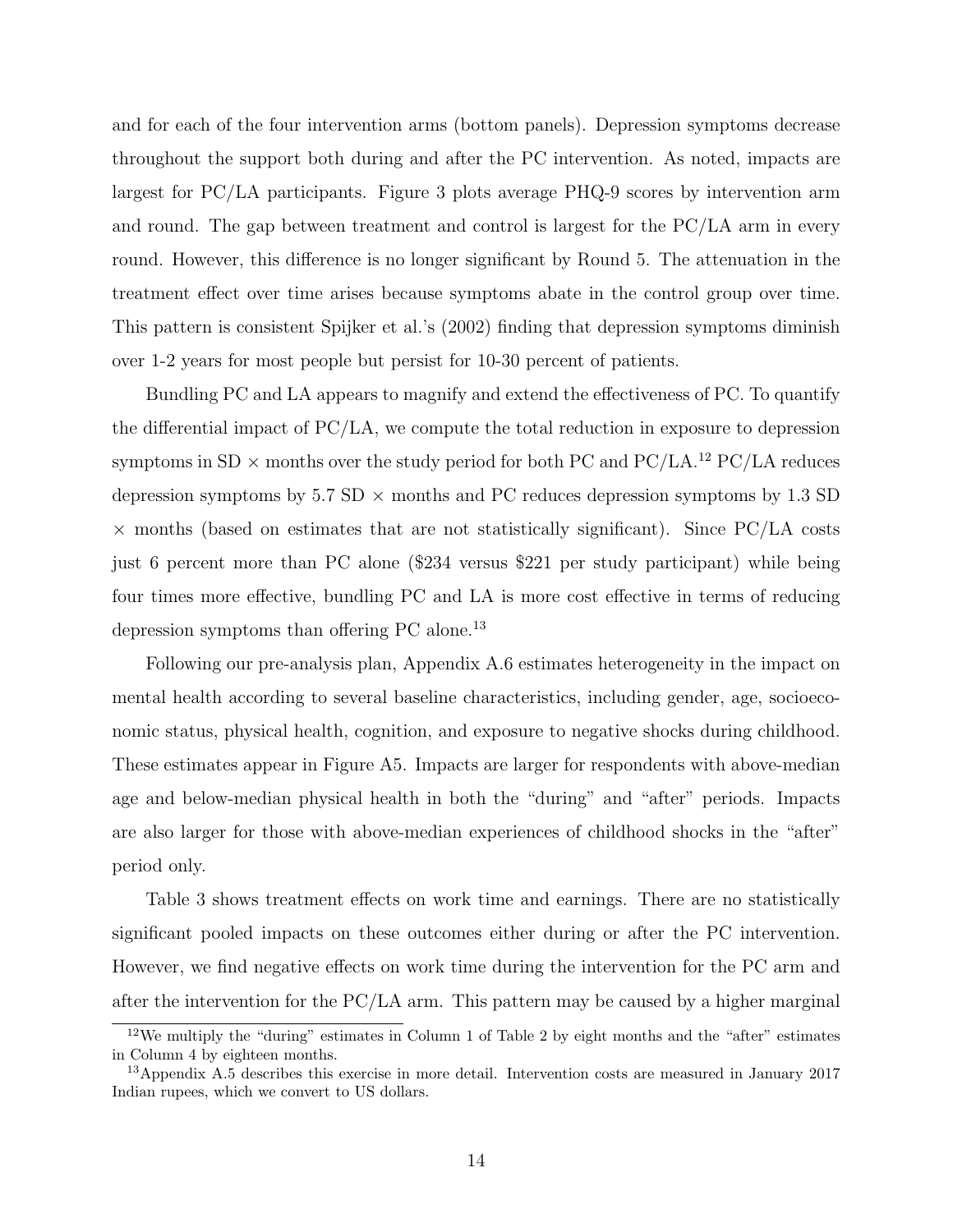utility of leisure or self-care or reduced labor demand and supply due to stigma (Corrigan et al. 2001, Bharadwaj et al. 2017).

Despite 68 percent compliance, the LA intervention does not increase work time or earnings, regardless of whether it is paired with PC. We conjecture that offering PC and LA concurrently rather than sequentially may have weakened the effect of LA. If ameliorating depression symptoms is a prerequisite for realizing economic opportunities, results may be stronger if PC precedes LA by several months. The preponderance of women in the study sample may also contribute to this pattern. India has particularly low female labor force participation, and labor supply in our sample may be inelastic. Since LA alone does not significantly reduce depression symptoms or improve labor market outcomes, we focus the subsequent discussion on the impacts of "any PC intervention" (PC or PC/LA) while continuing to report the impacts of "any intervention" (including LA) for completeness.

#### 9 Human Capital Investment, Wealth, and Consumption

We consider treatment effects on socioeconomic outcomes, including child human capital investment, hygiene and sanitation, net liquid wealth, and consumption. Figure 4 summarizes the standardized impacts on these outcomes. The interventions increase child human capital investment in the "after" period and net liquid wealth in the "during" period. We do not find statistically significant effects on consumption or hygiene/sanitation.

Estimates for child human capital investment appear in Table 4. We report multiple testing adjusted q-values in brackets for index components in this and subsequent tables. Outcomes are household averages across children aged  $5$ -18.<sup>14</sup> For participants in any PC arm, child human capital investment increases by  $0.26$  SD in the "after" period.<sup>15</sup> An inspection of index components shows that enrollment increases by 7 percentage points ( $p =$ 0.03), a large effect considering that 89 percent of control children are enrolled. Attendance increases by 0.4 days ( $p = 0.06$ ), while there is no significant change in time spent on

<sup>14</sup>54 percent of study participants live with children aged 5-18, and the impact on depression symptoms for this subgroup is similar to the estimates in Table 2.

<sup>&</sup>lt;sup>15</sup>Consistent with this result, depression severity is associated with lower baseline child investment. Impacts of PC/LA and PC are similar and do not differ significantly for any educational outcomes.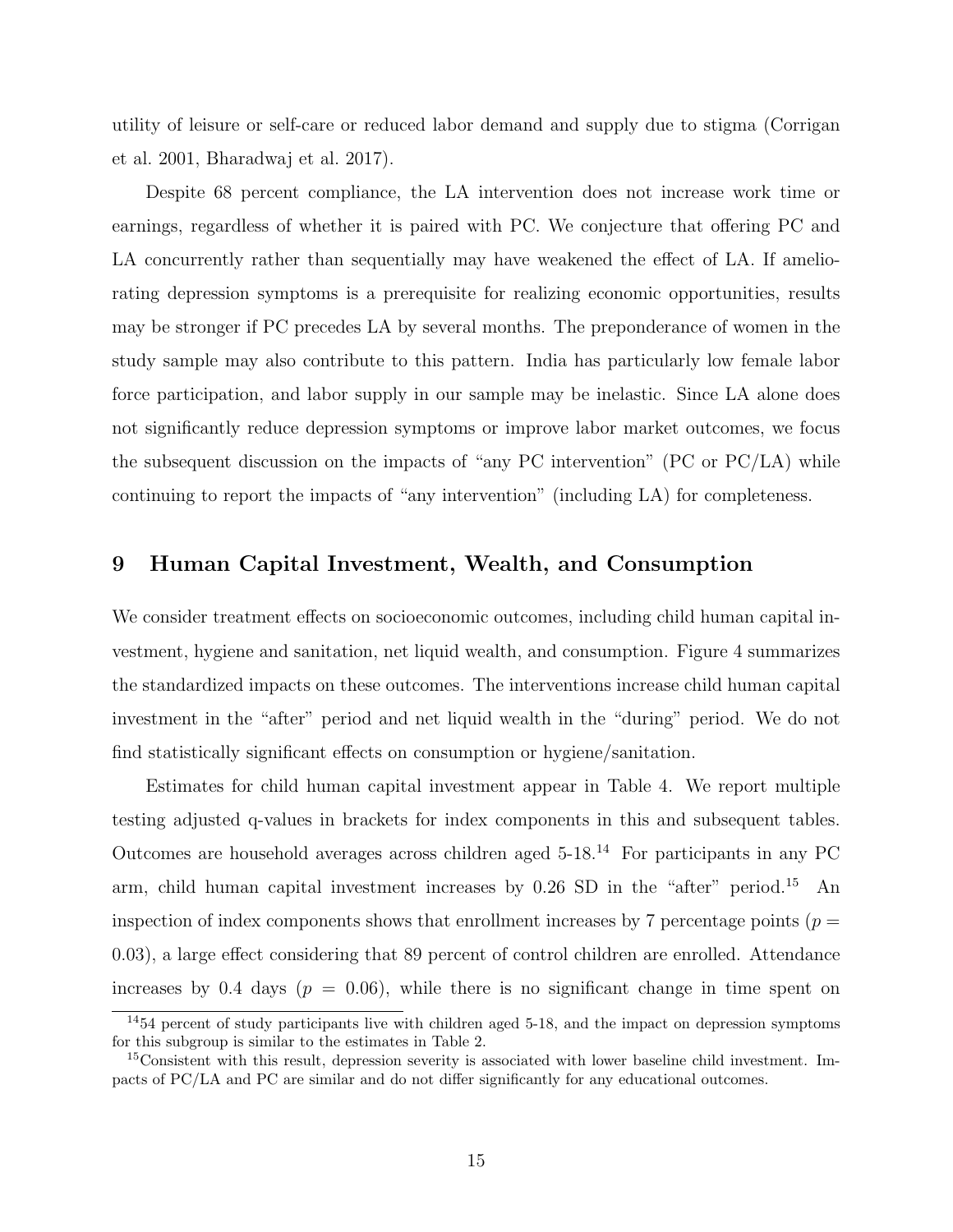homework. Finally, child labor decreases by 3.4 percentage points (62 percent,  $p = 0.08$ ).<sup>16</sup> The strong impact on child human capital in the "after" period could arise because mental health effects are largest in Rounds 3 and 4 or because school enrollment mechanically adjusts with a lag at the start of the new school year. Table 5 shows small and statistically insignificant effects on sanitation and hygiene.

Figure 5 investigates heterogeneity in the effect on child human capital investment in the "after" period. This analysis, which we did not pre-specify, uses child-level data and examines differential impacts of any PC intervention by child age, relation to the study participant, child gender, baseline child human capital investment, participant gender, and baseline participant PHQ-9 score.<sup>17</sup> We divide at the median for child age  $(14)$ , baseline participant PHQ-9 score (15), and baseline child human capital investment (0.18 SD). Impacts are significantly larger for older children  $(p < 0.01)$ . Point estimates are larger for boys, children with high baseline human capital investment, and children associated with study participants who have milder depression symptoms, although these differences are not statistically significant.<sup>18</sup> Tables A5 and A6 examine impact heterogeneity for component outcomes. In Panel A of Table A5, enrollment rises from 80 to 94 percent  $(p = 0.001)$ , weekly attendance days increase from 3.9 to 5.0 ( $p < 0.001$ ), and child labor declines from 14 to 6 percent ( $p = 0.03$ ) for 14-18 year old children.

Table 6 shows impacts on net liquid wealth (savings plus credit minus debt) and its components. For participants in any PC intervention, net liquid wealth increases by 1709 rupees (US\$ 24.10,  $p = 0.10$ ) in the "during" period but is similar to the control group in the "after" period. This effect arises primarily because "any PC" households reduce debt exposure by 1704 rupees (18 percent) in Column 4.<sup>19</sup> Although some LA participants

<sup>&</sup>lt;sup>16</sup>We also collected health and anthropometric data for children under age five. However only 85 study participants resided with young children who provided measurements. Estimates for these outcomes (available from the authors) are imprecise but align with the positive impacts on children human capital discussed here.

 $17$ We weight by the inverse number of children in the household (to avoid over-weighting large households) and cluster standard errors by village.

<sup>&</sup>lt;sup>18</sup>In principle, the impact on education could arise because the recovery of study participants leads to time reallocation within the household. This explanation seems unlikely since Table 3 shows no effect on participants' work time. Consistent with this conclusion, we do not find larger effects for girls (who have greater caretaking and home production responsibilities) or for participants with more severe baseline depression.

<sup>&</sup>lt;sup>19</sup>To examine possible impacts on illiquid wealth, we create a durable goods index based on household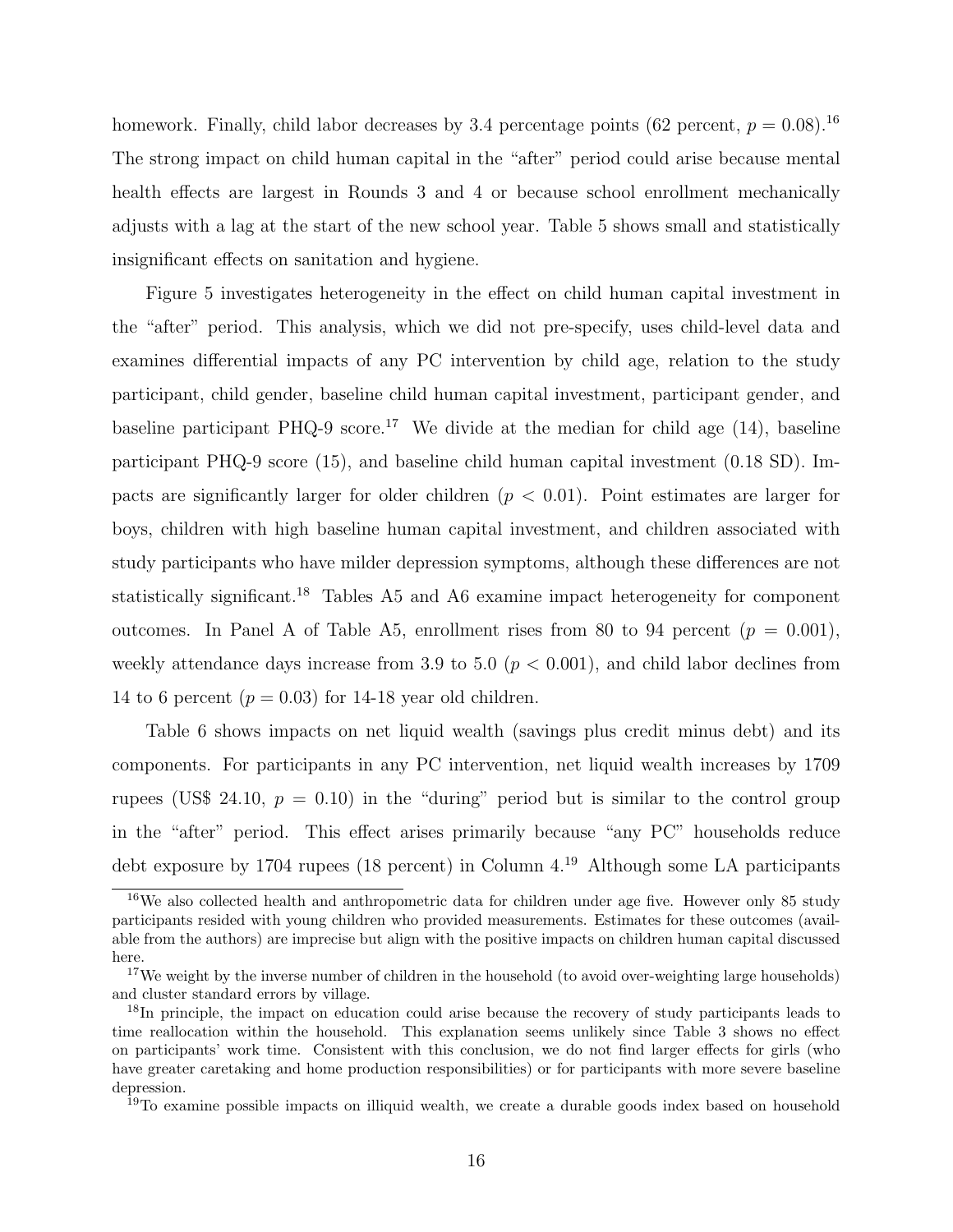received small loans, these loans cannot account for the observed impact on wealth.<sup>20</sup>

Table 7 shows a small and statistically insignificant effect on total consumption. However, food consumption increases by 17.5 rupees (6 percent,  $p = 0.10$ ) and child clothing expenditures increase by 1.8 rupees (25 percent,  $p = 0.12$ ) in the "after" period, although both estimates have q-values of 0.31. We find no impact on medical expenditures, suggesting that PC does not crowd out other mental health care expenses.

It is unclear how the interventions reduce household indebtedness without increasing earnings or reducing measured household consumption. Households may make better financial decisions or face fewer negative shocks, leading to fewer unmeasured expenditures. We return to this issue in the next section.

#### 10 Mechanisms

This section examines impacts on potential pathways from depression treatment to socioeconomic outcomes, including prevention and risk intolerance, incidence of negative shocks, subjective wellbeing, participation in household decisions, and cognitive performance. Figure 6 shows standardized treatment effects for these families of outcomes. The interventions do not have significant effects on any of these outcome families in the "during" period. In the "after" period, the interventions increase prevention behavior and reduce the incidence of negative shocks.

Table 8 shows that the prevention and risk intolerance index increases by 0.20 SD  $(p = 0.04)$  in the "after" period, with notable impacts on riding a motorbike without a helmet, lending money to a neighbor, and investing 10 percent of income. If depression treatment causes people to enjoy life more, overcome their barriers to taking action, or perceive the returns to actions less pessimistically, it may encourage them to engage in prevention behavior and avoid negative shocks.

To investigate this hypothesis, Table 9 examines impacts on the exposure to negative

ownership of a chair, a bed, a table, a fan, a television, a refrigerator, a bicycle, a motorcycle, and a car in Rounds 1-4. Impacts on this index and its components are small and statistically insignificant.

 $2083$  study participants received loans of under Rs. 6500. Assuming no repayment, this outlay equates to an increase in wealth of at most Rs. 899 per "any intervention" participant. Table 6 shows that wealth increases by more than twice this amount (Rs. 1914) in the "during" period. In addition, we find an impact on wealth in the PC arm, which did not receive loans.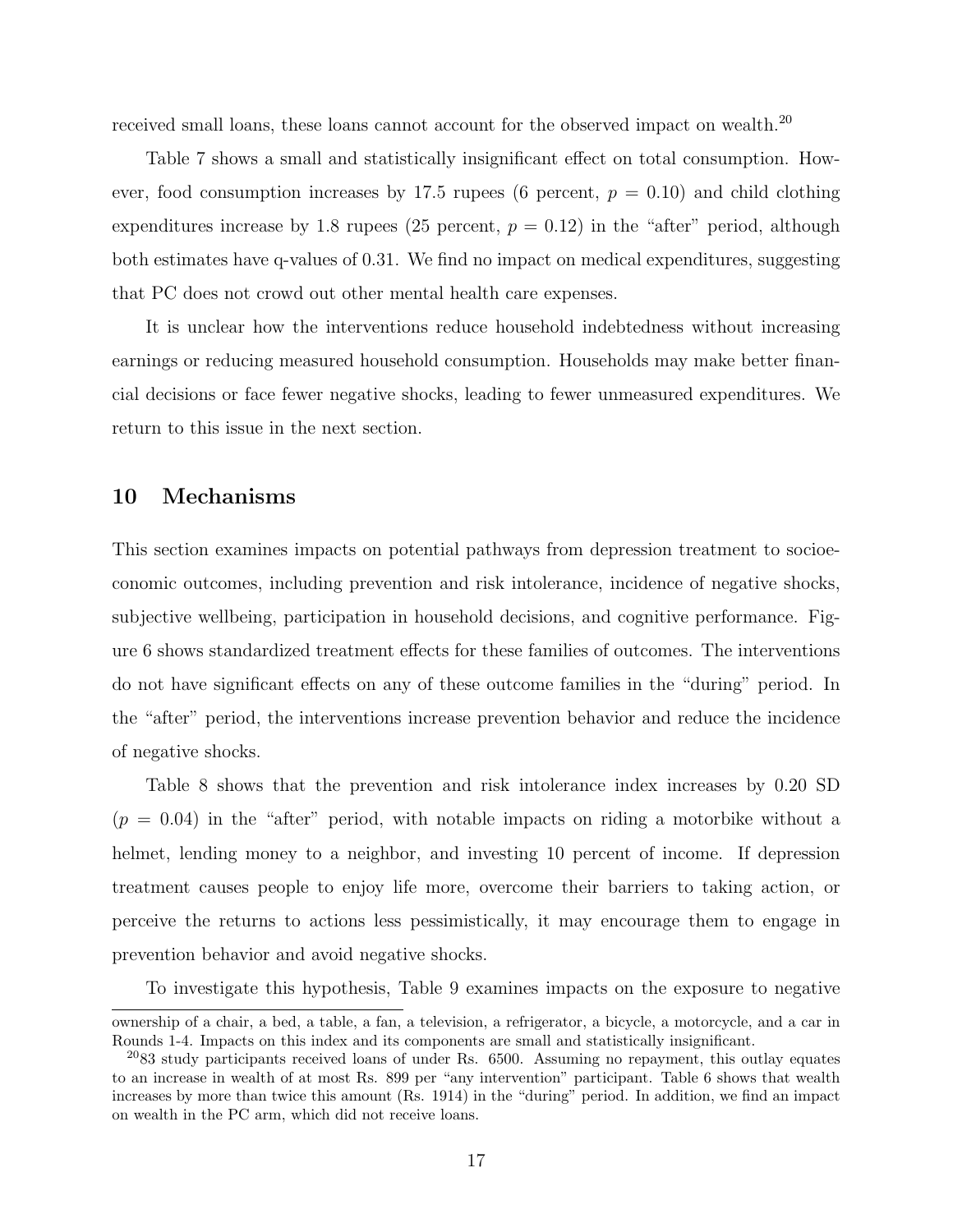shocks such as illness, job loss, or business loss within the past four months. The interventions significantly reduce shock exposure in the "after" period. "Any PC" participants experience 0.14 SD fewer shocks. An examination of Columns 2-8 shows that signs are consistently negative, although few individual shock impacts are statistically significant. These results support the interpretation that additional prevention behavior leads participants to avoid negative shocks.<sup>21</sup>

Table 10 shows that the interventions reduce cognitive performance in the "after" period. This effect is consistent with the lack of higher earnings from Table 3. We investigate two possible explanations for this negative effect. Cognitive performance could decline if participants exerted less effort or focused less intensively on the exercises. However, we do not find significant impacts on the mean or the distribution of completion times for cognitive exercises, suggesting that participants did not change their approach to completing these exercises. Secondly, lower cognitive performance could be related to antidepressant discontinuation syndrome (Davies and Read 2019), which may cause symptoms such as lethargy and fatigue. This explanation is unlikely because only 12 percent of PC compliers report any side effects of treatment. We conclude that improved cognitive performance is an unlikely explanation for the increase in child human capital investment.

Since the interventions may enhance life satisfaction, Table 11 shows impacts on subjective wellbeing. Treatment effects are small and statistically insignificant in most cases. However, life satisfaction is subjective, and the lack of an impact on this outcome may reflect changes in aspirations, expectations, or reference points. The negative effect in Column 6 supports this interpretation.

Finally, Table 12 examines impacts on participation in household decisions. Estimates for the index in Column 1 are not statistically significant. However, some estimates in Columns 2-5 suggest a shift toward joint rather than individual decision making. One potential concern is that these patterns could reflect a decline in participants' status within

 $21$ We attempted to measure time preferences using a real-effort Convex Time Budget task (Augenblick et al. 2015). The majority of participants behaved as if they either did not understand the task or did not respond to its incentives. For example, 36 percent of participants' time allocation choices violated the Law of Demand and 27 percent of participants' choices were invariant to required effort. This behavior is consistent with our conjecture that depression fosters inaction. The quality of choices is lower for people with more severe depression symptoms and the interventions reduce the share of people who appeared unresponsive to incentives or violate the Law of Demand.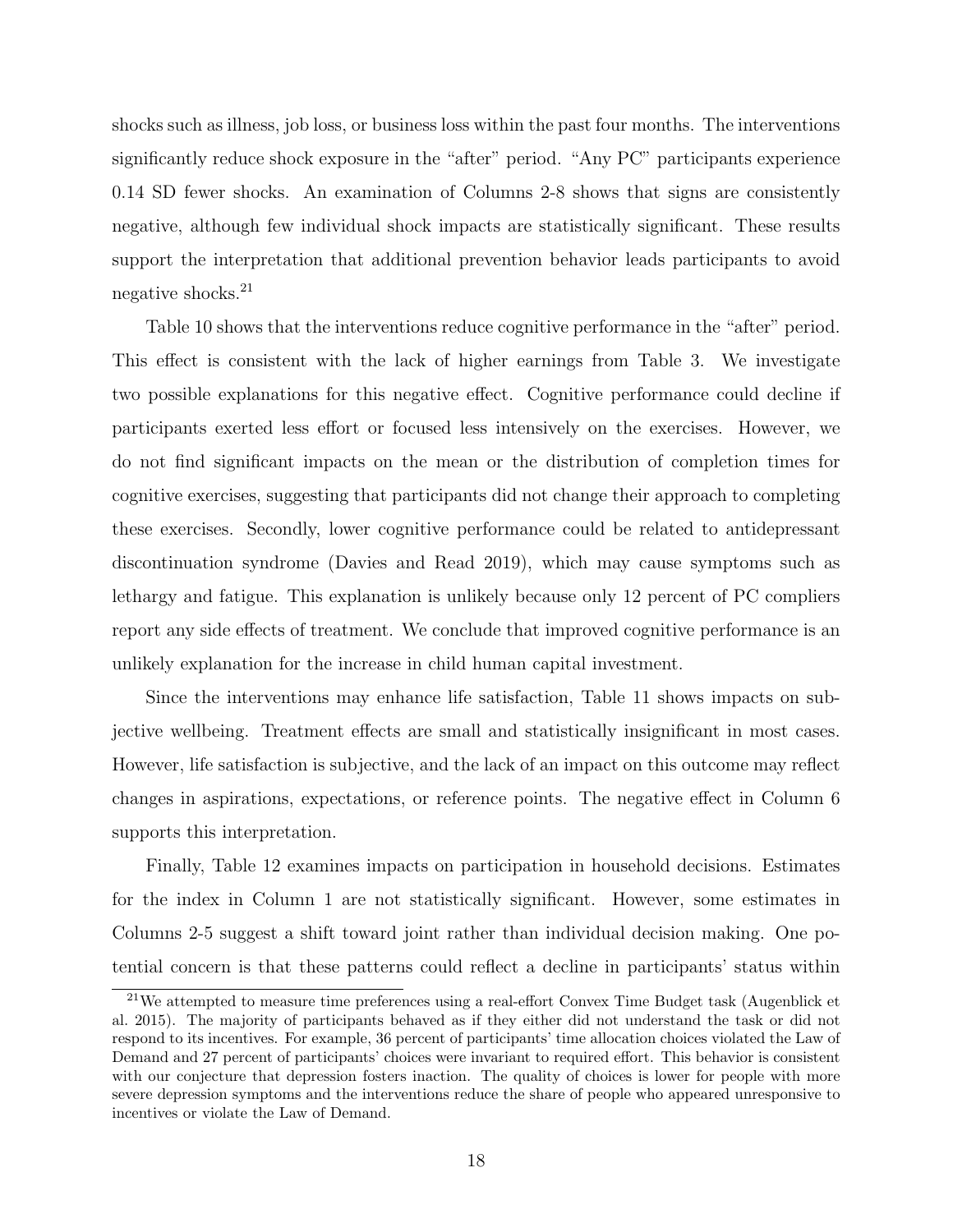the household. In Round 5, we collected data on physical autonomy (ability to leave the house without permission) and participation in communal meals, which proxy for status (Palriwala 1993, Coffey et al. 2018). In Table A4 we find no impact on these outcomes, which suggests that the interventions do not decrease autonomy or status.

#### 11 Treatment Complementarity and Tests of Joint Significance

Throughout our analysis, we test five hypotheses: (1) that the effect of any intervention is zero, (2) that the effect of any PC intervention is zero, (3) that the three interventions have equal effects,  $(4)$  that PC and PC/LA have equal effects, and  $(5)$  that the effects of PC and LA are additive, so that  $PC/LA = PC + LA$ . Here, we test whether we can reject these hypotheses jointly across the eleven aggregate outcomes by using seemingly unrelated regression to estimate all treatment effects as a system of equations.<sup>22</sup> We reject all five hypotheses with  $p = 0.054$  for Hypothesis 1,  $p = 0.027$  for Hypothesis 2,  $p < 0.001$  for Hypothesis 3,  $p = 0.034$  for Hypothesis 4, and  $p = 0.017$  for Hypothesis 5. These findings reinforce the conclusion that PC/LA has systematically different effects from PC alone, and that there is a complementarity between PC and LA. Therefore, the higher mental health impacts in PC/LA correlate with bigger effects on the other outcomes.

#### 12 Discussion

There is an urgent need for mental health care in India and other developing countries: in a representative survey we conducted adjacent to the study area (detailed in Appendix A.1), 24 percent of adults had at least mild depression symptoms and depression was strongly correlated with low socioeconomic status. However, evidence regarding the effectiveness of depression treatment in low-income settings is limited (Patel et al. 2007). The impact of treatment may differ across developed and developing countries due to disparities in health care access and quality, the initial severity of depression, the prevalence of different types of depression (Harald and Gordon 2012), and treatment compliance. A meta-analysis by

 $22$ The eleven outcomes are PHQ-9, work hours, earnings, the child investment, sanitation/hygiene, net worth, total consumption, prevention and risk intolerance, subjective wellbeing, cognitive performance, and participation in household decisions.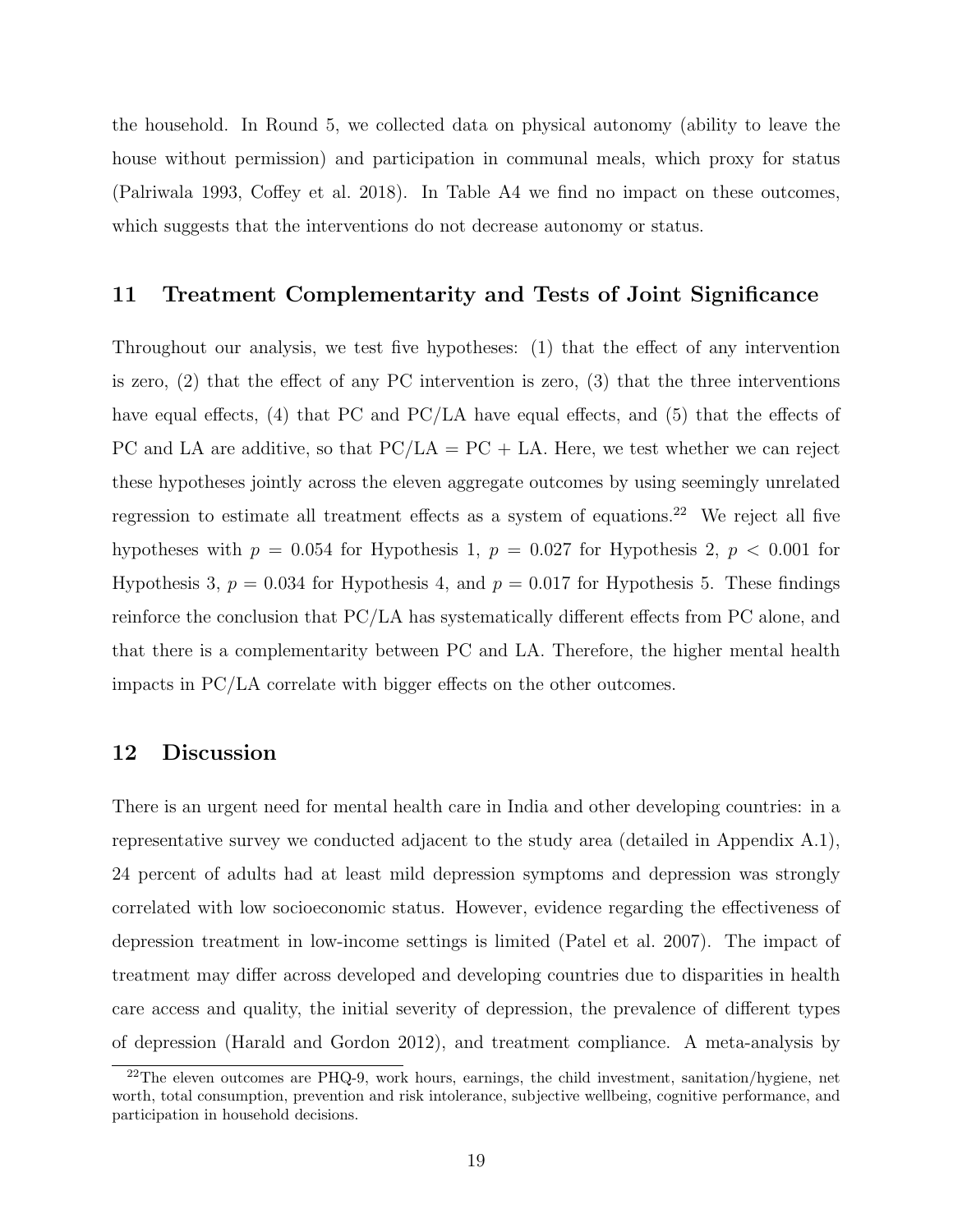Singla et al. (2017) finds that psychotherapy in low-income and middle-income countries has an average impact on symptoms of 0.46 SD ( $95\%$  C.I.: 0.33 – 0.59 SD). We are not aware of a comparable meta-analysis for pharmacotherapy in these settings.<sup>23</sup> Since most of the included studies have very high participation, we compute average treatment effect on the treated (ATT) estimates for comparison in Appendix A.4. According to ATT estimates, the PC/LA intervention reduces depression severity by 0.53 SD in the "during" period and by 0.46 SD in the "after" period. These estimates are similar to the impact reported by Singla et al. (2017) and larger than the impact reported by Gartlehner et al. (2017).

We find that jointly providing pharmacotherapy and livelihoods assistance through the PC/LA intervention has the largest impact on depression symptoms. Since the LA intervention is relatively inexpensive, augmenting PC with LA improves cost effectiveness. Research should investigate the reasons for this complementarity. One possibility is that, by providing coaching and attention, the LA intervention functions in a similar way to psychotherapy. This interpretation is consistent with Wiles et al. (2016), who find that pairing pharmacotherapy and psychotherapy improves cost effectiveness.

We find that treating adult depression increases child human capital investment. Using the AIT estimate for "any PC intervention" in the "after" period, treatment increases child investment by 0.26 SD overall and by 0.46 SD for children 14 and older. The larger impact for older children suggests that effects may translate into additional completed schooling. These estimates parallel Baranov et al.'s (2020) impacts on "time intensive parental investments" from treating Pakistani mothers with perinatal depression.

Enrollment estimates allow us to benchmark these impacts further. Table A5 shows that enrollment rises from 80 to 94 percent for 14-18 year old children in "Any PC" households. By contrast, Oportunidades, Mexico's conditional cash transfer program, which partially subsidized school attendance, increased secondary school enrollment from 65 percent to 73 percent for rural children aged 11-16 (Angelucci et al. 2010). Our enrollment impact is comparable to the average impacts of either conditional or unconditional cash transfers in the meta-analysis by Baird et al. (2014). Our results suggest that adult depression may

 $23$ According to Gartlehner et al. (2017), the impact of pharmacotherapy in industrialized countries appears to be around 0.35 SD  $(95\% \text{ C.I. } 0.31 - 0.38 \text{ SD}).$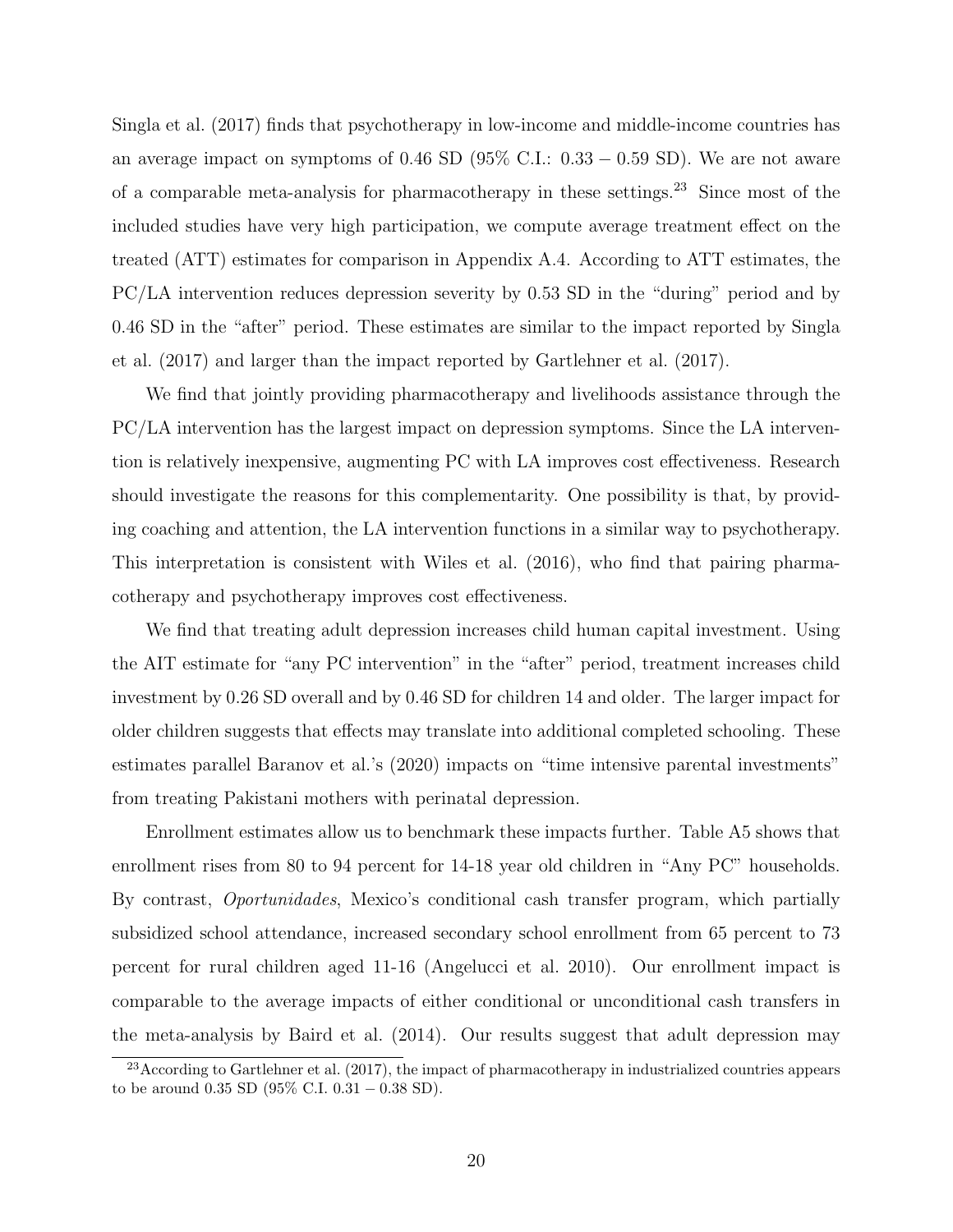undermine children's educational attainment and foster poverty and depression in the next generation. This finding contributes to our understanding of the psychological and cognitive determinants of poverty (Mullainathan and Shafir 2013, Haushofer and Fehr 2014, Schilbach et al. 2016, Persson and Rossin-Slater 2018, Adhvaryu et al. 2019, Ridley et al. 2020).

The interventions increase the demand for prevention and reduce the incidence of negative shocks. This finding suggests that depression treatment may increase the value of statistical life, which is commonly measured by the willingness to pay to avoid mortality risk (Eeckhoudt and Hammitt 2004, León and Miguel 2017). It also suggests a second channel through which depression may contribute to poverty traps: avoiding negative shocks has an important dynamic effect on the ability to escape poverty (Lybbert et al. 2004, Carter and Barrett 2006). By increasing the tolerance for negative shocks, depression may make it more difficult to accumulate wealth. Lastly, these results align with a growing body of evidence that prevention and risk-management behaviors depend upon experiences and emotions (Loewenstein 2000, Malmendier and Nagel 2011, Guiso et al. 2018).

The joint positive effect of depression treatment on human capital investment and avoidance of negative shocks is consistent with the "action" pathway: depression may create barriers to action by flattening actual or perceived utility, or by increasing the cost of reaching a decision. Reductions in anhedonia, indecisiveness, or pessimism could jointly increase child human capital investment and prevent negative shocks. While our results are consistent with this explanation, we cannot distinguish between the specific pathways.

Despite the Mental Health Care Act of 2017, which created a legally binding right to mental health care in India (Duffy and Kelly 2019), only 15 percent of people with depression in India currently make contact with the health system (Gautham et al. 2020). Our implementation of PC and LA shows that it is feasible to reduce depression severity in the community using the existing infrastructure. However, establishing feasibility is only a first step in expanding mental health care use. Policymakers must identify and address the existing supply and demand constraints. On the supply side, the scarcity of trained mental health care providers is an important limitation on improving health care access (Patel et al. 2016). Since psychiatric practitioners are scarce in India, initiatives have focused on "task-sharing" by training lay counselors to provide basic counseling services (Patel et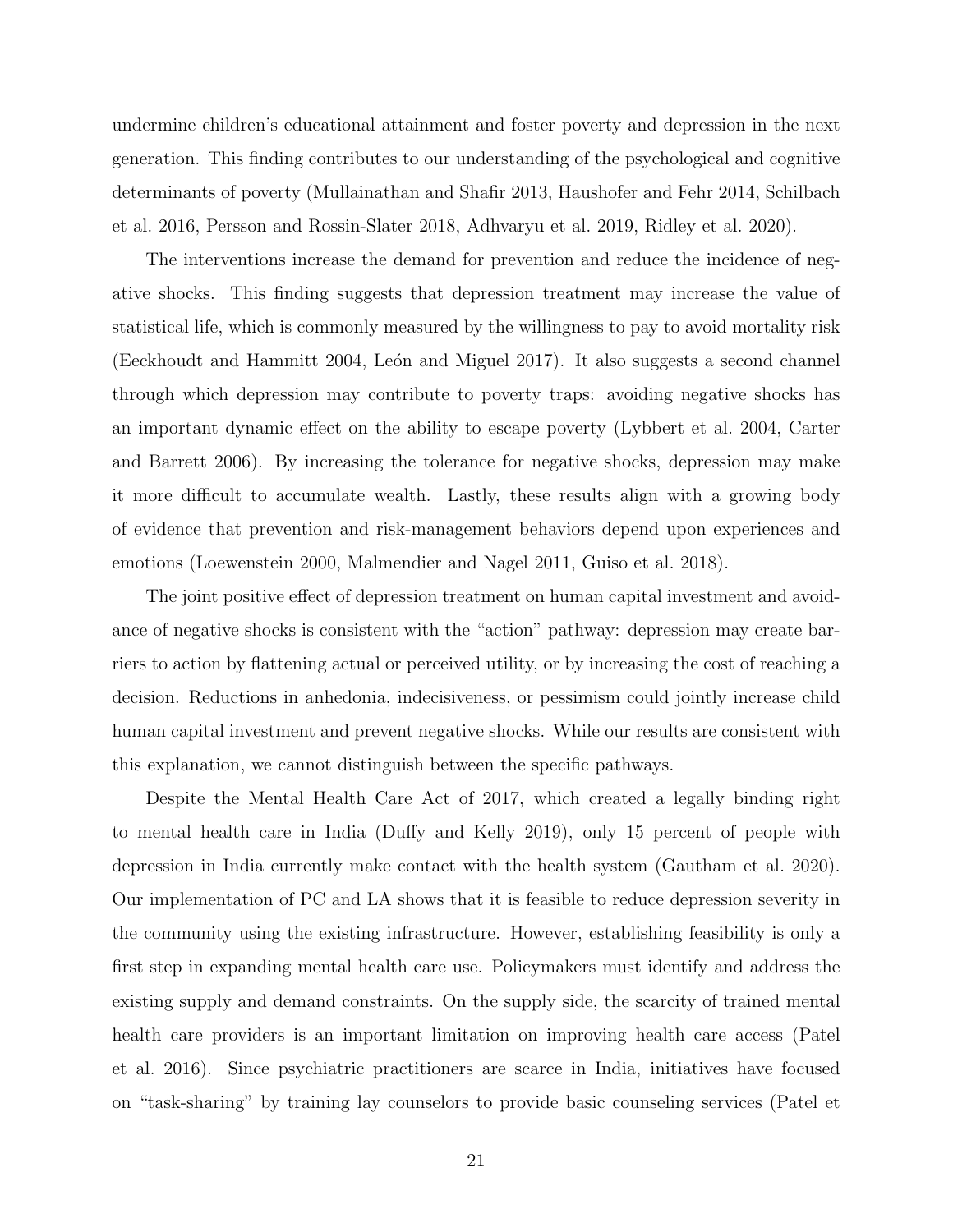al. 2017). Pharmacotherapy also economizes on provider human capital and may provide another approach to scale up mental health care provision in the short term. Stigma and misinformation may also constrain demand. We call for further research in this direction.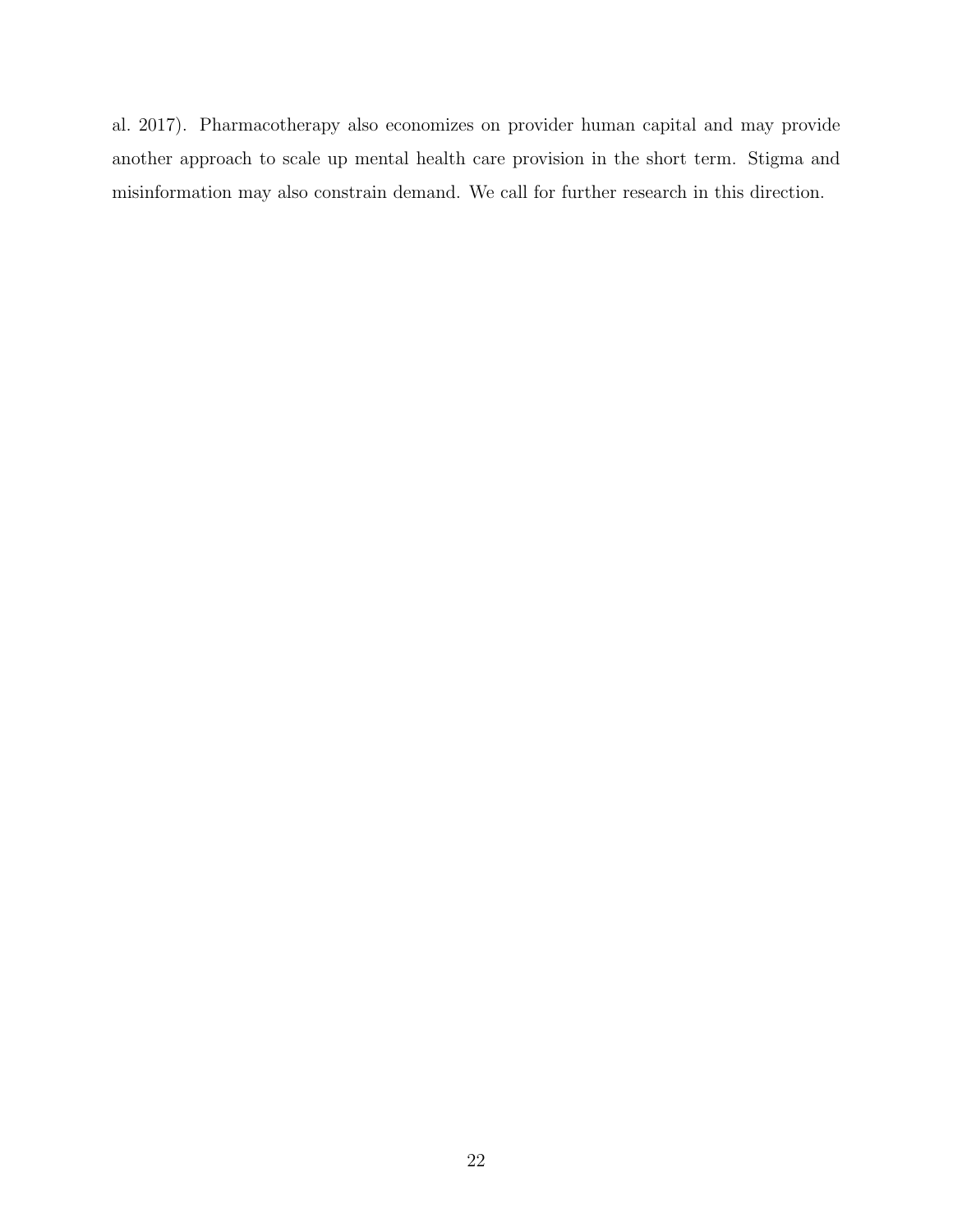|                                       | PC/LA   | PC               | LA               | $\mathcal{C}$ | P-value           |
|---------------------------------------|---------|------------------|------------------|---------------|-------------------|
|                                       | (1)     | $\overline{(2)}$ | $\overline{(3)}$ | (4)           | (5)               |
| A: Respondent Characteristics         |         |                  |                  |               |                   |
| Age                                   | 35.2    | 35.0             | 34.9             | 35.6          | 0.77              |
| Female                                | 0.83    | 0.84             | 0.85             | 0.90          | $0.07*$           |
| Married                               | 0.78    | 0.78             | 0.75             | 0.78          | 0.83              |
| Schooling (years)                     | 5.3     | 4.7              | 5.0              | 5.0           | 0.67              |
| Scheduled Caste/Tribe                 | 0.51    | 0.55             | 0.55             | 0.50          | 0.52              |
| Literacy $(1-3)$                      | 1.9     | 1.9              | 1.9              | 1.9           | 0.84              |
| Household size                        | 4.2     | 4.2              | 4.0              | 4.2           | 0.37              |
| <b>B</b> : Outcomes                   |         |                  |                  |               |                   |
| PHQ-9 depression scale $(0-27)$       | 13.6    | 13.9             | 13.6             | 14.4          | $0.04**$          |
| Weekly paid and unpaid work hours     | 55.3    | 55.0             | 56.9             | 57.0          | 0.81              |
| Weekly earnings (Rs.)                 | 411     | 365              | 315              | 308           | 0.44              |
| Child human capital index             | $-0.10$ | $-0.05$          | 0.12             | 0.00          | 0.57              |
| Net worth per capita (Rs.)            | $-8801$ | $-8060$          | $-8523$          | $-10,810$     | 0.54              |
| Total consumption per capita (Rs.)    | 487     | 533              | 519              | 504           | 0.26              |
| Hygiene and sanitation index          | $-0.06$ | $-0.05$          | 0.02             | 0.00          | 0.90              |
| <b>B</b> : Mechanisms                 |         |                  |                  |               |                   |
| Risk tolerance index                  | 0.24    | 0.05             | 0.19             | 0.00          | $0.03**$          |
| Cognition index                       | 0.05    | $-0.12$          | $-0.06$          | 0.00          | 0.53              |
| Recent negative life event index      | $-0.04$ | $-0.01$          | $-0.02$          | 0.00          | 0.93              |
| Intrahousehold bargaining power index | 0.22    | 0.07             | 0.25             | 0.00          | $0.01^{\ast\ast}$ |
| Subjective wellbeing index            | $-0.01$ | 0.11             | 0.08             | 0.00          | 0.43              |
| Number of rounds present $(1-5)$      | 4.46    | 4.31             | 4.58             | 4.51          | $0.07*$           |
| Joint p-value                         |         |                  |                  |               | 0.12              |
| Observations                          | 193     | 207              | 205              | 395           |                   |

Table 1: Baseline Characteristics by Intervention Arm

Note: PC = psychiatric care, LA = livelihoods assistance, C = control. The table reports Round 1 means of key demographic and outcome variables. P-values, which are based on regressions with village-clustered standard errors, test whether the four arms are jointly significantly different. \* $p < 0.1,$  \*\*  $p < 0.05,$  \*\*\*  $p < 0.01.$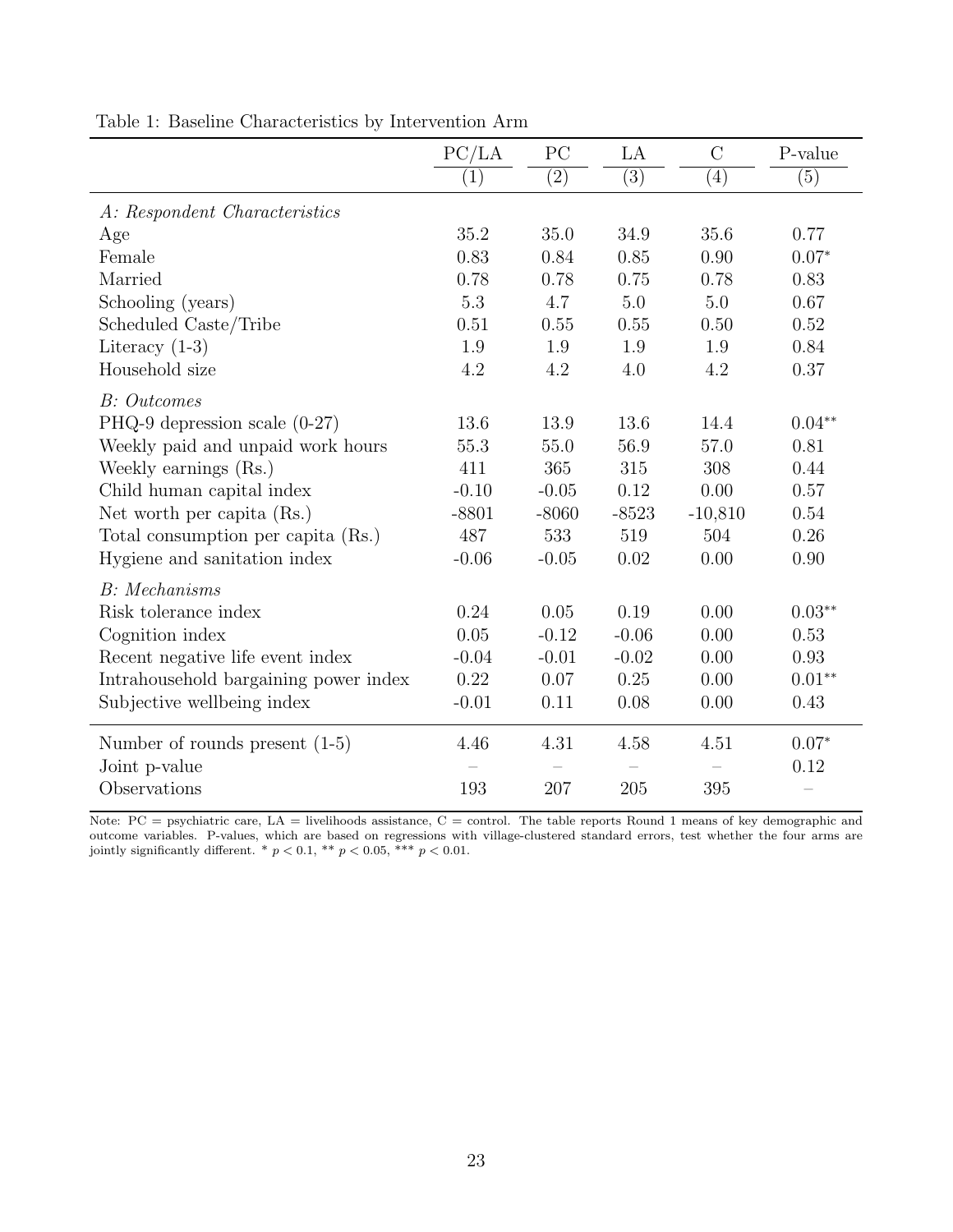|                           |                | During the PC Intervention |                   | After the PC Intervention |             |              |  |
|---------------------------|----------------|----------------------------|-------------------|---------------------------|-------------|--------------|--|
|                           | $PHQ-9$ (std.) | PHQ-9 $< 5$                | $PHQ-9 < 10$      | $PHQ-9$ (std.)            | $PHQ-9 < 5$ | $PHQ-9 < 10$ |  |
|                           | (1)            | (2)                        | $\left( 3\right)$ | (4)                       | (5)         | (6)          |  |
| A: Pooled Estimates       |                |                            |                   |                           |             |              |  |
| Any PC Intervention       | $-0.17**$      | $0.058**$                  | $0.097***$        | $-0.12*$                  | $0.062**$   | 0.031        |  |
|                           | (0.068)        | (0.023)                    | (0.032)           | (0.066)                   | (0.026)     | (0.031)      |  |
| Any Intervention          | $-0.12*$       | $0.041*$                   | $0.082***$        | $-0.056$                  | $0.043*$    | 0.0099       |  |
|                           | (0.064)        | (0.022)                    | (0.030)           | (0.060)                   | (0.023)     | (0.028)      |  |
| B: Estimates by Arm       |                |                            |                   |                           |             |              |  |
| PC/LA                     | $-0.24***$     | $0.086***$                 | $0.14***$         | $-0.21**$                 | $0.10***$   | $0.066*$     |  |
|                           | (0.082)        | (0.029)                    | (0.039)           | (0.085)                   | (0.035)     | (0.040)      |  |
| PC                        | $-0.11$        | 0.030                      | 0.056             | $-0.021$                  | 0.018       | $-0.0043$    |  |
|                           | (0.082)        | (0.027)                    | (0.039)           | (0.077)                   | (0.029)     | (0.037)      |  |
| LA                        | $-0.034$       | 0.0100                     | 0.051             | 0.051                     | 0.011       | $-0.029$     |  |
|                           | (0.087)        | (0.030)                    | (0.041)           | (0.081)                   | (0.031)     | (0.037)      |  |
|                           |                |                            |                   |                           |             |              |  |
| $H_0$ : $PC/LA = PC = LA$ | 0.109          | 0.072                      | 0.089             | 0.023                     | 0.037       | 0.099        |  |
| $H_0$ : $PC/LA = PC$      | 0.162          | 0.081                      | 0.060             | 0.043                     | 0.025       | 0.118        |  |
| $H_0$ : $PC/LA = PC + LA$ | 0.455          | 0.299                      | 0.602             | 0.052                     | 0.121       | 0.088        |  |
| Control mean of outcome   | 0.00           | 0.15                       | 0.48              | 0.00                      | 0.22        | 0.63         |  |
| Observations              | 3476           | 3476                       | 3476              | 3476                      | 3476        | 3476         |  |

Table 2: Impact on Depression Severity

Note: The table reports AIT effects following Equation (1) in Panel A and Equation (2) in Panel B. Village-clustered standard errors appear in parentheses. "During" and "after" estimates are based on a common regression. All regressions control for the age and gender of the respondent, the baseline dependent variable, and survey round indicators. "Any PC Intervention" includes the PC and PC/LA arms. "Any Intervention" includes the PC, LA, and PC/LA arms. The outcome in Columns 1 and 4 is the standardized PHQ-9 depression severity score. The outcome in Columns 2 and 5 is an indicator for PHQ-9 scores below 5, indicating no depression. The outcome in Columns 3 and 6 is an indicator for PHQ-9 scores below 10, indicating less than moderate depression. \*  $p < 0.1$ , \*\*  $p < 0.05$ , \*\*\*  $p < 0.01$ .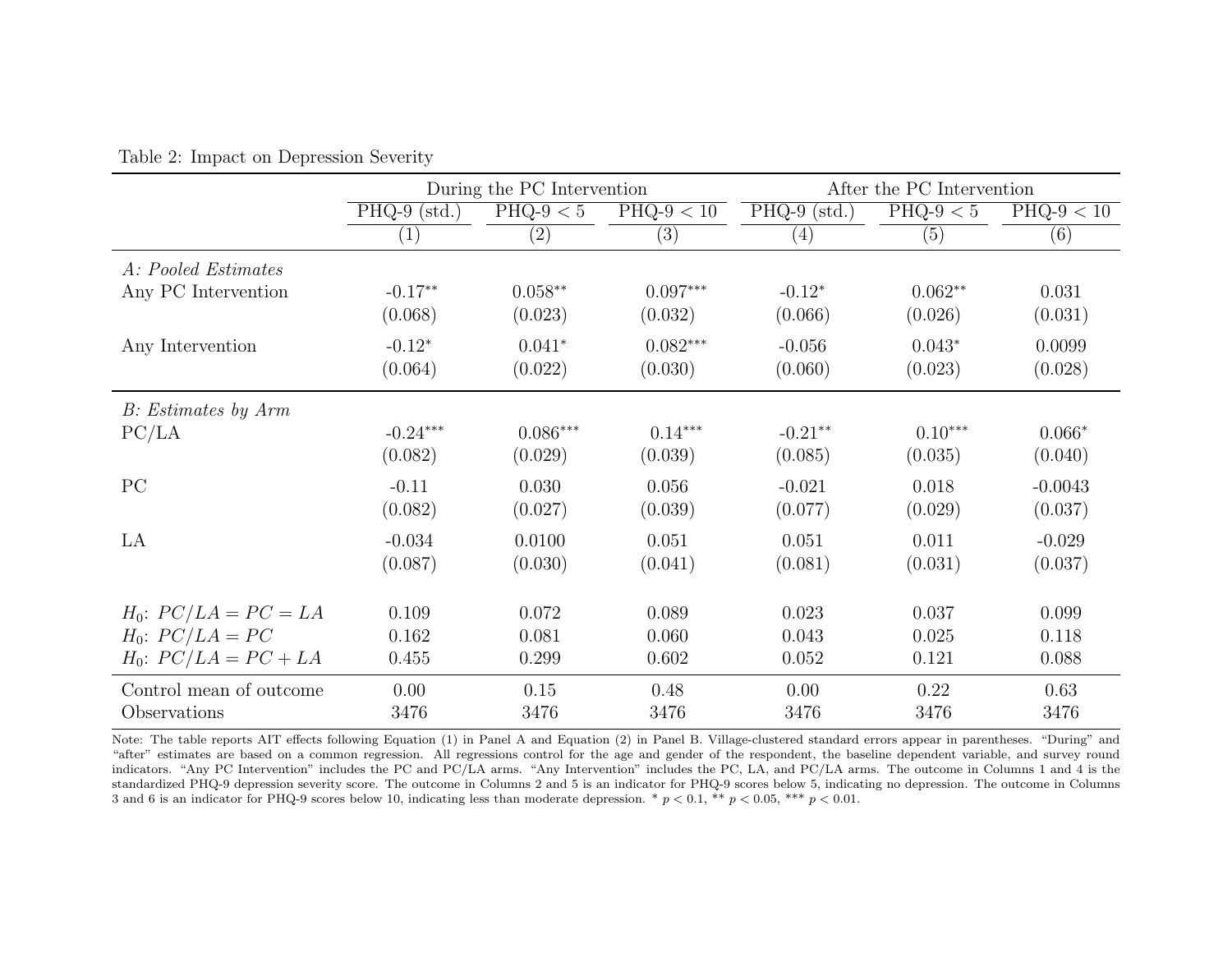|                           |            | During the PC Intervention | After the PC Intervention |          |  |
|---------------------------|------------|----------------------------|---------------------------|----------|--|
|                           | Hours      | Earnings                   | Hours                     | Earnings |  |
|                           | (1)        | $\left( 2\right)$          | $\overline{(3)}$          | (4)      |  |
| A: Pooled Estimates       |            |                            |                           |          |  |
| Any PC Intervention       | $-1.65$    | $-37.7$                    | $-1.63$                   | $-32.0$  |  |
|                           | (1.33)     | (47.1)                     | (1.50)                    | (52.0)   |  |
| Any Intervention          | $-1.43$    | $-45.7$                    | $-1.60$                   | $-12.7$  |  |
|                           | (1.21)     | (43.4)                     | (1.36)                    | (46.6)   |  |
| B: Estimates by Arm       |            |                            |                           |          |  |
| PC/LA                     | 1.29       | 9.99                       | $-3.02*$                  | 5.79     |  |
|                           | (1.63)     | (58.7)                     | (1.68)                    | (68.0)   |  |
| PC                        | $-4.52***$ | $-84.5$                    | $-0.30$                   | $-70.0$  |  |
|                           | (1.61)     | (56.5)                     | (1.96)                    | (60.1)   |  |
| LA                        | $-1.03$    | $-60.8$                    | $-1.55$                   | 22.2     |  |
|                           | (1.62)     | (60.7)                     | (1.91)                    | (60.7)   |  |
|                           |            |                            |                           |          |  |
| $H_0$ : $PC/LA = PC = LA$ | 0.009      | 0.344                      | 0.423                     | 0.377    |  |
| $H_0$ : $PC/LA = PC$      | 0.002      | 0.156                      | 0.198                     | 0.313    |  |
| $H_0$ : $PC/LA = PC + LA$ | 0.006      | 0.085                      | 0.678                     | 0.575    |  |
| Control mean of outcome   | 58.7       | 577.1                      | 60.40                     | 639.2    |  |
| Observations              | 3476       | 3476                       | 3476                      | 3476     |  |

Table 3: Impact on Work and Earnings

Note: The table reports AIT effects following Equation (1) in Panel A and Equation (2) in Panel B. Village-clustered standard errors appear in parentheses. "During" and "after" estimates are based on a common regression. All regressions control for the age and gender of the respondent, the baseline dependent variable, and survey round indicators. "Any PC Intervention" includes the PC and PC/LA arms. "Any Intervention" includes the PC, LA, and PC/LA arms. The outcome in Columns 1 and 3 is weekly productive time, including time spent on primary and secondary jobs, child care, cooking, cleaning, laundry, and fetching water. The outcome in Columns 2 and 4 is weekly earnings from primary and secondary jobs.  $* p < 0.1, ** p < 0.05$ , \*\*\*  $p < 0.01$ .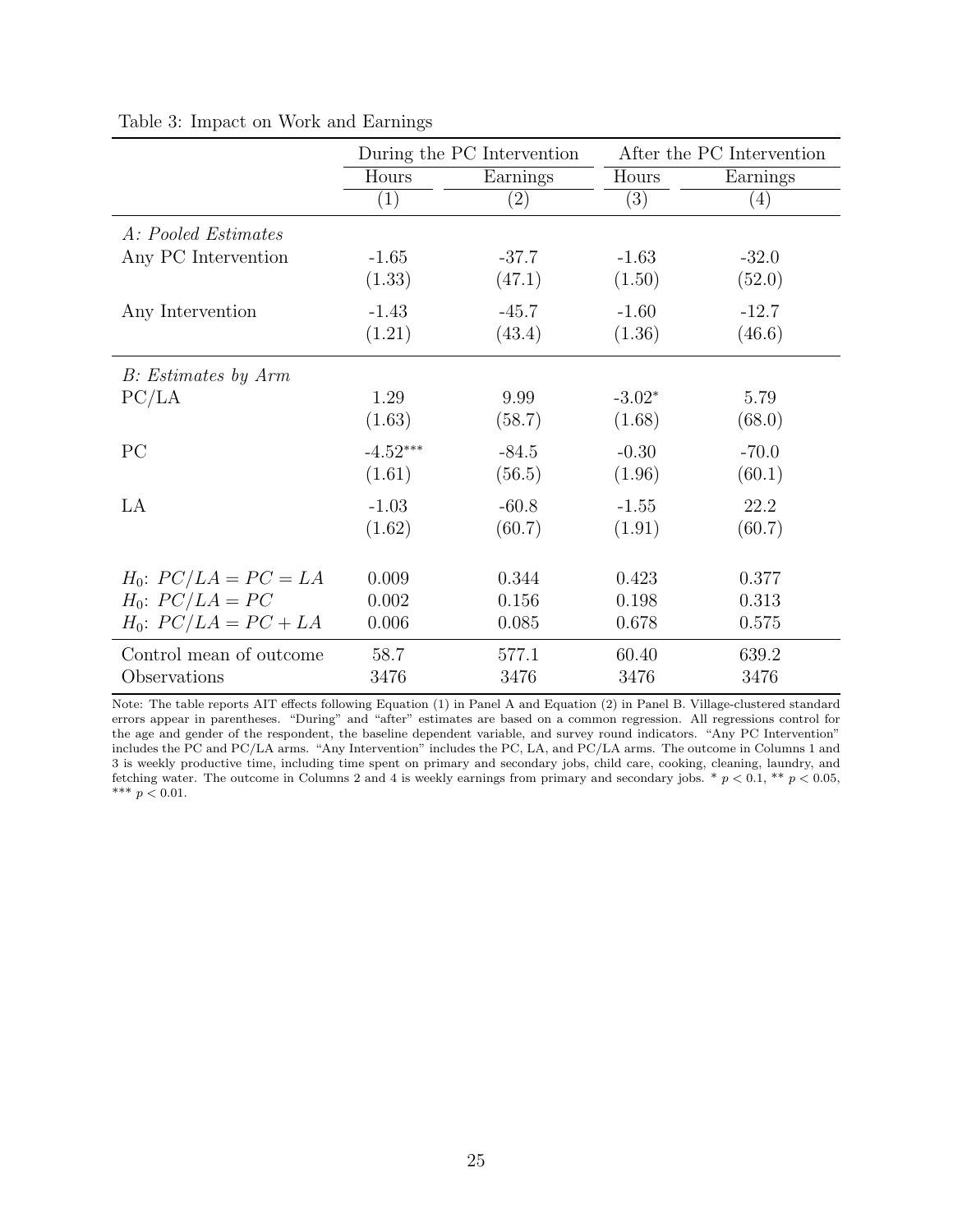|                                                                                | Child Investment<br>Index | Proportion<br>Enrolled         | Weekly<br>Attendance         | Weekly<br>Homework Hours    | Proportion<br>Working          |
|--------------------------------------------------------------------------------|---------------------------|--------------------------------|------------------------------|-----------------------------|--------------------------------|
|                                                                                | $\overline{(1)}$          | $\overline{(2)}$               | $\overline{(3)}$             | $\overline{(4)}$            | $\overline{(5)}$               |
| A: During the PC Intervention                                                  |                           |                                |                              |                             |                                |
| Any PC Intervention                                                            | $-0.016$<br>(0.073)       | $-0.0080$<br>(0.023)<br>[0.70] | $-0.16$<br>(0.15)<br>[0.70]  | $-0.48$<br>(0.47)<br>[0.70] | $-0.021$<br>(0.016)<br>[0.70]  |
| Any Intervention                                                               | 0.017<br>(0.065)          | 0.013<br>(0.020)<br>[0.52]     | $-0.13$<br>(0.14)<br>[0.33]  | $-0.30$<br>(0.46)<br>[0.52] | $-0.020$<br>(0.014)<br>[0.14]  |
| Control mean                                                                   | $\boldsymbol{0}$          | 0.896                          | 3.84                         | 4.43                        | 0.057                          |
| $H_0$ : $PC/LA = PC = LA$<br>$H_0$ : $PC/LA = PC$<br>$H_0$ : $PC/LA = PC + LA$ | 0.083<br>0.041<br>0.026   | 0.019<br>0.185<br>0.018        | 0.339<br>0.150<br>0.412      | 0.459<br>0.308<br>0.468     | 0.227<br>0.110<br>0.044        |
| B: After the PC Intervention                                                   |                           |                                |                              |                             |                                |
| Any PC Intervention                                                            | $0.26**$<br>(0.10)        | $0.069**$<br>(0.032)<br>[0.12] | $0.40*$<br>(0.23)<br>[0.12]  | 0.88<br>(0.71)<br>[0.12]    | $-0.034*$<br>(0.019)<br>[0.12] |
| Any Intervention                                                               | $0.22**$<br>(0.095)       | $0.063**$<br>(0.031)<br>[0.09] | $0.44**$<br>(0.21)<br>[0.09] | 0.51<br>(0.63)<br>[0.15]    | $-0.030*$<br>(0.018)<br>[0.70] |
| Control mean                                                                   | $\boldsymbol{0}$          | 0.889                          | 4.39                         | 3.90                        | 0.055                          |
| $H_0$ : $PC/LA = PC = LA$<br>$H_0$ : $PC/LA = PC$<br>$H_0$ : $PC/LA = PC + LA$ | 0.438<br>0.435<br>0.138   | 0.919<br>0.915<br>0.356        | 0.871<br>0.674<br>0.138      | 0.440<br>0.539<br>0.680     | 0.380<br>0.284<br>0.134        |
| Observations                                                                   | 1397                      | 1397                           | 1397                         | 1397                        | 1397                           |

Table 4: Impact on Child Human Capital Investment

Note: The table reports AIT effects following Equation (1). The "during" period in Panel A includes Rounds 2-3 and the "after" period in Panel B includes Round 4. Child human capital data are not available in Round 5. "During" and "after" estimates are based on a common regression. All regressions control for the age and gender of the respondent, the baseline dependent variable, and survey round indicators. "Any PC Intervention" includes the PC and PC/LA arms. "Any Intervention" includes the PC, LA, and PC/LA arms. Outcomes in Columns 2-4 are averages across children aged 5-18 within the household. In Column 1, the Child Investment Index is the standardized first principal component of the outcomes in Columns 2-5. Child labor enters the index negatively. We adjust for multiple inference across the component outcomes in Columns 2-5 and report Benjamini et al. (2006) sharpened q-values in brackets. Stars indicate statistical significance according to unadjusted p-values: \*  $p < 0.1$ , \*\*  $p < 0.05$ , \*\*\*  $p < 0.01$ .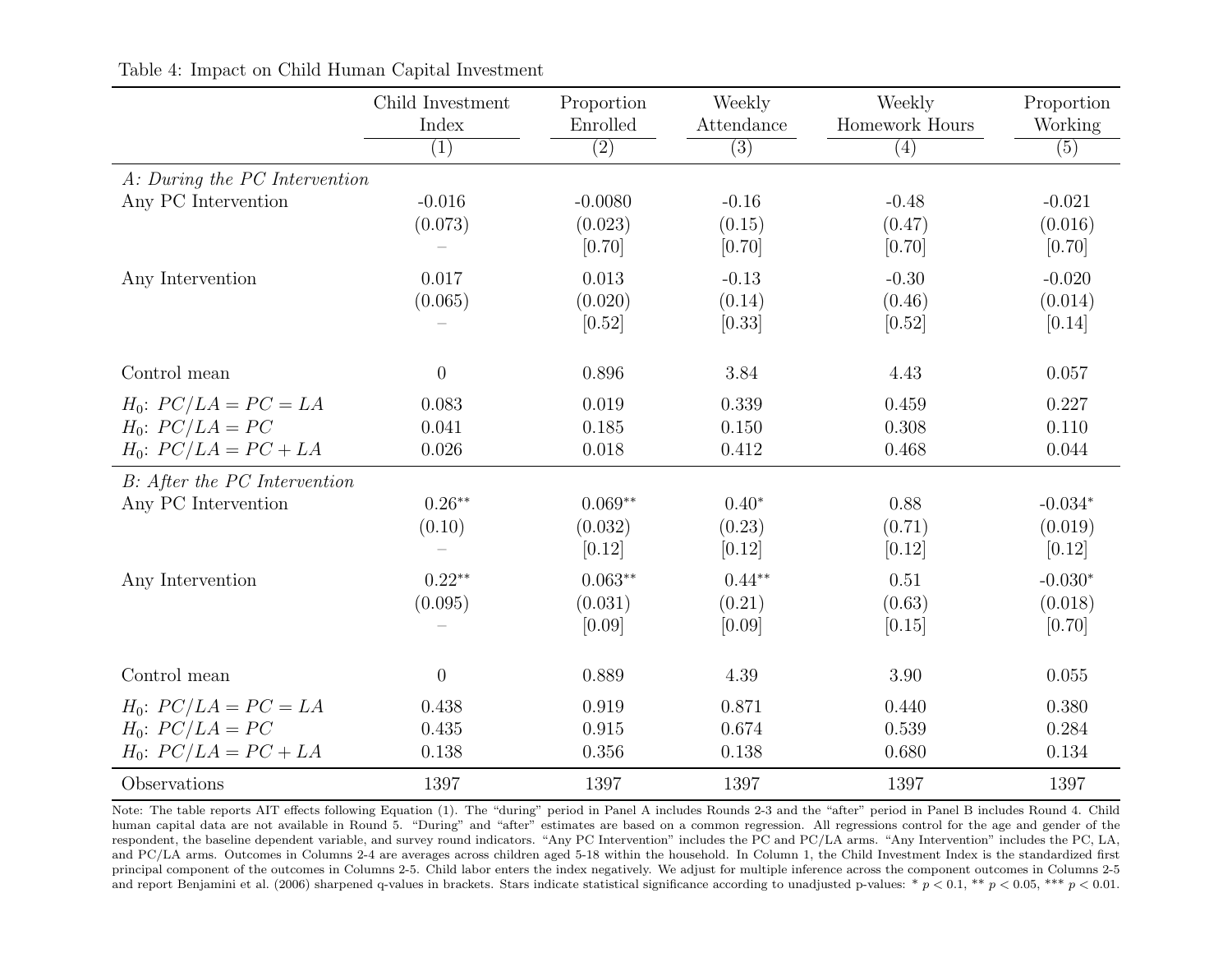|                                                                                | Sanitation and<br>Hygiene Index | No Open<br>Defecation         | No Garbage<br>Visible         | $\operatorname{Clean}$<br>Kitchen | Clean<br>Hands                | Clean<br>Fingernails          |
|--------------------------------------------------------------------------------|---------------------------------|-------------------------------|-------------------------------|-----------------------------------|-------------------------------|-------------------------------|
|                                                                                | (1)                             | (2)                           | $\overline{(3)}$              | (4)                               | (5)                           | (6)                           |
| A: During the PC Intervention                                                  |                                 |                               |                               |                                   |                               |                               |
| Any PC Intervention                                                            | $-0.087$<br>(0.069)             | $-0.043$<br>(0.059)<br>[0.99] | $-0.030$<br>(0.056)<br>[0.99] | 0.0045<br>(0.049)<br>[0.99]       | $-0.058$<br>(0.053)<br>[0.99] | $-0.057$<br>(0.056)<br>[0.99] |
| Any Intervention                                                               | $-0.069$<br>(0.063)             | $-0.044$<br>(0.053)<br>[0.99] | $-0.043$<br>(0.050)<br>[0.99] | 0.0080<br>(0.044)<br>[0.99]       | $-0.049$<br>(0.047)<br>[0.99] | $-0.014$<br>(0.051)<br>[0.99] |
| Control mean                                                                   | 0.00                            | 3.43                          | 3.29                          | 2.06                              | 3.33                          | 3.16                          |
| $H_0$ : $PC/LA = PC = LA$<br>$H_0$ : $PC/LA = PC$<br>$H_0$ : $PC/LA = PC + LA$ | 0.490<br>0.291<br>0.606         | 0.571<br>0.296<br>0.703       | 0.665<br>0.494<br>0.896       | 0.977<br>0.908<br>0.802           | 0.407<br>0.190<br>0.480       | 0.128<br>0.686<br>0.716       |
| B: After the PC Intervention                                                   |                                 |                               |                               |                                   |                               |                               |
| Any PC Intervention                                                            | 0.012<br>(0.073)                | 0.035<br>(0.061)<br>[0.99]    | 0.055<br>(0.056)<br>[0.99]    | $-0.027$<br>(0.053)<br>[0.99]     | $-0.037$<br>(0.060)<br>[0.99] | 0.0040<br>(0.061)<br>[0.99]   |
| Any Intervention                                                               | $-0.026$<br>(0.068)             | 0.0047<br>(0.056)<br>[0.99]   | 0.025<br>(0.050)<br>[0.99]    | 0.012<br>(0.049)<br>[0.99]        | $-0.069$<br>(0.056)<br>[0.99] | $-0.032$<br>(0.057)<br>[0.99] |
| Control mean                                                                   | 0.00                            | 3.26                          | 3.21                          | 2.15                              | 3.18                          | $3.16\,$                      |
| $H_0$ : $PC/LA = PC = LA$<br>$H_0$ : $PC/LA = PC$<br>$H_0$ : $PC/LA = PC + LA$ | 0.349<br>0.472<br>0.873         | 0.420<br>0.544<br>0.993       | 0.214<br>0.190<br>0.460       | 0.280<br>0.721<br>0.601           | 0.496<br>0.881<br>0.319       | 0.343<br>0.564<br>0.660       |
| Observations                                                                   | 3381                            | 3381                          | 3381                          | 3381                              | 3381                          | 3381                          |

Table 5: Impacts on Sanitation and Hygiene

Note: The table reports AIT effects following Equation (1). The "during" period in Panel A includes Rounds 2-3 and the "after" period in Panel B includes Rounds 4-5."During" and "after" estimates are based on a common regression. All regressions control for the age and gender of the respondent and survey round indicators. All regressions except Columns 5 and 6 control for the baseline dependent variable. "Any PC Intervention" includes the PC and PC/LA arms. "Any Intervention" includes the PC, LA, and PC/LA arms. In Column 1, the Sanitation and Hygiene Index is the standardized first principal component of the outcomes in Columns 2-6. We adjust for multiple inference across the component outcomes in Columns 2-6 and report Benjamini et al. (2006) sharpened q-values in brackets. Stars indicate statistical significance according to unadjusted p-values: \*  $p < 0.1$ , \*\*  $p < 0.05$ , \*\*\*  $p < 0.01$ .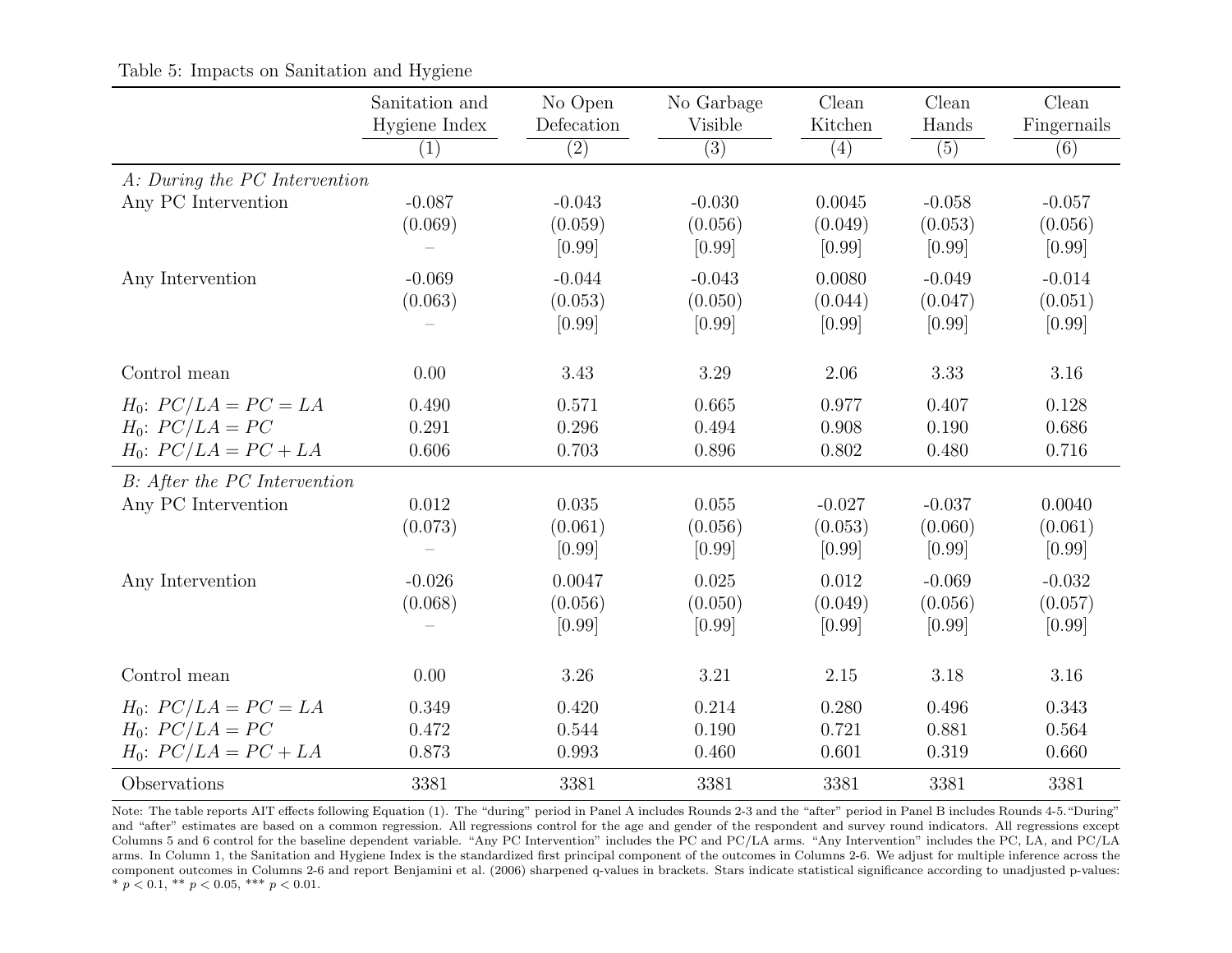|                                                                                | Net Worth             | Savings                       | Credit                        | Debt                             |
|--------------------------------------------------------------------------------|-----------------------|-------------------------------|-------------------------------|----------------------------------|
|                                                                                | (1)                   | (2)                           | $\overline{(3)}$              | (4)                              |
| A: During the PC Intervention                                                  |                       |                               |                               |                                  |
| Any PC Intervention                                                            | 1709.4*<br>(1022.5)   | $-61.56$<br>(43.16)<br>[0.30] | 45.17<br>(112.3)<br>[0.30]    | $-1704.4*$<br>(1001.4)<br>[0.30] |
| Any Intervention                                                               | 1914.4**<br>(923.3)   | $-62.9$<br>(39.3)<br>[0.12]   | 12.3<br>(70.7)<br>[0.40]      | $-1929.4**$<br>(911.8)<br>[0.12] |
| Control mean                                                                   | $-9640$               | 401                           | 185                           | 10,225                           |
| $H_0$ : $PC/LA = PC = LA$<br>$H_0$ : $PC/LA = PC$<br>$H_0$ : $PC/LA = PC + LA$ | 0.71<br>0.50<br>0.07  | 0.64<br>0.35<br>0.91          | 0.45<br>0.55<br>0.90          | 0.77<br>0.64<br>0.09             |
| B: After the PC Intervention                                                   |                       |                               |                               |                                  |
| Any PC Intervention                                                            | $-1317.3$<br>(1193.9) | $-62.30$<br>(44.04)<br>[0.31] | $-136.5$<br>(94.97)<br>[0.31] | 1151.9<br>(1188.9)<br>[0.31]     |
| Any Intervention                                                               | 181.7<br>(1015.5)     | $-36.8$<br>(41.2)<br>[0.99]   | $-110.5$<br>(90.6)<br>[0.99]  | $-281.3$<br>(1013.9)<br>[0.99]   |
| Control mean                                                                   | $-9607$               | 412                           | 352                           | 10,371                           |
| $H_0$ : $PC/LA = PC = LA$<br>$H_0$ : $PC/LA = PC$<br>$H_0$ : $PC/LA = PC + LA$ | 0.00<br>0.35<br>0.03  | 0.48<br>0.95<br>0.88          | 0.01<br>0.02<br>0.26          | 0.00<br>0.46<br>0.05             |
| Observations                                                                   | 3455                  | 3455                          | 3455                          | 3455                             |

| Table 6: Impacts on Household Wealth |  |
|--------------------------------------|--|
|--------------------------------------|--|

Note: The table reports AIT effects following Equation (1). The "during" period in Panel A includes Rounds 2-3 and the "after" period in Panel B includes Rounds 4-5."During" and "after" estimates are based on a common regression. All regressions control for the age and gender of the respondent, the baseline dependent variable, and survey round indicators. "Any PC Intervention" includes the PC and PC/LA arms. "Any Intervention" includes the PC, LA, and PC/LA arms. Net worth (Column 1) = savings (Column 2) + Credit (Column 3) - Debt (Column 4). Outcomes in Columns 1-4 are expressed per capita within the household and winsorized at 5 percent. We adjust for multiple inference across the component outcomes in Columns 2-4 and report Benjamini et al. (2006) sharpened q-values in brackets. Stars indicate statistical significance according to unadjusted p-values: \*  $p < 0.1$ , \*\*  $p < 0.05$ , \*\*\*  $p < 0.01$ .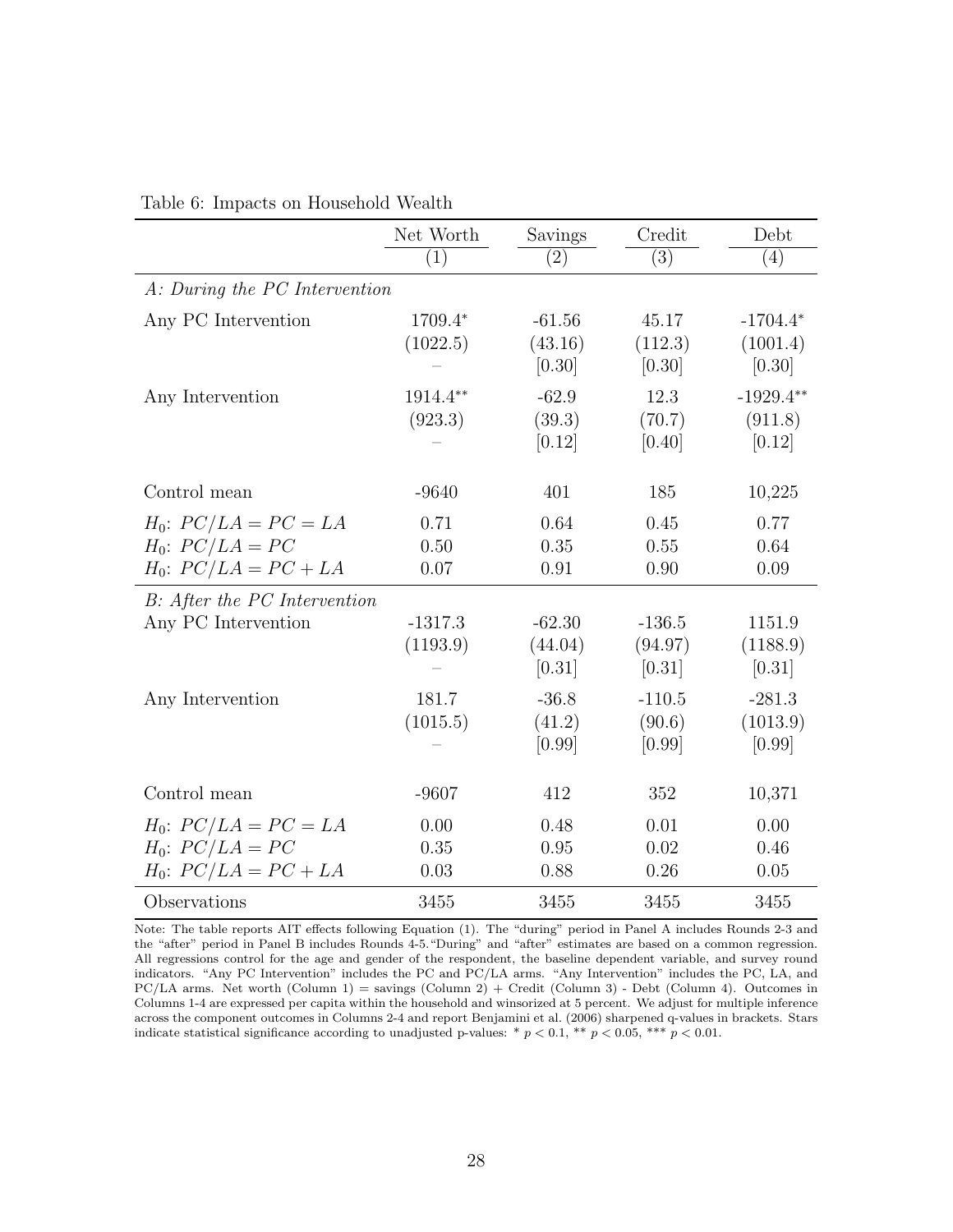|                               |         |         |          | Child    | Medical |
|-------------------------------|---------|---------|----------|----------|---------|
|                               | Total   | Food    | Non-Food | Clothing | Care    |
|                               | (1)     | (2)     | (3)      | (4)      | (5)     |
| A: During the PC Intervention |         |         |          |          |         |
| Any PC Intervention           | $-13.9$ | $-12.5$ | 0.43     | $-0.18$  | 0.67    |
|                               | (26.1)  | (12.7)  | (17.5)   | (1.38)   | (5.50)  |
|                               |         | [0.99]  | [0.99]   | [0.99]   | [0.99]  |
| Any Intervention              | $-6.08$ | $-13.3$ | 9.08     | $-0.17$  | 0.64    |
|                               | (23.4)  | (11.4)  | (15.6)   | (1.25)   | (4.79)  |
|                               |         | [0.99]  | [0.99]   | [0.99]   | [0.99]  |
|                               |         |         |          |          |         |
| Control mean                  | 624     | 335     | 289      | 9.2      | 55.8    |
| $H_0$ : $PC/LA = PC = LA$     | 0.117   | 0.550   | 0.059    | 0.778    | 0.659   |
| $H_0$ : $PC/LA = PC$          | 0.092   | 0.276   | 0.115    | 0.493    | 0.376   |
| $H_0$ : $PC/LA = PC + LA$     | 0.260   | 0.139   | 0.665    | 0.556    | 0.514   |
| B: After the PC Intervention  |         |         |          |          |         |
| Any PC Intervention           | 22.7    | $17.5*$ | 6.53     | 1.75     | $-0.47$ |
|                               | (23.4)  | (10.6)  | (15.6)   | (1.11)   | (4.51)  |
|                               |         | [0.31]  | [0.72]   | [0.31]   | [0.85]  |
| Any Intervention              | 25.4    | 14.0    | 12.6     | $1.73*$  | 3.09    |
|                               | (22.7)  | (10.0)  | (15.1)   | (1.01)   | (4.31)  |
|                               |         | [0.49]  | [0.49]   | [0.49]   | [0.49]  |
|                               |         |         |          |          |         |
| Control mean                  | 564     | 277     | 288      | 7.0      | 45.5    |
| $H_0$ : $PC/LA = PC = LA$     | 0.947   | 0.750   | 0.679    | 0.978    | 0.146   |
| $H_0$ : $PC/LA = PC$          | 0.831   | 0.813   | 0.762    | 0.834    | 0.434   |
| $H_0$ : $PC/LA = PC + LA$     | 0.587   | 0.591   | 0.544    | 0.532    | 0.092   |
| Observations                  | 3403    | 3403    | 3403     | 3403     | 3403    |

#### Table 7: Impacts on Consumption Expenditures

Note: The table reports AIT effects following Equation (1). The "during" period in Panel A includes Rounds 2-3 and the "after" period in Panel B includes Rounds 4-5. "During" and "after" estimates are based on a common regression. All regressions control for the age and gender of the respondent, the baseline dependent variable, and survey round indicators. "Any PC Intervention" includes the PC and PC/LA arms. "Any Intervention" includes the PC, LA, and PC/LA arms. Food consumption in Column 2 is the total household consumption across 23 common local food groups within the past week. Nonfood consumption in Column 3 is total household consumption of 13 non-durable non-food commodities. These values are measured over 1-2 months (depending on the item) and converted into weekly values. Total Consumption in Column 1 is the sum of food and non-food consumption. Clothing and medical care in Columns 4-5 are included in non-food consumption. We adjust for multiple inference across the component outcomes in Columns 2-5 and report Benjamini et al. (2006) sharpened q-values in brackets. Stars indicate statistical significance according to unadjusted p-values: \*  $p < 0.1$ , \*\*  $p < 0.05$ , \*\*\*  $p < 0.01$ .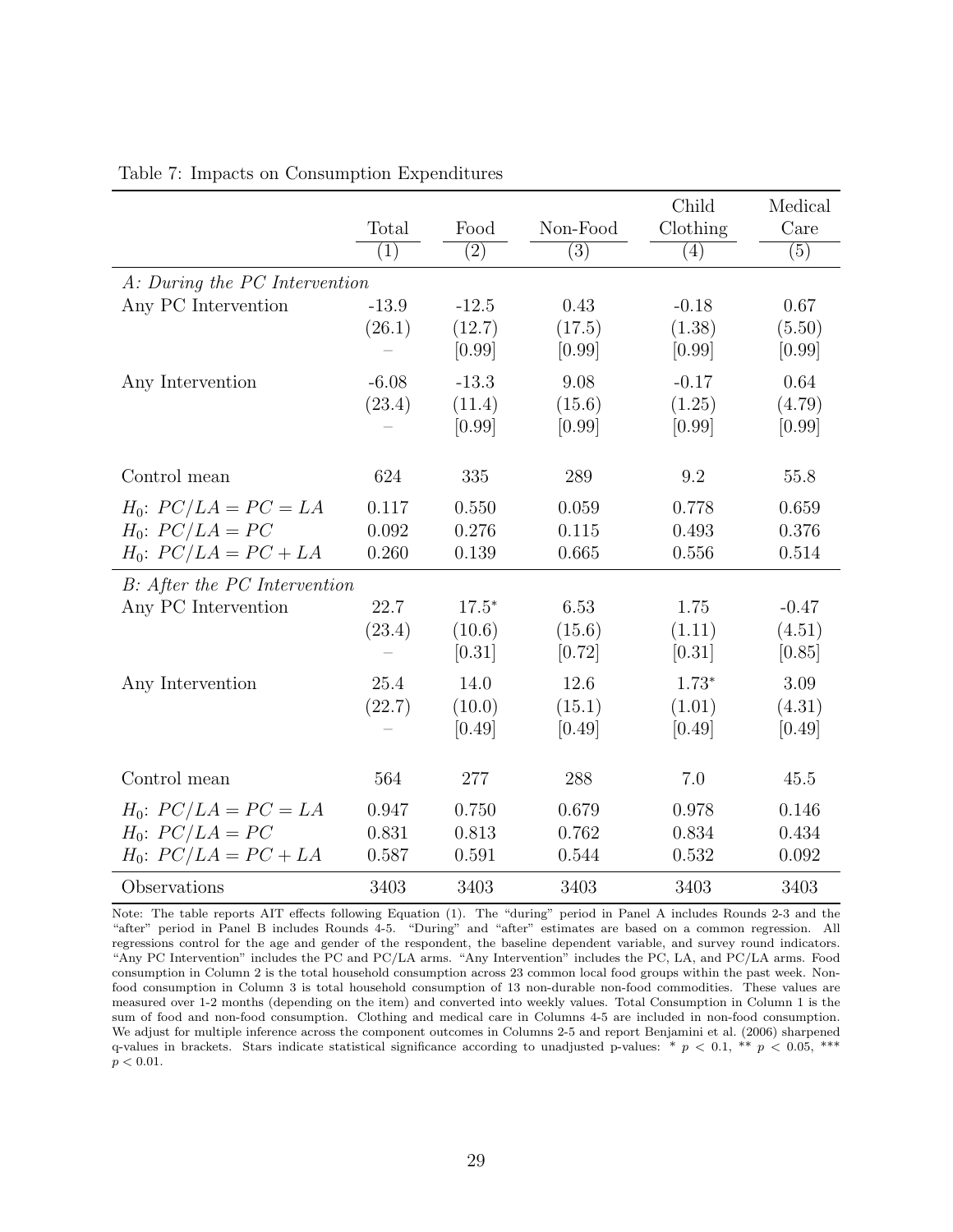|                                                                                | Prevention and            |                               |                               |                               |                               |                              |                               |                               |
|--------------------------------------------------------------------------------|---------------------------|-------------------------------|-------------------------------|-------------------------------|-------------------------------|------------------------------|-------------------------------|-------------------------------|
|                                                                                | Risk Intolerance<br>Index | Motorbike<br>$w$ /o Helmet    | Lend to<br>Neighbor           | Eat Spoiled<br>Food           | Invest $10\%$<br>of Income    | Delay Child's<br>Health Care | Willing to<br>Take Risks      | Lottery<br>Task               |
|                                                                                | (1)                       | (2)                           | (3)                           | (4)                           | (5)                           | $\overline{(6)}$             | (7)                           | $\overline{(8)}$              |
| A: During the PC Intervention                                                  |                           |                               |                               |                               |                               |                              |                               |                               |
| Any PC Intervention                                                            | 0.018<br>(0.068)          | $-0.034$<br>(0.080)<br>[0.99] | 0.036<br>(0.077)<br>[0.99]    | $-0.12$<br>(0.082)<br>[0.99]  | $-0.065$<br>(0.083)<br>[0.99] | 0.043<br>(0.083)<br>[0.99]   | $-0.015$<br>(0.084)<br>[0.99] | $-0.059$<br>(0.086)<br>[0.99] |
| Any Intervention                                                               | 0.059<br>(0.061)          | $-0.051$<br>(0.071)<br>[0.92] | $-0.033$<br>(0.069)<br>[0.92] | $-0.12*$<br>(0.071)<br>[0.56] | $-0.12$<br>(0.073)<br>[0.56]  | 0.032<br>(0.076)<br>[0.92]   | 0.040<br>(0.077)<br>[0.92]    | $-0.047$<br>(0.078)<br>[0.92] |
| Control mean                                                                   | $\theta$                  | 1.64                          | 1.91                          | 3.39                          | 2.49                          | 2.46                         | 2.90                          | 3.08                          |
| $H_0$ : $PC/LA = PC = LA$<br>$H_0$ : $PC/LA = PC$<br>$H_0$ : $PC/LA = PC + LA$ | 0.179<br>0.296<br>0.054   | 0.859<br>0.921<br>0.512       | 0.037<br>0.208<br>0.032       | 0.829<br>0.545<br>0.187       | 0.189<br>0.676<br>0.059       | 0.531<br>0.289<br>0.466      | 0.217<br>0.429<br>0.730       | 0.365<br>0.167<br>0.222       |
| B: After the PC Intervention<br>Any PC Intervention                            | $0.20**$<br>(0.097)       | $-0.27**$<br>(0.13)<br>[0.15] | $-0.26*$<br>(0.13)<br>[0.15]  | 0.066<br>(0.11)<br>[0.67]     | $-0.25*$<br>(0.13)<br>[0.15]  | $-0.075$<br>(0.12)<br>[0.67] | $-0.063$<br>(0.12)<br>[0.67]  | $-0.0014$<br>(0.12)<br>[0.99] |
| Any Intervention                                                               | 0.11<br>(0.091)           | $-0.17$<br>(0.12)<br>[0.77]   | $-0.17$<br>(0.12)<br>[0.77]   | 0.070<br>(0.10)<br>[0.77]     | $-0.18$<br>(0.12)<br>[0.77]   | 0.081<br>(0.11)<br>[0.77]    | $-0.0036$<br>(0.11)<br>[0.99] | $-0.041$<br>(0.11)<br>[0.77]  |
| Control mean                                                                   | $\overline{0}$            | 2.06                          | 2.35                          | 3.00                          | 2.59                          | 2.97                         | 3.17                          | 3.21                          |
| $H_0$ : $PC/LA = PC = LA$<br>$H_0$ : $PC/LA = PC$<br>$H_0$ : $PC/LA = PC + LA$ | 0.040<br>0.450<br>0.850   | 0.143<br>0.484<br>0.625       | 0.170<br>0.946<br>0.981       | 0.731<br>0.435<br>0.314       | 0.345<br>0.445<br>0.432       | 0.002<br>0.286<br>0.360      | 0.351<br>0.372<br>0.830       | 0.164<br>0.077<br>0.056       |
| Observations                                                                   | 2643                      | 2643                          | 2643                          | 2643                          | 2643                          | 2643                         | 2643                          | 2643                          |

Table 8: Impact on Prevention Behavior and Risk Intolerance

Note: The table reports AIT effects following Equation (1). The "during" period in Panel A includes Rounds 2-3 and the "after" period in Panel B includes Rounds 4-5. "During" and "after" estimates are based on a common regression. All regressions control for the age and gender of the respondent, the baseline dependent variable, and survey round indicators. "Any PC Intervention" includes the PC and PC/LA arms. "Any Intervention" includes the PC, LA, and PC/LA arms. The Prevention and Risk Intolerance Index in Column 1 is the first principal component of the outcomes in Columns 2-8, which we sign negatively so that larger values indicate greater prevention. Columns 2-6 measure prevention behavior according to the Blais and Weber (2006) DOSPERT scale. General risk tolerance appears in Column 7. Negative estimates in columns 2-7 mean that the treatment *increases* prevention behavior. The lottery task (Eckel and Grossman 2008) in Column 8 is a categorical variable that ranges from 1-6 with larger values indicating higher risk tolerance. We adjust for multiple inference across the component outcomes in Columns 2-8 and report Benjamini et al. (2006) sharpened q-values in brackets. Stars indicate statistical significance according to unadjusted p-values: \*  $p < 0.1$ , \*\*  $p < 0.05$ , \*\*\*  $p < 0.01$ .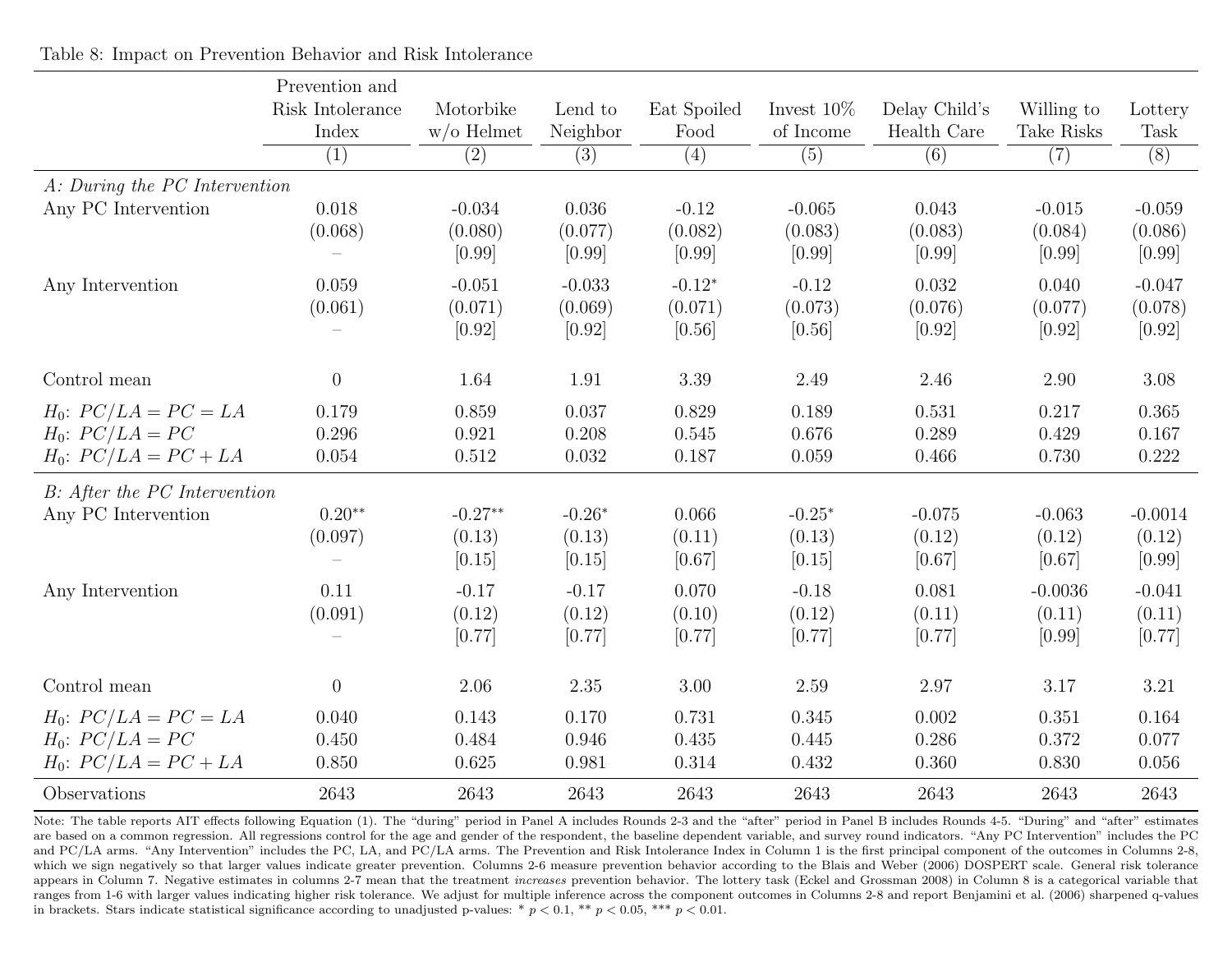|                               |           | Occurrence Within the Household in the Past Four Months |           |          |                 |           |          |           |           |
|-------------------------------|-----------|---------------------------------------------------------|-----------|----------|-----------------|-----------|----------|-----------|-----------|
|                               | Shock     |                                                         |           | Job      | <b>Business</b> | Fire or   |          |           |           |
|                               | Index     | Illness                                                 | Death     | Loss     | Loss            | Flood     | Jail     | Divorce   | Other     |
|                               | (1)       | (2)                                                     | (3)       | (4)      | (5)             | (6)       | (7)      | (8)       | (9)       |
| A: During the PC Intervention |           |                                                         |           |          |                 |           |          |           |           |
| Any PC Intervention           | $-0.029$  | $-0.013$                                                | $-0.0065$ | 0.0053   | $-0.011$        | $-0.038$  | 0.011    | 0.0018    | 0.0071    |
|                               | (0.067)   | (0.027)                                                 | (0.0078)  | (0.032)  | (0.031)         | (0.024)   | (0.0071) | (0.011)   | (0.022)   |
|                               |           | [0.99]                                                  | [0.99]    | [0.99]   | [0.99]          | [0.85]    | [0.85]   | [0.99]    | [0.99]    |
| Any Intervention              | $-0.021$  | $-0.0011$                                               | $-0.0057$ | 0.0078   | $-0.010$        | $-0.040*$ | 0.0082   | 0.0054    | $-0.0050$ |
|                               | (0.060)   | (0.025)                                                 | (0.0071)  | (0.029)  | (0.027)         | (0.022)   | (0.0063) | (0.011)   | (0.019)   |
|                               |           | [0.99]                                                  | [0.99]    | [0.99]   | [0.99]          | [0.99]    | [0.99]   | [0.99]    | [0.99]    |
| Control mean                  | 0.00      | 0.42                                                    | 0.02      | 0.53     | 0.33            | 0.19      | 0.01     | 0.02      | 0.15      |
| $H_0$ : $PC/LA = PC = LA$     | 0.259     | 0.585                                                   | 0.876     | 0.940    | 0.126           | 0.774     | 0.106    | 0.595     | 0.149     |
| $H_0$ : $PC/LA = PC$          | 0.107     | 0.968                                                   | 0.665     | 0.746    | 0.042           | 0.502     | 0.038    | 0.943     | 0.165     |
| $H_0$ : $PC/LA = PC + LA$     | 0.191     | 0.704                                                   | 0.540     | 0.973    | 0.069           | 0.110     | 0.131    | 0.533     | 0.069     |
| B: After the PC Intervention  |           |                                                         |           |          |                 |           |          |           |           |
| Any PC Intervention           | $-0.14**$ | $-0.043$                                                | $-0.014*$ | $-0.028$ | $-0.020$        | $-0.033$  | $-0.016$ | $-0.0016$ | $-0.039$  |
|                               | (0.065)   | (0.032)                                                 | (0.0078)  | (0.030)  | (0.030)         | (0.028)   | (0.014)  | (0.0094)  | (0.027)   |
|                               |           | $[0.72]$                                                | [0.72]    | [0.72]   | $[0.72]$        | [0.72]    | [0.72]   | $[0.72]$  | $[0.72]$  |
| Any Intervention              | $-0.11*$  | $-0.039$                                                | $-0.0083$ | $-0.012$ | $-0.0049$       | $-0.029$  | $-0.019$ | $-0.0022$ | $-0.041*$ |
|                               | (0.060)   | (0.028)                                                 | (0.0080)  | (0.027)  | (0.026)         | (0.027)   | (0.013)  | (0.0092)  | (0.024)   |
|                               |           | [0.75]                                                  | [0.75]    | [0.91]   | [0.91]          | [0.75]    | [0.75]   | [0.91]    | [0.75]    |
| Control mean                  | 0.03      | 0.41                                                    | 0.03      | 0.54     | 0.30            | 0.30      | 0.05     | 0.02      | 0.23      |
| $H_0$ : $PC/LA = PC = LA$     | 0.509     | 0.933                                                   | 0.350     | 0.315    | 0.299           | 0.948     | 0.773    | 0.299     | 0.908     |
| $H_0$ : $PC/LA = PC$          | 0.725     | 0.855                                                   | 0.865     | 0.478    | 0.357           | 0.943     | 0.637    | 0.124     | 0.695     |
| $H_0$ : $PC/LA = PC + LA$     | 0.925     | 0.691                                                   | 0.803     | 0.369    | 0.268           | 0.750     | 0.175    | 0.205     | 0.564     |
| Observations                  | 3399      | 3399                                                    | 3399      | 3399     | 3399            | 3399      | 3399     | 3399      | 3399      |

Note: The table reports AIT effects following Equation (1). The "during" period in Panel A includes Rounds 2-3 and the "after" period in Panel B includes Rounds 4-5. "During" and "after" estimates are based on a common regression. All regressions control for the age and gender of the respondent, the baseline dependent variable, and survey round indicators. "Any PC Intervention" includes the PC and PC/LA arms. "Any Intervention" includes the PC, LA, and PC/LA arms. Columns 2-9 indicate whether anyone in the respondent's household has experienced the particular negative shock in the past four months. In Column 1, the Shock Index is standardized and uses Holmes and Rahe (1967) scale to aggregate across outcomes. We adjust for multiple inference across the component outcomes in Columns 2-9 and report Benjamini et al. (2006) sharpened q-values in brackets. Stars indicate statistical significance according to unadjusted p-values: \*  $p < 0.1$ , \*\*  $p < 0.05$ , \*\*\*  $p < 0.01$ .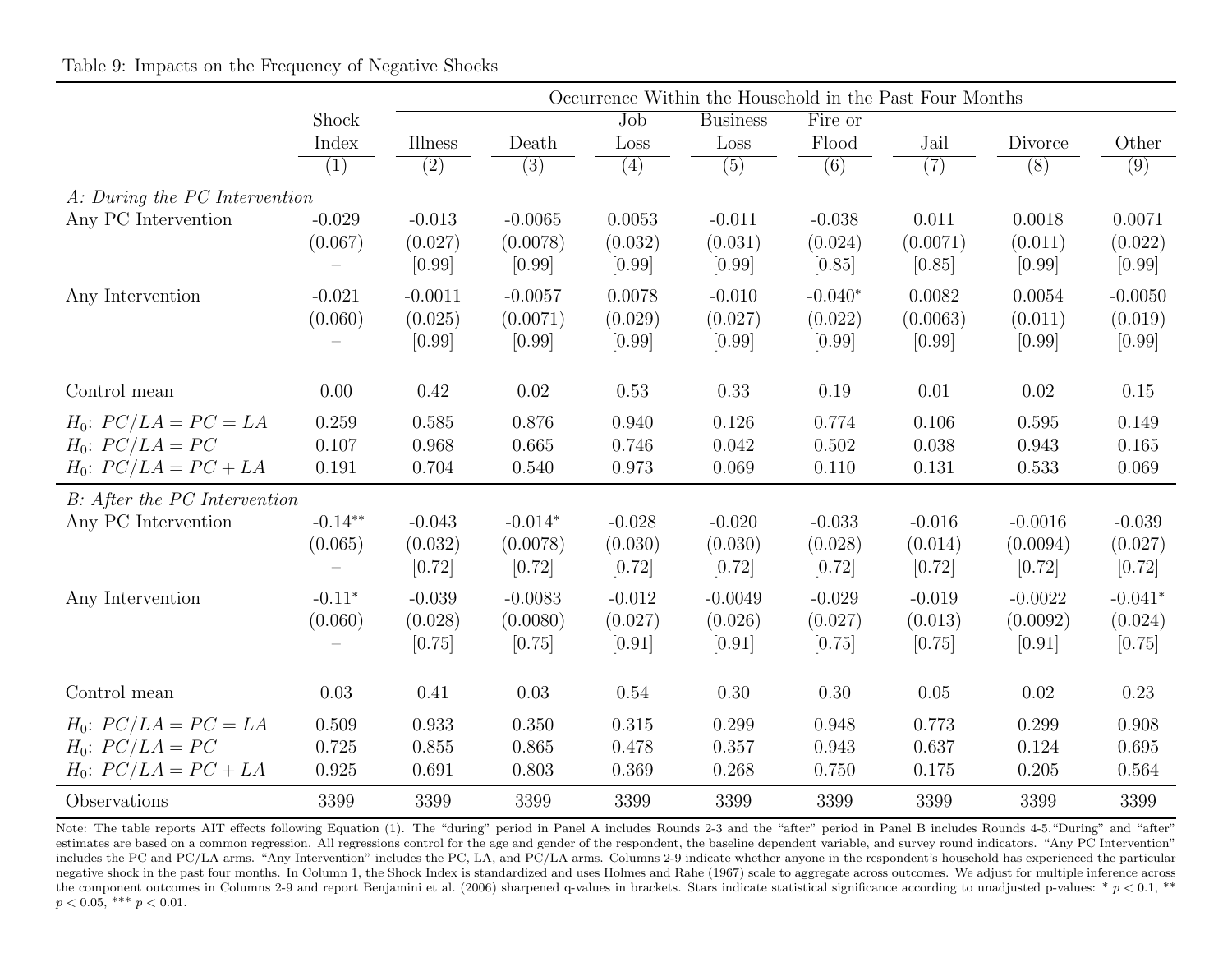|                                                                                | Cognition<br>Index                            | Ravens<br>Score                                   | Forward<br>Recall                                      | <b>Backward</b><br>Recall                            |
|--------------------------------------------------------------------------------|-----------------------------------------------|---------------------------------------------------|--------------------------------------------------------|------------------------------------------------------|
|                                                                                | (1)                                           | $\overline{(2)}$                                  | $\overline{(3)}$                                       | (4)                                                  |
| A: During the PC Intervention                                                  |                                               |                                                   |                                                        |                                                      |
| Any PC Intervention                                                            | $-0.091$<br>(0.060)                           | $-0.15$<br>(0.11)<br>[0.21]                       | $-0.16**$<br>(0.067)<br>[0.04]                         | 0.016<br>(0.087)<br>[0.04]                           |
| Any Intervention                                                               | $-0.078$<br>(0.056)                           | $-0.090$<br>(0.10)<br>[0.62]                      | $-0.13**$<br>(0.061)<br>[0.12]                         | $-0.042$<br>(0.080)<br>[0.68]                        |
| Control mean                                                                   | 0.00                                          | 3.73                                              | 4.95                                                   | 3.40                                                 |
| $H_0$ : $PC/LA = PC = LA$<br>$H_0$ : $PC/LA = PC$<br>$H_0$ : $PC/LA = PC + LA$ | 0.863<br>0.868<br>0.715                       | 0.302<br>0.500<br>0.722                           | 0.430<br>0.560<br>0.951                                | 0.302<br>0.800<br>0.470                              |
| B: After the PC Intervention<br>Any PC Intervention<br>Any Intervention        | $-0.17***$<br>(0.064)<br>$-0.15**$<br>(0.058) | $-0.10$<br>(0.11)<br>[0.13]<br>$-0.16$<br>(0.096) | $-0.19***$<br>(0.073)<br>[0.03]<br>$-0.12*$<br>(0.067) | $-0.31**$<br>(0.13)<br>[0.03]<br>$-0.26**$<br>(0.12) |
| Control mean                                                                   | 0.00                                          | [0.08]<br>3.79                                    | [0.08]<br>5.08                                         | [0.08]<br>3.32                                       |
| $H_0$ : $PC/LA = PC = LA$<br>$H_0$ : $PC/LA = PC$<br>$H_0$ : $PC/LA = PC + LA$ | 0.754<br>0.986<br>0.383                       | 0.374<br>0.403<br>0.056                           | 0.051<br>0.705<br>0.838                                | 0.696<br>0.583<br>0.755                              |
| Observations                                                                   | 3476                                          | 3476                                              | 3476                                                   | 3476                                                 |

#### Table 10: Impacts on Cognitive Performance

Note: The table reports AIT effects following Equation (1). The "during" period in Panel A includes Rounds 2-3 and the "after" period in Panel B includes Rounds 4-5. "During" and "after" estimates are based on a common regression. All regressions control for the age and gender of the respondent, the baseline dependent variable, and survey round indicators. "Any PC Intervention" includes the PC and PC/LA arms. "Any Intervention" includes the PC, LA, and PC/LA arms. Column 2 is the number of correct responses out of eight Ravens Progressive Matrix puzzles. The outcome in Column 3 is the forward digit span and the outcome in Column 4 is the backward digit span. Column 1 is the standardized first principal component of the outcomes in Columns 2-4. We adjust for multiple inference across the component outcomes in Columns 2-4 and report Benjamini et al. (2006) sharpened q-values in brackets. Stars indicate statistical significance according to unadjusted p-values:  $* p < 0.1, ** p < 0.05$ , \*\*\*  $p < 0.01$ .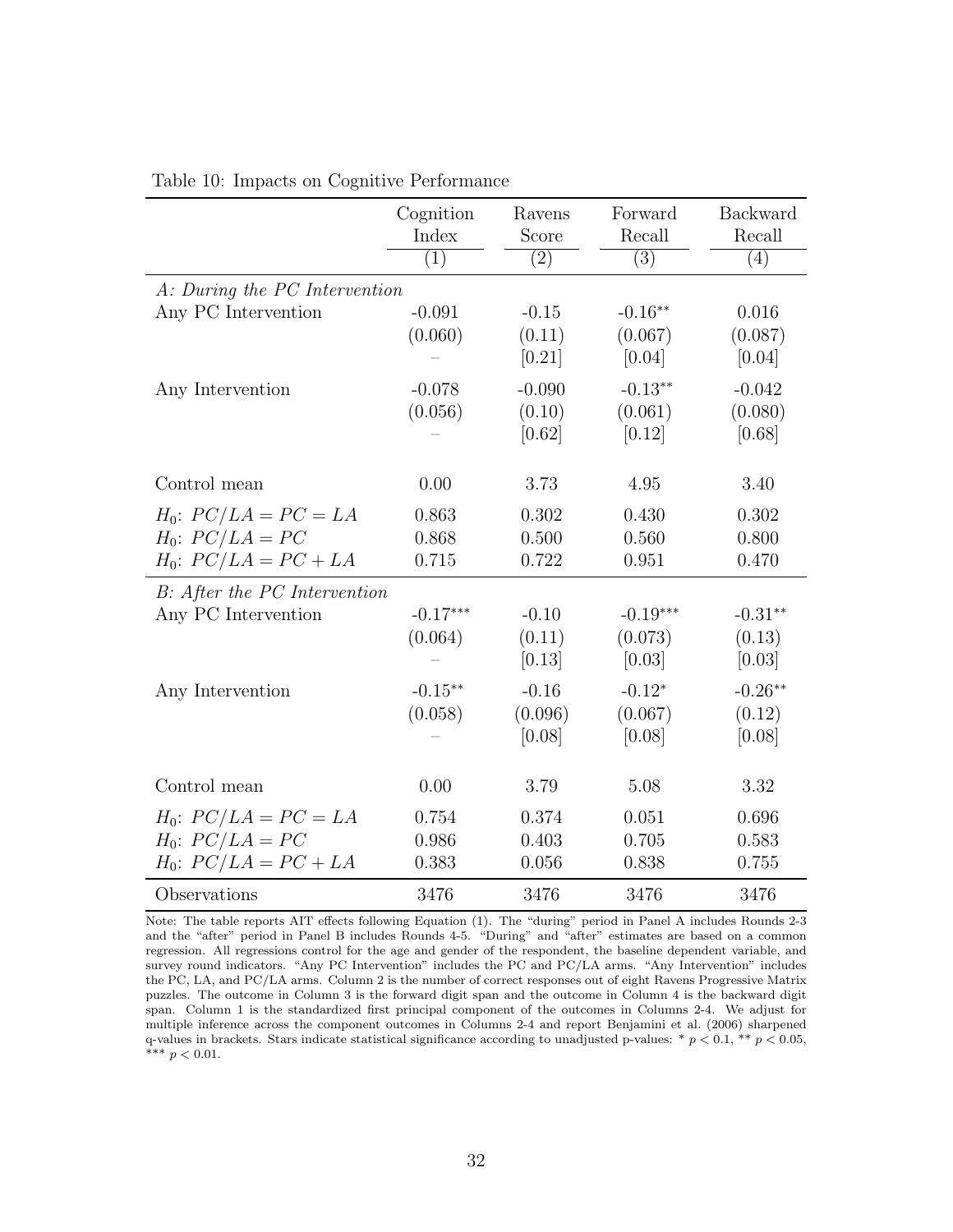|                                                                                | Wellbeing<br>Index      | Ideal<br>Life                  | Excellent<br>Conditions       | Satisfied<br>with Life        | Have Important<br>Things       | Nothing<br>to Change           |
|--------------------------------------------------------------------------------|-------------------------|--------------------------------|-------------------------------|-------------------------------|--------------------------------|--------------------------------|
|                                                                                | (1)                     | $\overline{(2)}$               | $\overline{(3)}$              | (4)                           | (5)                            | (6)                            |
| A: During the PC Intervention                                                  |                         |                                |                               |                               |                                |                                |
| Any PC Intervention                                                            | $-0.029$<br>(0.063)     | $-0.10$<br>(0.065)<br>[0.99]   | $-0.044$<br>(0.064)<br>[0.99] | 0.039<br>(0.067)<br>[0.99]    | 0.035<br>(0.058)<br>[0.99]     | $-0.0017$<br>(0.084)<br>[0.99] |
| Any Intervention                                                               | $-0.081$<br>(0.058)     | $-0.12**$<br>(0.059)<br>[0.28] | $-0.056$<br>(0.059)<br>[0.99] | $-0.010$<br>(0.061)<br>[0.99] | $-0.036$<br>(0.054)<br>[0.99]  | $-0.032$<br>(0.075)<br>[0.99]  |
| Control mean                                                                   | 0.00                    | 3.11                           | 3.04                          | 2.84                          | 2.45                           | 2.47                           |
| $H_0$ : $PC/LA = PC = LA$<br>$H_0$ : $PC/LA = PC$<br>$H_0$ : $PC/LA = PC + LA$ | 0.017<br>0.054<br>0.003 | 0.076<br>0.025<br>0.004        | 0.446<br>0.235<br>0.126       | 0.142<br>0.252<br>0.095       | 0.016<br>0.881<br>0.097        | 0.442<br>0.310<br>0.175        |
| B: After the PC Intervention                                                   |                         |                                |                               |                               |                                |                                |
| Any PC Intervention                                                            | $-0.11$<br>(0.066)      | $-0.12$<br>(0.075)<br>[0.35]   | $-0.086$<br>(0.073)<br>[0.35] | $-0.100$<br>(0.076)<br>[0.35] | $-0.021$<br>(0.086)<br>[0.43]  | $-0.16*$<br>(0.092)<br>[0.35]  |
| Any Intervention                                                               | $-0.059$<br>(0.060)     | $-0.071$<br>(0.066)<br>[0.99]  | $-0.041$<br>(0.066)<br>[0.99] | $-0.075$<br>(0.069)<br>[0.99] | $-0.0037$<br>(0.077)<br>[0.99] | $-0.059$<br>(0.083)<br>[0.99]  |
| Control mean                                                                   | 0.00                    | 3.44                           | 3.45                          | 3.41                          | 2.90                           | 2.92                           |
| $H_0$ : $PC/LA = PC = LA$<br>$H_0$ : $PC/LA = PC$<br>$H_0$ : $PC/LA = PC + LA$ | 0.251<br>0.931<br>0.883 | 0.234<br>0.624<br>0.797        | 0.342<br>0.899<br>0.695       | 0.637<br>0.573<br>0.522       | 0.833<br>0.726<br>0.660        | 0.047<br>0.632<br>0.306        |
| Observations                                                                   | 3473                    | 3473                           | 3473                          | 3473                          | 3473                           | 3473                           |

Table 11: Impacts on Subjective Wellbeing

Note: The table reports AIT effects following Equation (1). The "during" period in Panel A includes Rounds 2-3 and the "after" period in Panel B includes Rounds 4-5. "During" and "after" estimates are based on a common regression. All regressions control for the age and gender of the respondent, the baseline dependent variable, and survey round indicators. "Any PC Intervention" includes the PC and PC/LA arms. "Any Intervention" includes the PC, LA, and PC/LA arms. Outcomes are based on the Kobau et al. (2010) Satisfaction with Life Scale. The Subjective Wellbeing Index in Column 1 is the first principal component of the outcomes in Columns 2-6. We adjust for multiple inference across the component outcomes in Columns 2-6 and report Benjamini et al. (2006) sharpened q-values in brackets. Stars indicate statistical significance according to unadjusted p-values: \*  $p < 0.1$ , \*\*  $p < 0.05$ , \*\*\*  $p < 0.01$ .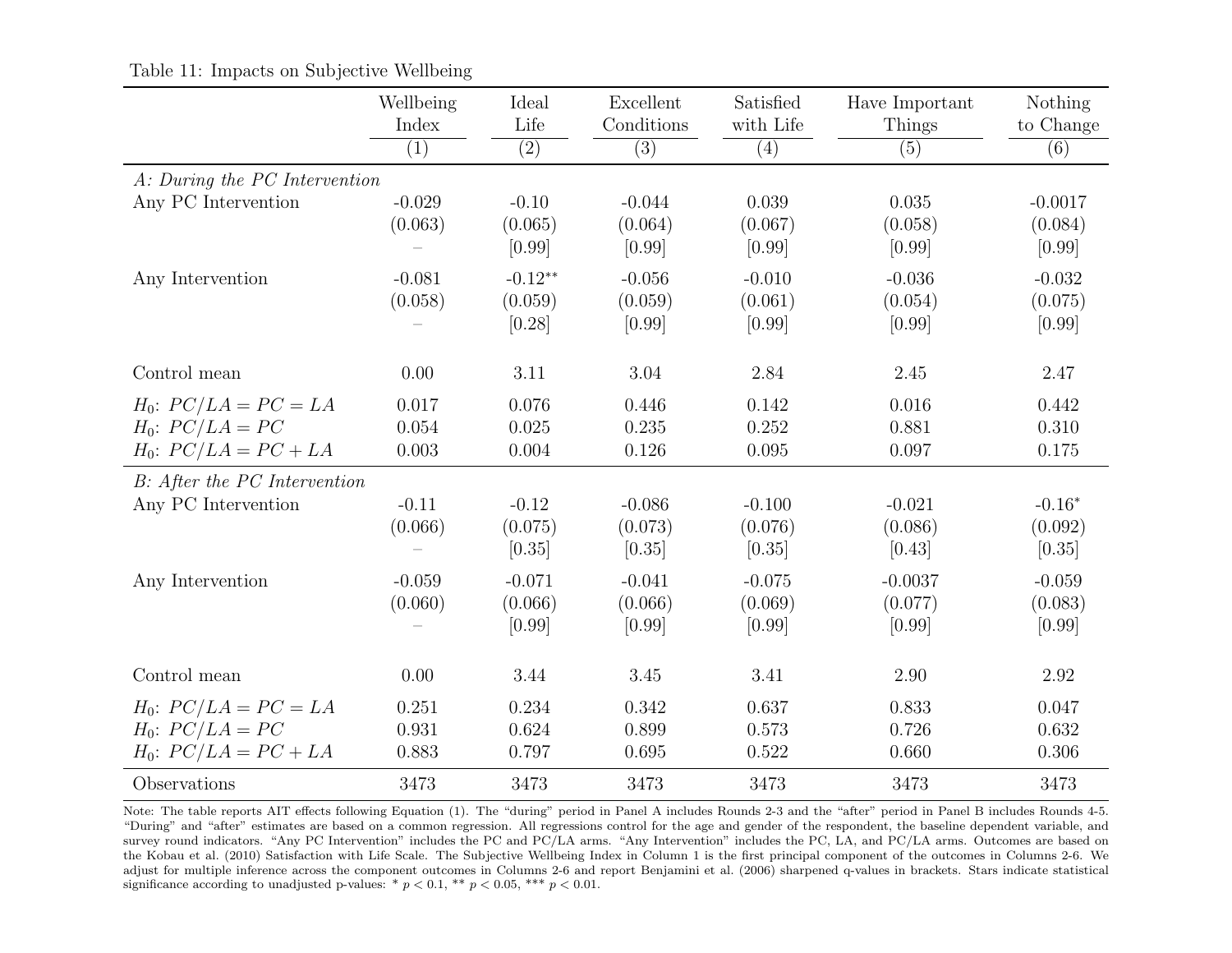|                                                                                | Number of<br>Decisions | Work Decision<br>Alone          | Work Decision<br>With Others   | Savings Decision<br>Alone      | Savings Decision<br>With Others |
|--------------------------------------------------------------------------------|------------------------|---------------------------------|--------------------------------|--------------------------------|---------------------------------|
|                                                                                | $\overline{(1)}$       | $\overline{(2)}$                | $\overline{(3)}$               | $\overline{(4)}$               | $\overline{(5)}$                |
| A: During the PC Intervention<br>Any PC Intervention                           | $-0.0056$<br>(0.049)   | $-0.00038$<br>(0.030)<br>[0.99] | 0.0064<br>(0.032)<br>[0.99]    | $-0.047*$<br>(0.027)<br>[0.54] | 0.014<br>(0.032)<br>[0.99]      |
| Any Intervention                                                               | $-0.0038$<br>(0.044)   | 0.012<br>(0.027)<br>[0.99]      | $-0.0086$<br>(0.029)<br>[0.99] | $-0.039$<br>(0.025)<br>[0.86]  | 0.0074<br>(0.029)<br>[0.99]     |
| Control mean                                                                   | 1.49                   | 0.36                            | 0.40                           | 0.32                           | 0.41                            |
| $H_0$ : $PC/LA = PC = LA$<br>$H_0$ : $PC/LA = PC$<br>$H_0$ : $PC/LA = PC + LA$ | 0.52<br>0.26<br>0.36   | 0.39<br>0.31<br>0.89            | 0.55<br>0.88<br>0.61           | 0.47<br>0.32<br>0.22           | 0.84<br>0.71<br>0.86            |
| B: After the PC Intervention<br>Any PC Intervention                            | 0.042<br>(0.060)       | $-0.048$<br>(0.031)<br>[0.20]   | $0.059*$<br>(0.031)<br>[0.20]  | $-0.036$<br>(0.028)<br>[0.20]  | 0.051<br>(0.031)<br>[0.20]      |
| Any Intervention                                                               | 0.00025<br>(0.054)     | $-0.035$<br>(0.028)<br>[0.57]   | 0.025<br>(0.027)<br>[0.57]     | $-0.038$<br>(0.026)<br>[0.57]  | 0.027<br>(0.028)<br>[0.57]      |
| Control mean                                                                   | 1.21                   | 0.37                            | 0.26                           | 0.29                           | 0.29                            |
| $H_0$ : $PC/LA = PC = LA$<br>$H_0$ : $PC/LA = PC$<br>$H_0$ : $PC/LA = PC + LA$ | 0.24<br>0.56<br>0.81   | 0.59<br>0.76<br>0.67            | 0.02<br>0.35<br>0.89           | 0.78<br>0.48<br>0.20           | 0.08<br>0.11<br>0.33            |
| Observations                                                                   | 3476                   | 3476                            | 3476                           | 3476                           | 3476                            |

Table 12: Impacts on Participation in Household Decisions

Note: The table reports AIT effects following Equation (1). The "during" period in Panel A includes Rounds 2-3 and the "after" period in Panel B includes Rounds 4-5. "During" and "after" estimates are based on a common regression. All regressions control for the age and gender of the respondent, the baseline dependent variable, and survey round indicators. "Any PC Intervention" includes the PC and PC/LA arms. "Any Intervention" includes the PC, LA, and PC/LA arms. Column 1 measures the number of household decisions (across financial and employment decisions) that the respondent participates in. Columns 2 and 3 indicate whether the respondent makes household work decisions alone or with others in the household. Columns 4 and 5 indicate whether the respondent makes household savings decisions alone or with others in the household. We adjust for multiple inference across the component outcomes in Columns 2-5 and report Benjamini et al. (2006) sharpened q-values in brackets. Stars indicate statistical significance according to unadjusted p-values: \*  $p < 0.1$ , \*\*  $p < 0.05$ , \*\*\*  $p < 0.01$ .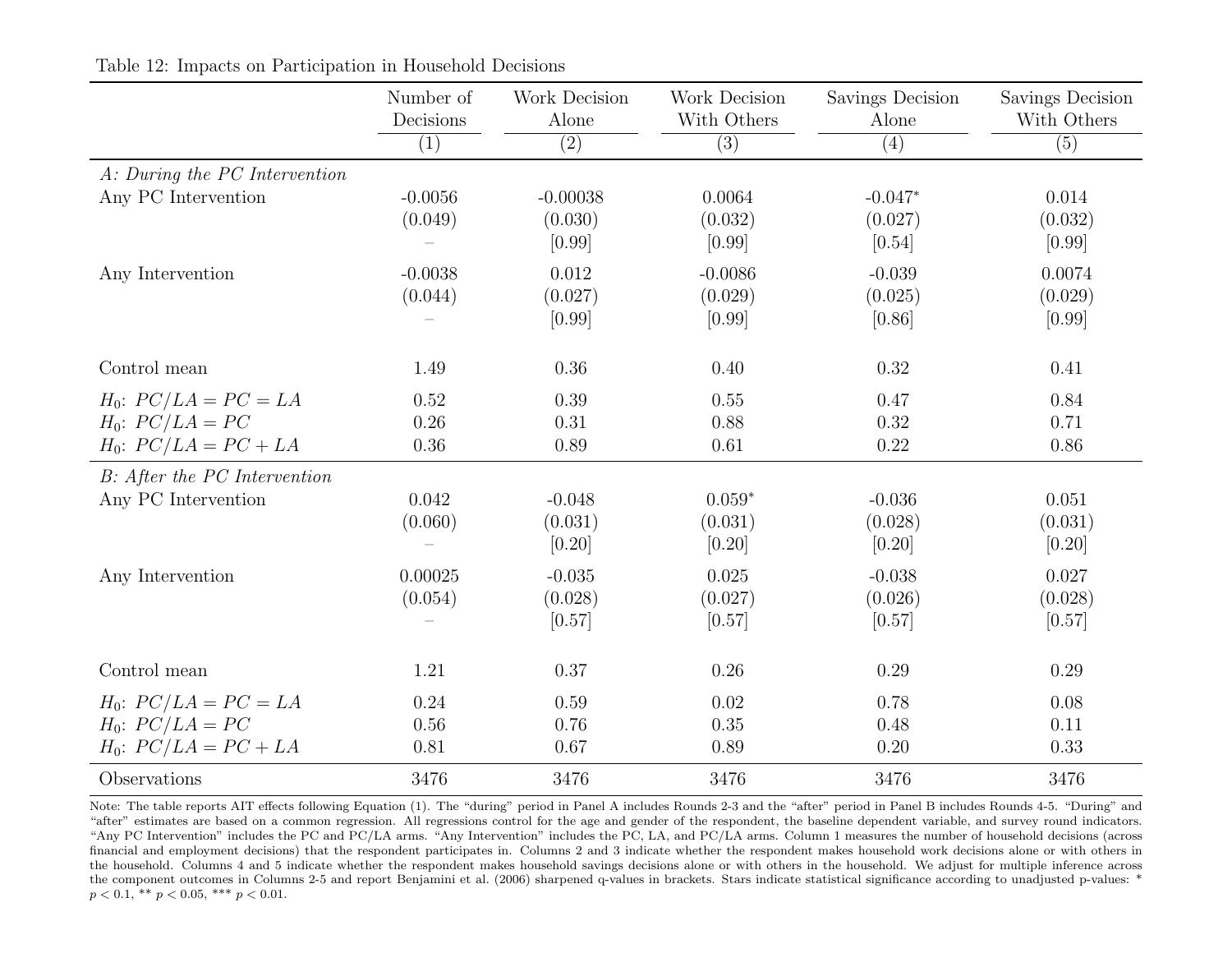

Figure 1: Four Pathways Through Which Depression May Reduce Consumption

Note: The figure shows four pathways through which depression may reduce consumption.  $d$  indicates the depressed state,  $nd$  indicates the non-depressed state,  $I$  is the fixed cost of taking action, and  $\Delta u$  is the utility gain from taking action,  $\Delta u \equiv u(c_1) - u(c_0)$ . In Panel (a), depression reduces labor supply and productivity, which reduces income and shifts consumption from  $c_{nd}$  to  $c_d$ . In Panels (b)-(d), someone with consumption  $c_0$  undertakes an action to increase consumption to  $c_1$  if  $\Delta u > I$ . Panel (b) shows that depression may discourage action by raising I, if  $I_d > \Delta u > I_{nd}$ . Panel (c) shows that anhedonia may discourage action by flattening utility if  $\Delta u_d < I < \Delta u_{nd}$ . In Panel (c), the green curve is the actual utility with depression. Panel (d) shows that pessimism may discourage action by reducing the perceived benefit of taking action if  $\Delta u_d < I < \Delta u_{nd}$ . In Panel (d), the green curve is the *perceived* utility with depression.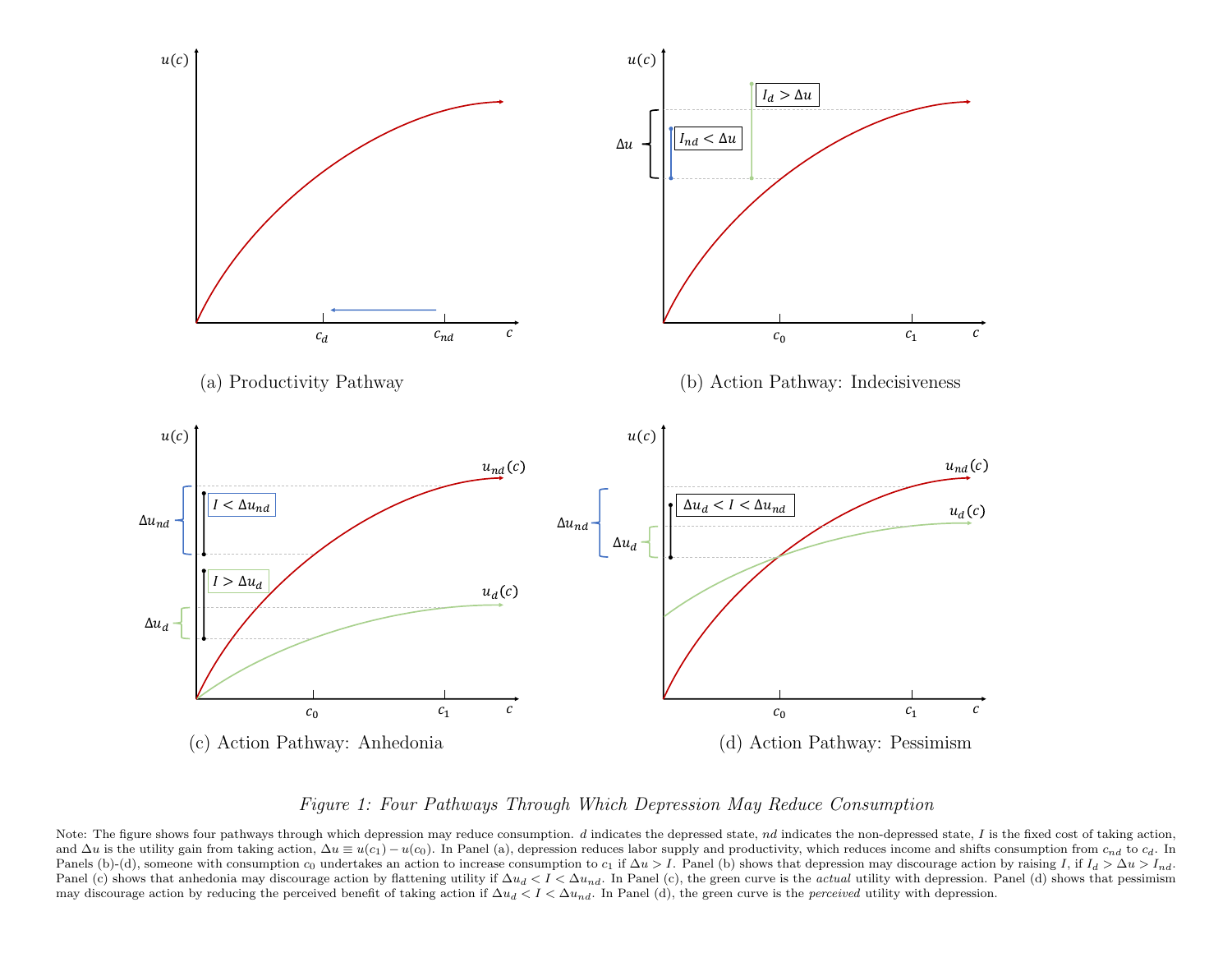

Figure 2: Impacts on Depression Severity

Note: The figure shows the density of PHQ-9 scores by intervention arm during the PC intervention (left panels) and after the PC intervention (right panels). The top panels pool "any PC intervention" (PC or PC/LA) or "any intervention" (PC, LA, or PC/LA). The bottom panels distinguish between the four intervention arms.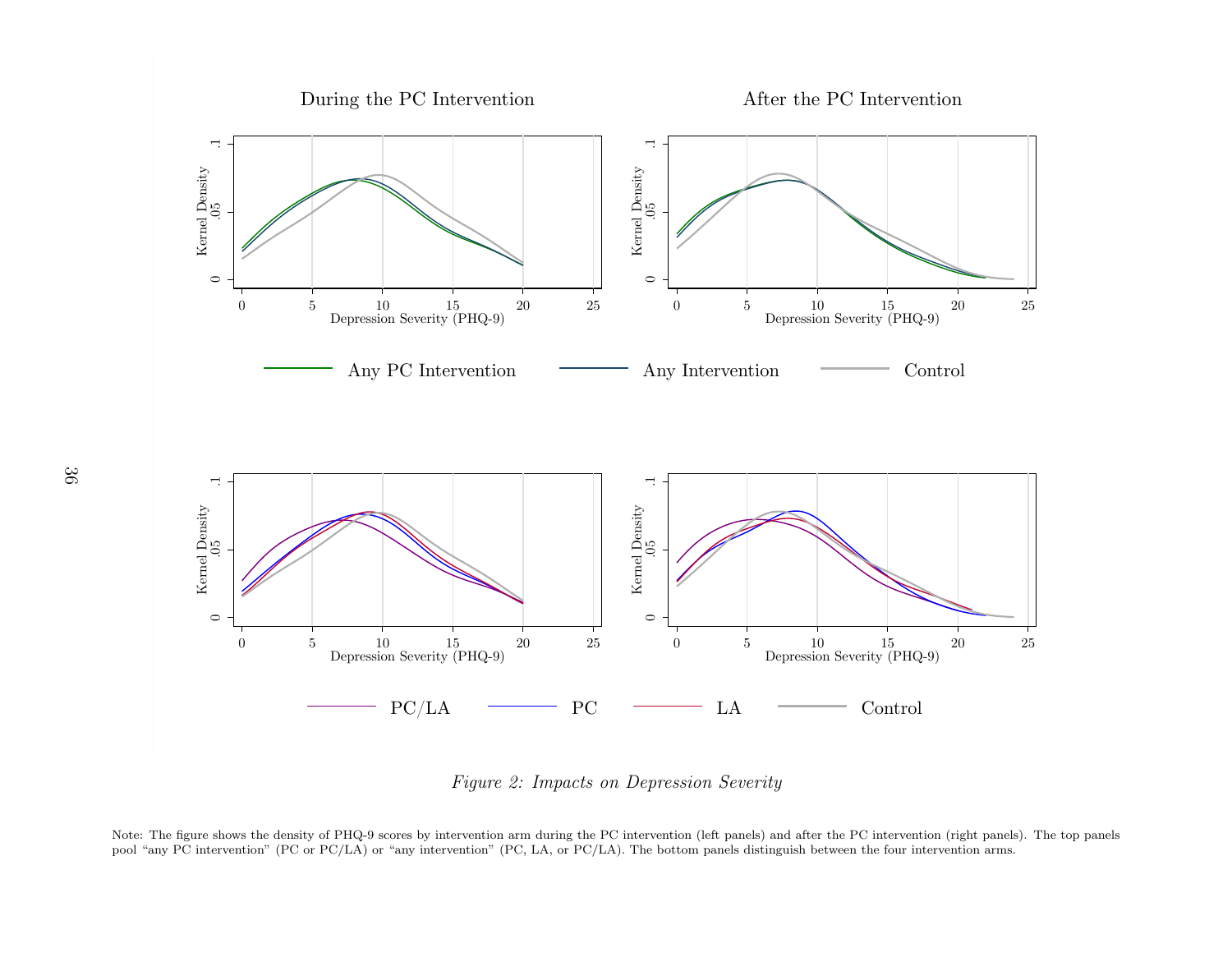

Figure 3: PHQ-9 Scores by Round and Intervention Arm

Note: The figure shows average PHQ-9 scores by survey round for the four intervention arms. Error bars show 90 percent confidence intervals based on village-clustered standard errors.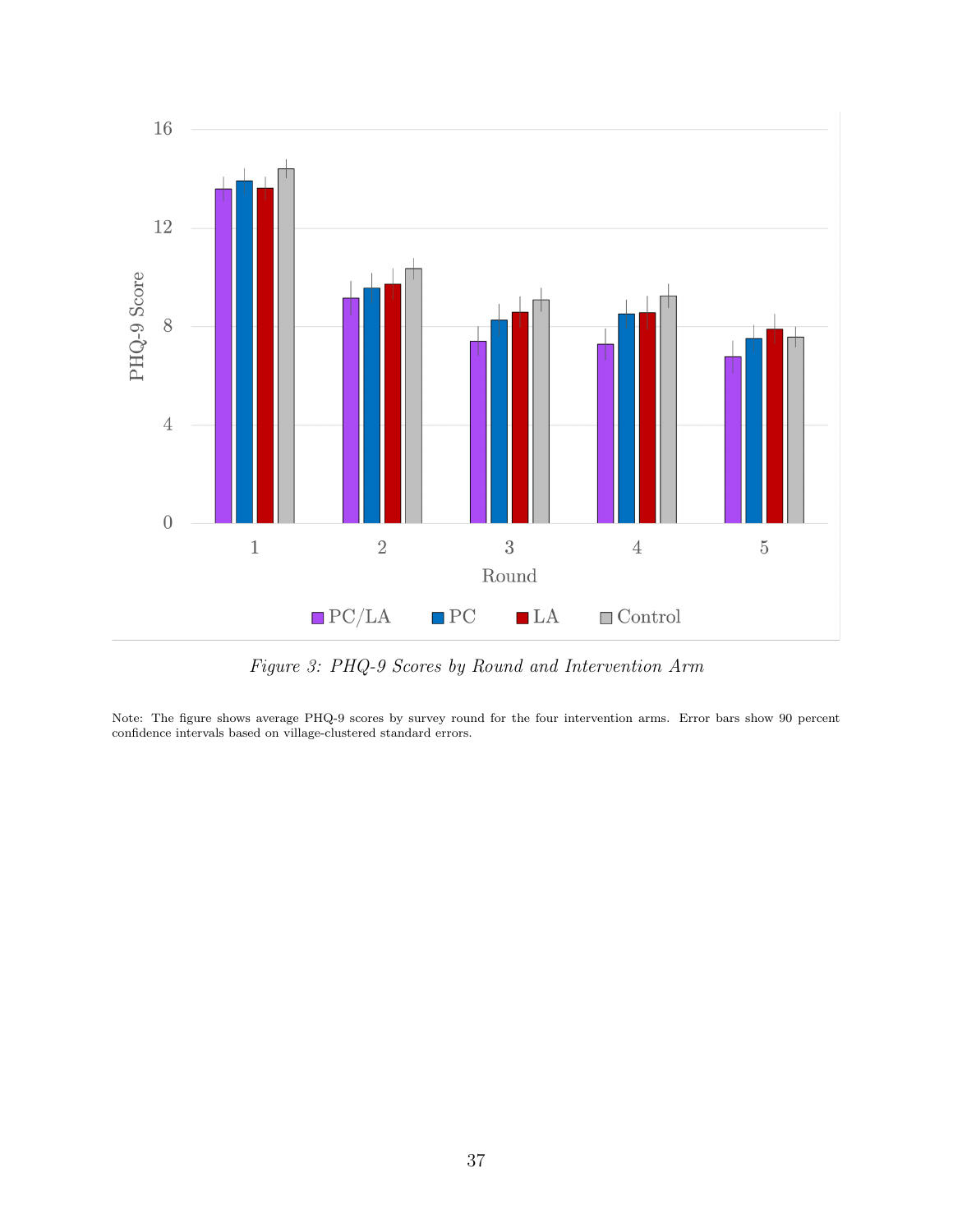

Figure 4: Standardized Impacts on Socioeconomic Outcomes

Note: The figure shows standardized impacts and 90 percent confidence intervals for socioeconomic indices, as explained in the text. The top panel shows impacts during the PC intervention and the bottom panel shows impacts after the PC intervention.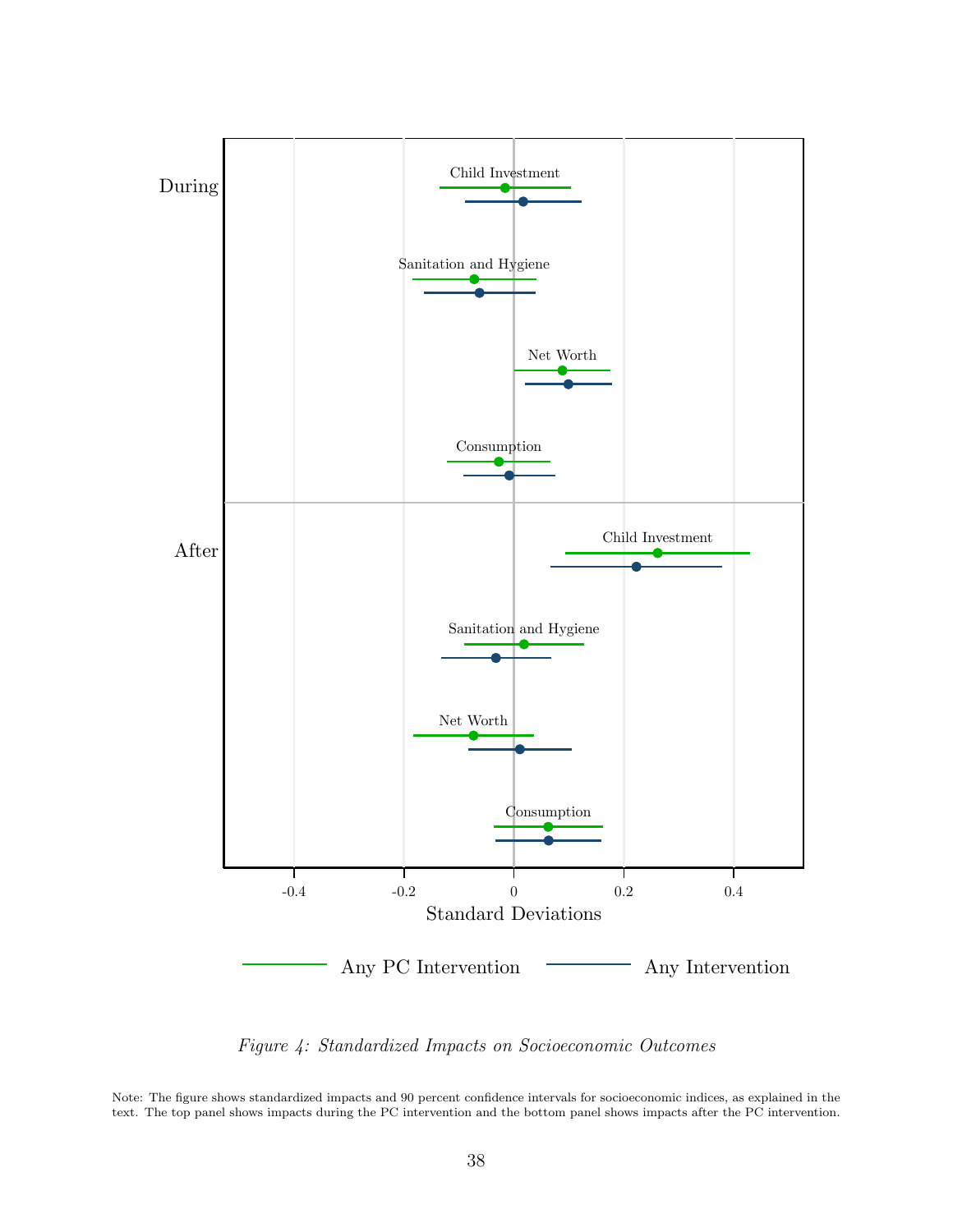

Figure 5: Heterogeneous Impacts on Child Human Capital Investment in Round 4

Note: The figure shows impacts by subgroup on the child human capital index in Round 4. Estimates are based on child-level regressions on "any PC intervention" that follow Equation (1) and weight by the inverse number of children in the household for comparability with Table 4. Error bars indicate 90 percent confidence intervals. We examine heterogeneity according to child age, relation to the study participant, child gender, participant gender, baseline participant PHQ-9 score, and baseline child human capital investment. We divide at the median for child age (14), baseline participant PHQ-9 score (15), and baseline child human capital investment (0.18 SD).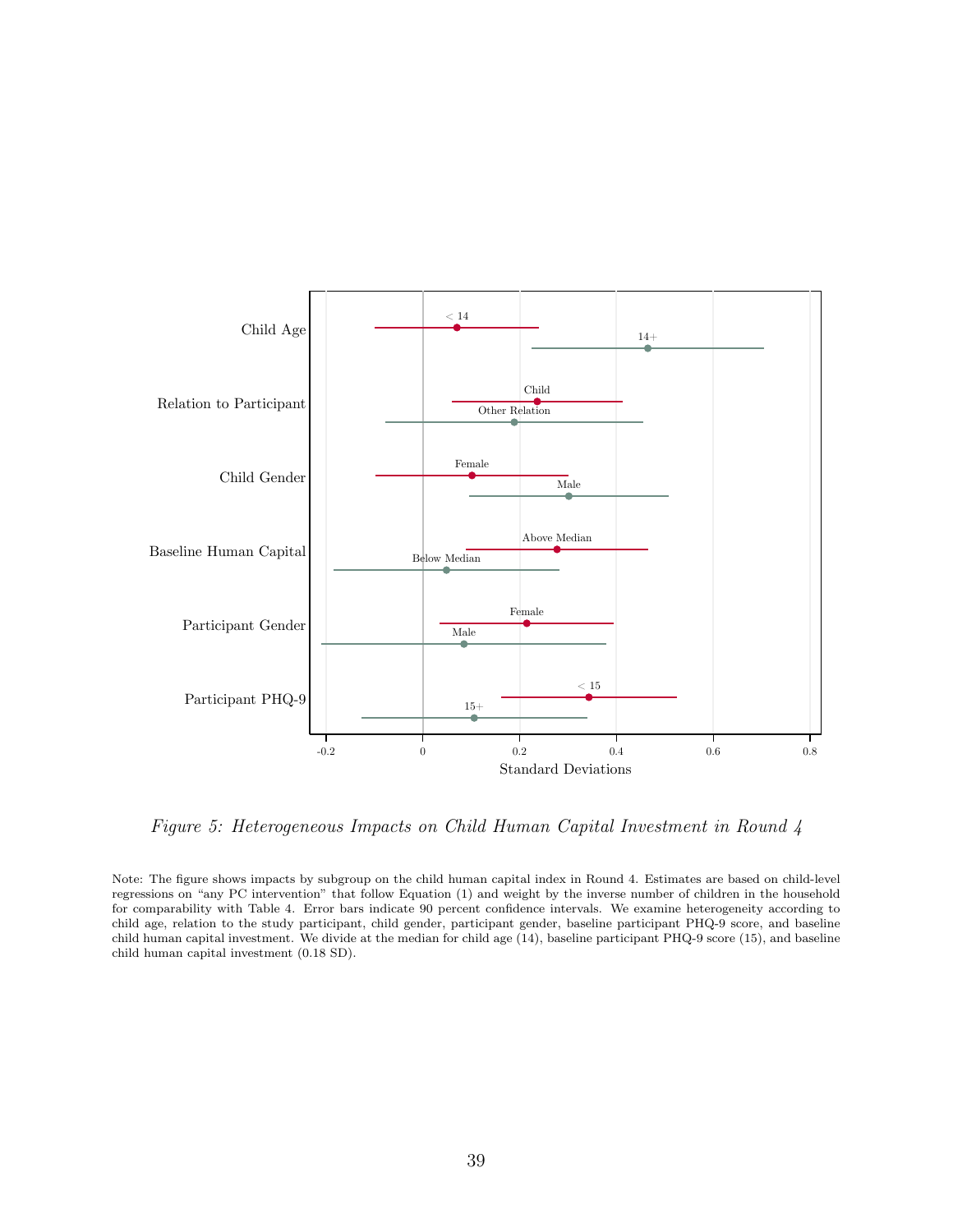

Figure 6: Standardized Impacts on Possible Mechanisms

Note: The figure shows standardized impacts and 90 percent confidence intervals for potential mechanisms through which depression treatment may improve socioeconomic outcomes, as explained in the text. The top panel shows impacts during the PC intervention and the bottom panel shows impacts after the PC intervention.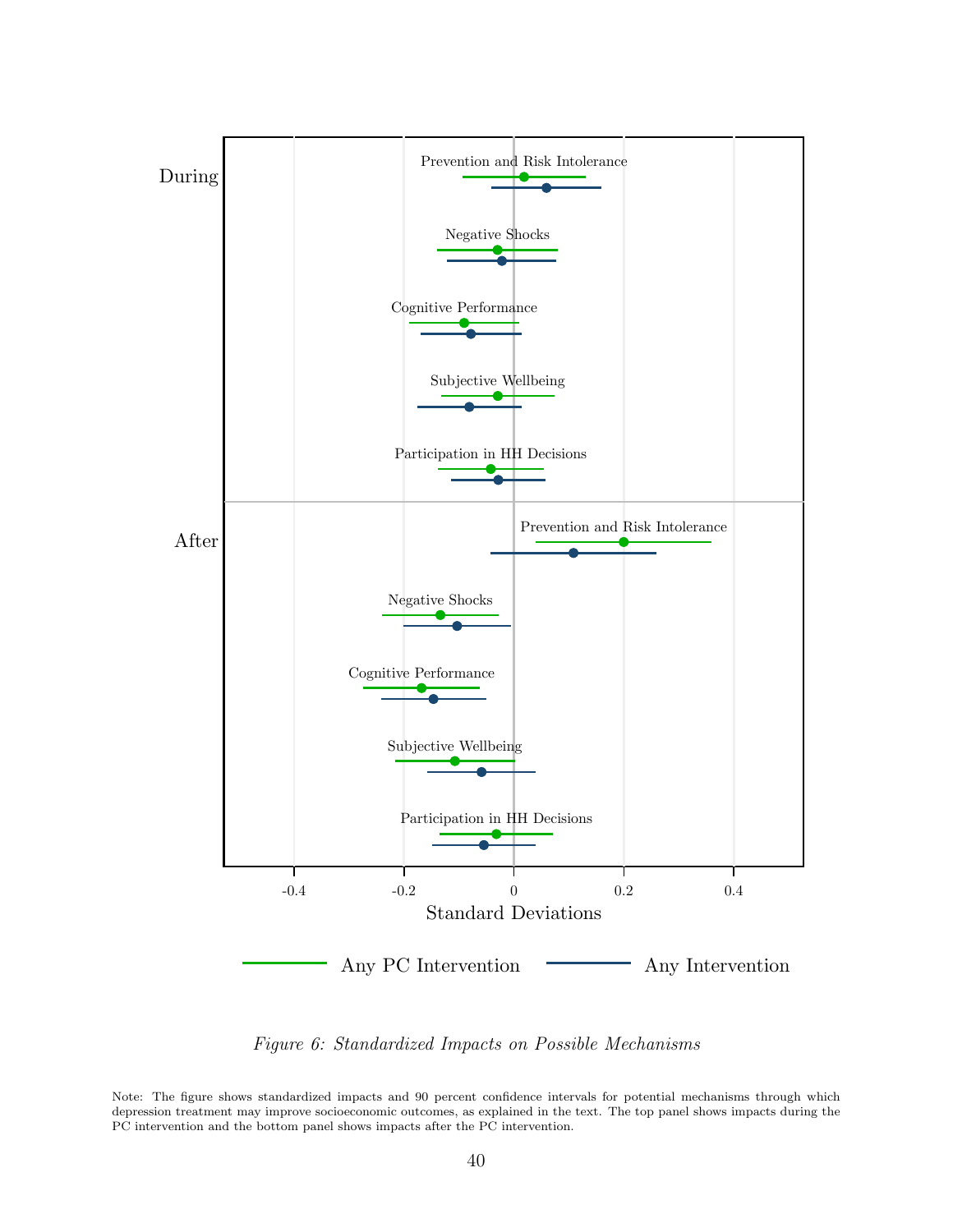### A Appendix: For Online Publication

#### A.1 Depression Prevalence and Correlates in the Community

The global prevalence of major depressive disorder (MDD) is around 5 percent (Ferrari et al. 2013). A much larger fraction of people have minor depression, which also impacts quality of life and is a leading risk factor for developing more severe illness (Cuijpers et al. 2004). Depression is higher for women (Piccinelli and Wilkinson 2000) and people with lower socioeconomic status (Sareen et al. 2011).

Although these general patterns are clear, the prevalence of depression and the association between depression and economic circumstances may vary across settings. To gauge the impact of depression in the study context, we measured depression symptoms in a representative sample of adults in Madhugiri District, Karnataka, which is adjacent to the study area and has similar demographic characteristics.<sup>24</sup> A comparison to the 2011 Census of India shows that our sample is representative of the caste, gender, and religious composition of Madhugiri. Estimates in this section are weighted to match the gender, religion, caste, and literacy composition of Madhugiri, although this step does not alter any results.

Figure A1 illustrates the main findings of the depression prevalence survey. The top panel shows the cumulative distribution function of PHQ-9 scores. 76.3 percent of respondents had scores below 5, indicating no depression, 14.5 percent had scores of 5-9, indicating mild depression, and 9.2 had scores of 10 or more, indicating moderate or severe depression. The PHQ-9 threshold for moderate depression corresponds loosely with an MDD diagnosis, although the PHQ-9 scale is not a diagnostic instrument. These findings suggest that depression is more prevalent in this setting than elsewhere in the world. Madhugiri is a poor area, and the elevated prevalence of depression in our sample suggests that poverty may contribute to depression. To investigate further, we created a socioeconomic status (SES) index by computing the first principal component of caste, literacy, education, savings, and home size. The bottom panel of Figure A1 documents a strong negative correlation between SES and depression severity. The figure shows a monotonic decline in average PHQ-9 scores as SES increases. People in the bottom quartile of the SES distribution have average PHQ-9 scores of 4.55 while those in the top quartile of the SES distribution have scores of 2.00 ( $p < 0.001$  for this comparison). Table A1 shows how socioeconomic and demographic variables correlate with depression in the community. Age, female gender, low literacy and education, and recent exposure to negative shocks are positively correlated with depression, which aligns with existing evidence (Gilman et al. 2002).

### A.2 Ethics and IRB Oversight

This appendix describes the ethical considerations for this study. This study received approval from multiple IRBs in India and the United States. The Institutional Ethical Commit-

<sup>24</sup>We randomly chose 120 villages and sampled a number of household per village that was proportional to the village's population in the 2011 census. Within each household, we attempted to survey up to two adults. Surveyors made up to three attempts over several weeks to reach each respondent and attempted to measure depression consistently with the intervention study.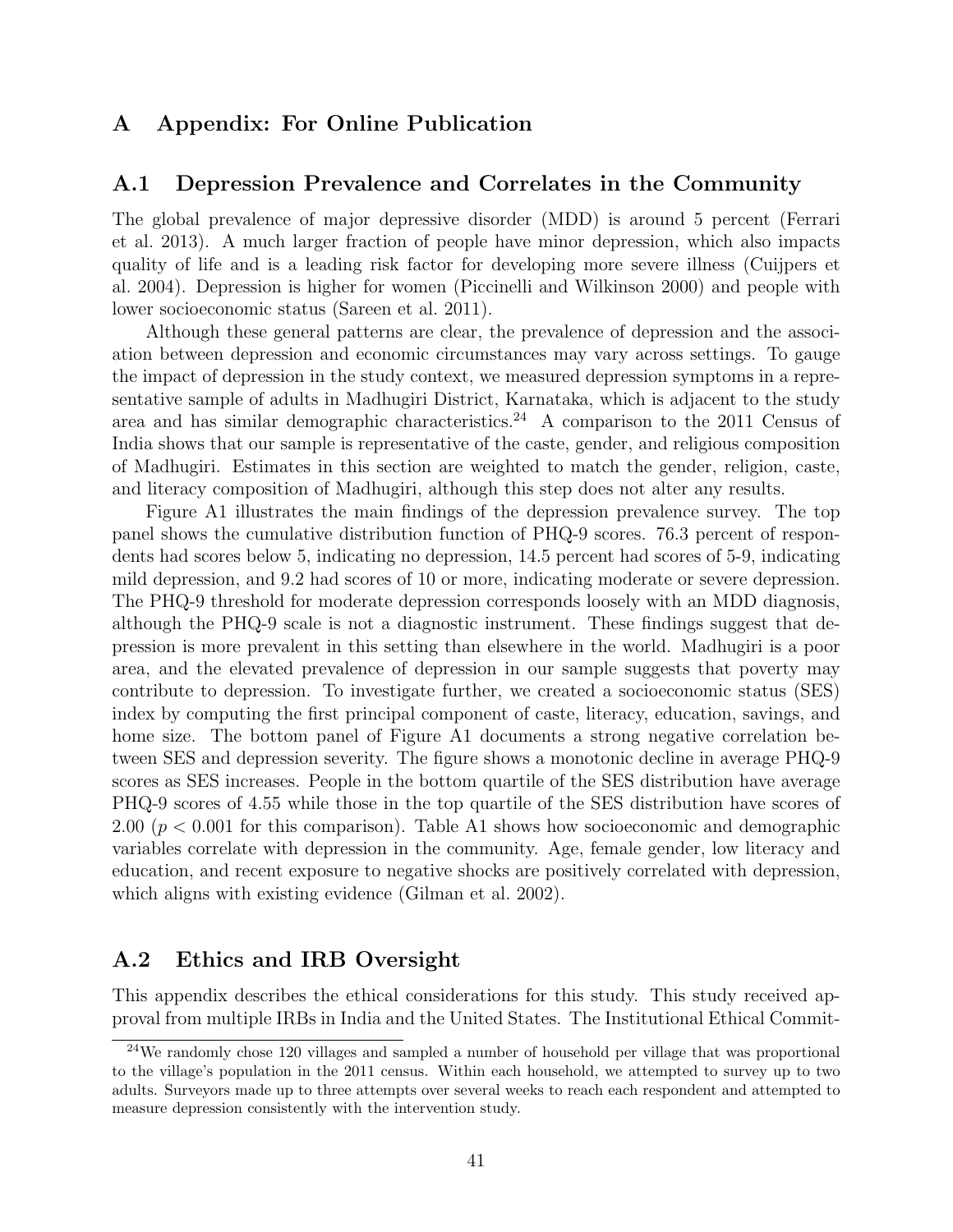tee of the Shridevi Institute of Medical Sciences and Research Hospital in Tumkur, Karnataka provided primary oversight of the PC intervention. We also received IRB approval for the full study, including the interventions and data collection, from the University of Chicago, the University of Michigan, the University of Southern California, the University of Texas at Austin, and the Institute for Financial Management and Research (IFMR), which led the data collection.

The PC intervention facilitated the provision of mental health care that was otherwise available in the community. Each taluk operates a public hospital with weekly psychiatric office hours for drop-in treatment. SSRIs are also available for free through these consultations. In practice, access may be difficult for many people because hours are limited and patients must arrange transportation to the hospital.

The IRB protocol for this study delineated practices to ensure the safety and protection of study participants. Subjects gave written informed consent before participating in the initial screening to identify people with depression symptoms who were eligible for the study. Eligible participants provided consent again before joining the study and completing the Round 1 survey. Informed consent scripts were customized to each intervention arm. When seeking consent for screening or intervention participation, surveyors always informed subjects that they could obtain free health care from the taluk hospital during the weekly clinics.

Staff monitored the wellbeing of all study participants throughout the study. Subjects were ineligible to join the study if they had PHQ-9 scores greater than 20, indicating severe depression. According to the protocol, anyone with a PHQ-9 score of 21 or more would be referred for immediate treatment for free at the Shridevi Hospital. GASS personnel also monitored all study participants on a monthly basis throughout the PC intervention. Anyone whose symptoms worsened into severe depression would be referred for immediate treatment for free at Shridevi Hospital. In practice, we did not encounter anyone with a PHQ-9 score greater than 20 during screening. One individual developed severe depression in Round 4 and three individuals developed severe depression in Round 5.

This study evaluates the socioeconomic impact of pharmacotherapy using SSRIs. Psychiatrists worked with patients to establish individualized courses of treatment. The research team did not play a role in determining courses of treatment. Participants with depression received escitalopram, fluoxetine, paroxetine, or setraline, which are off-patent SSRIs, based on the determinations of psychiatrists. These FDA-approved medications have been widely used since 1988 to treat depression (Hillhouse and Porter 2015). Side effects for these drugs include nausea, nervousness, dizziness, reduced sexual desire, drowsiness, insomnia, weight gain or loss, headache, dry mouth, vomiting, and diarrhea. Reduced sexual desire, weight gain, and sleep disturbance are the most common side effects. However, side effects are generally mild, and can usually be addressed by changing drugs or adjusting the dosage (Ferguson 2001). In practice, 12 percent of PC compliers  $(n = 15)$  reported experiencing any side effects after the intervention.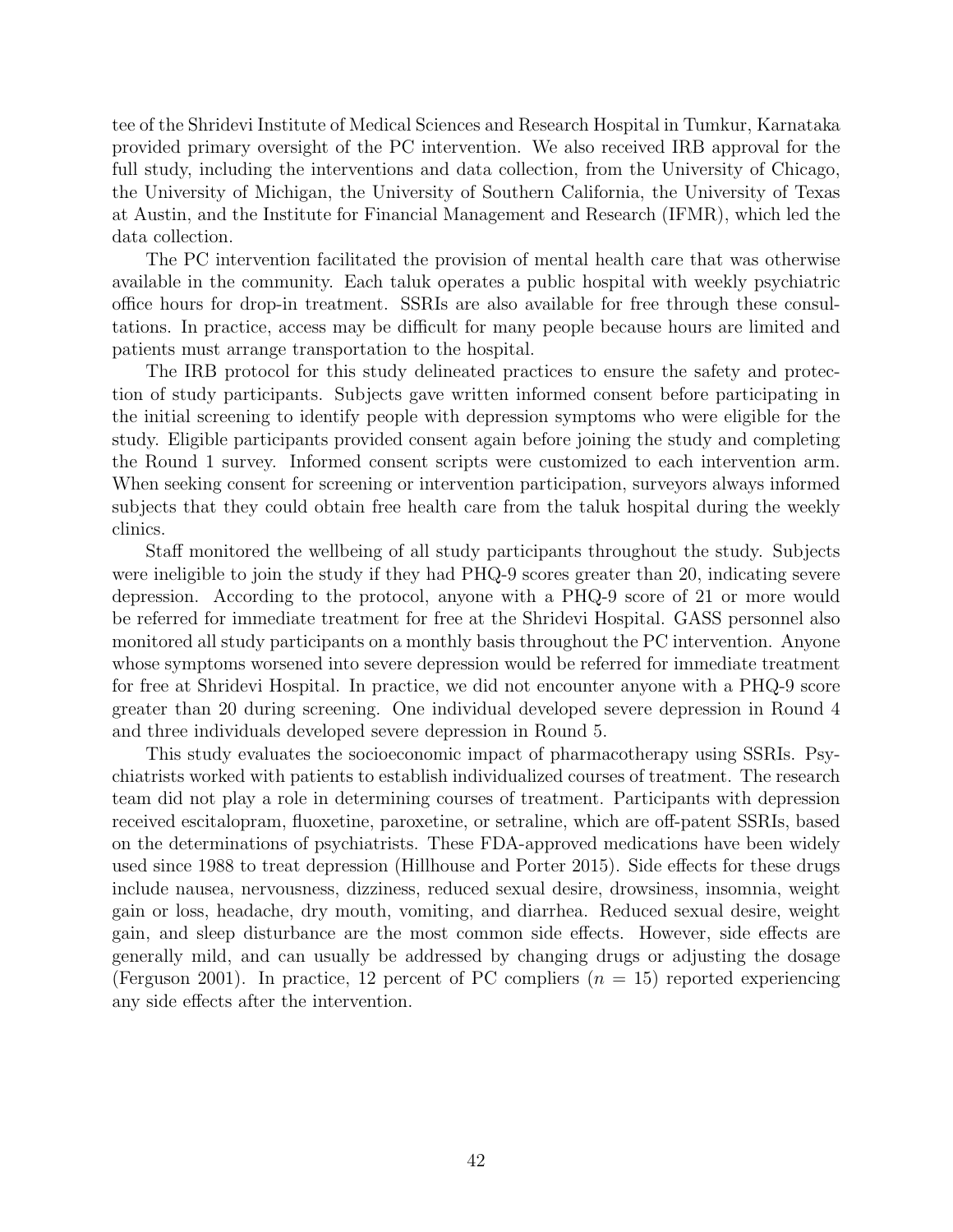#### A.3 Selection

We define compliance with the PC intervention as attending at least one meeting with a psychiatrist and compliance with the LA intervention as attending a livelihoods workshop or obtaining a job or other livelihoods opportunity from the NGO. We investigate differences between compliers and non-compliers along five dimensions: age, gender, mental health, SES, and economic circumstances. For mental health, we compute the first principal component of the baseline PHQ-9, the GAD-7 anxiety scale, prior experiences of depression, and health and happiness as a child (which are risk factors for depression). For SES, we compute the first principal component of baseline literacy, education, caste, earnings, savings, and house size. For economic circumstances, we compute the first principal component of recent negative shocks, net worth, and consumption.

In Table A2, Columns 1-3 show the differences between compliers and non-compliers in each intervention arm. Compliers and non-compliers do not differ across most characteristics, with the exception of PC compliers, who are more likely to be female than PC non-compliers, and LA compliers, who have better baseline mental health than LA non-compliers. Columns 4 and 5 test whether these compliance differentials vary significantly across PC/LA, PC, and LA. We find no significant differences in compliance selection across PC/LA and PC. This finding suggests that the stronger mental health impact of PC/LA does not arise through a difference in the types of participants who received the PC intervention. The comparison of PC/LA and LA shows that LA compliance is more strongly associated with mental health than PC/LA compliance.

#### A.4 Mental Health Impacts Compared to the Literature

To compare the impact of PC/LA to estimates in the literature, we note that most medical studies of depression treatment occur in settings with very high compliance. Therefore, for a like-to-like comparison, we estimate the average treatment effects on the treated (ATT) by dividing the AIT estimates in Table 2 by the probability of PC compliance (43 percent for PC/LA participants).<sup>25</sup> According to the ATT estimate, PC/LA reduces depression symptoms by 0.53 SD in the "during" period and 0.46 SD in the "after" period.

In a comprehensive review of over 140 studies of depression treatment, Gartlehner et al. (2017) report that pharmacotherapy with SSRIs reduces depression severity by 0.35 SD  $(95\% \text{ C.I. } 0.31 - 0.38 \text{ SD})$  and that cognitive behavioral therapy (CBT) reduces severity by 0.22 SD (95% C.I. 0.02 – 0.42 SD). Since most trials measure impacts over just a few months, these effects are most comparable to our "during" estimates. However, most mental health trials are conducted in developed countries (Patel et al. 2007), and we are not aware of a meta-analysis of pharmacotherapy in poor countries. Our estimates are similar to the

 $^{25}$ This approach assumes that assignment to PC/LA improves the mental health of compliers only. To be conservative, we define the ATT denominator according to PC compliance, which is 43 percent, rather than joint compliance with PC and LA, which is 31 percent. Since the impacts of PC and PC/LA are not significantly different in the "during" period (Table 2, Column 1), we cannot rule out that PC alone is responsible for mental health improvements during this period. If participation in both PC and LA is necessary to achieve the impacts associated with PC/LA, then the ATT estimate for PC/LA would be 0.77 SD in the "during" period and 0.68 SD in the "after" period.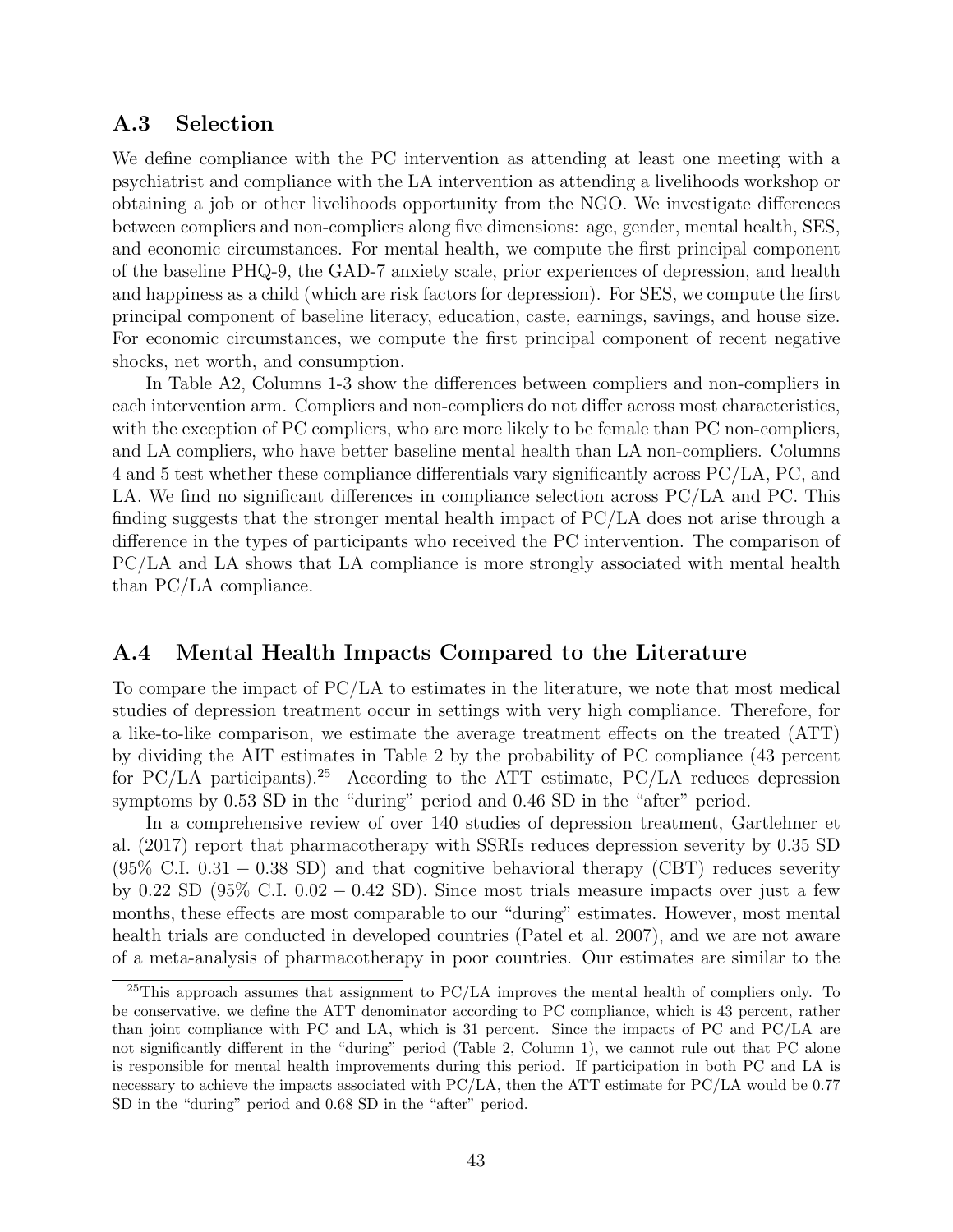average impacts of psychotherapy in low-income and middle-income countries of 0.46 SD (95% C.I. .33 − 0.59 SD) in the meta-analysis by Singla et al. (2017). Studies of the long-term impacts of depression treatment in developing countries are even more scarce. While we are not aware of comparable meta-analyses, four individual studies report heterogeneous results. In two studies set in Goa, India, Patel et al. (2003) find no effects of pharmacotherapy or psychotherapy over 12 months and Haushofer et al. (2020) find no effects of psychotherapy over 12 months. However, a third study in Goa finds an impact of psychotherapy of 0.32 SD over 12 months (Weobong et al. 2017). Rahman et al. (2008) find that psychotherapy reduces perinatal depression by 0.82 SD after one year in Pakistan.

#### A.5 Intervention Costs

Table A3 shows the implementation costs for the study interventions. Panel A describes the actual costs, Panel B disaggregates intervention components, and Panel C estimates costs under several hypothetical scenarios. Costs were incurred in Indian rupees from 2017-2019. To convert figures into 2017 US dollars, we adjust for inflation using the Indian consumer price index and convert to dollars using the January 2017 exchange rate of 67.4 rupees per dollar.

Panel A reports that the cost per person for PC is \$221 while the cost of PC/LA is \$232. These costs are similar because the LA intervention is inexpensive (\$11 per person). A back-of-the-envelope calculation to compare the relative cost-effectiveness of the PC and PC/LA arms computes the cost of improving mental health by 0.1SD on the PHQ9 scale for each month for which we have data. This method accounts for the larger and more durable mental health impacts in the PC/LA intervention. We consider the "during" period, which lasts 8 months, and the "after" period, which lasts 18 months. Over the 26-month time horizon in our data, Table A3 indicates that PC/LA costs \$8.90 per month per person while PC costs \$8.50 per month per person. According to the PC/LA estimates in Table 2 (-0.24 SD in the "during" period and -0.21 SD in the "after" period), the cost to reduce the PHQ-9 by 0.1 SD per person per month is  $8.9/2.4 = $3.71$  in the "during" period and  $8.9/2.1$  = \$4.24 in the "after" period. According to Table 2, PC alone reduces depression symptoms by 0.11 SD in the "during" period and by 0.02 SD in the "after" period (estimates that are not statistically significant). Therefore, the cost to reduce the PHQ-9 by 0.1 SD per person per month is  $8.5/1.1 = $7.72$  in the "during" period and  $8.5/0.2 = $42.50$  in the "after" period. In sum, PC/LA is more cost effective in terms of improving mental health because it costs only slightly more than PC, but it has larger and more persistent effects.

The intervention would be cheaper under alternative implementation scenarios. Since recruitment is a substantial cost (\$43 per participant), interventions in clinical settings could reduce or eliminate this cost by treating people who have already been diagnosed with depression, reducing the cost of PC/LA by 18 percent (\$191 versus \$232). Alternatively, an intervention might reduce costs by asking psychiatrists to donate their time. Eliminating psychiatrist salaries would reduce the cost of PC/LA by 17 percent (\$192 versus \$232). Many pharmacotherapy interventions have shorter durations than the eight-month PC intervention. Reducing the duration of the PC intervention to four months would reduce the cost of PC/LA by 38 percent (\$144 versus 232).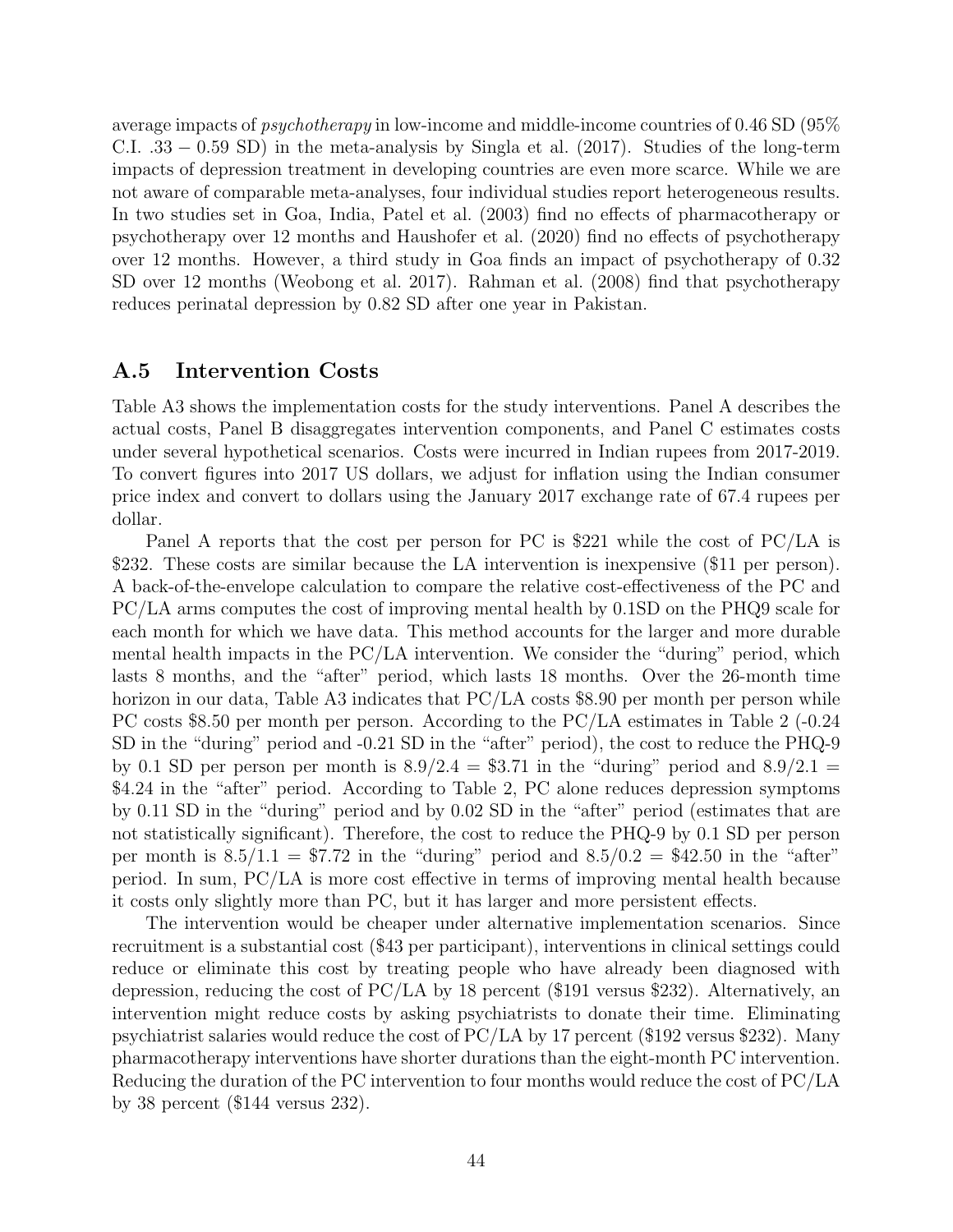### A.6 Heterogeneous Impacts on Mental Health

In this section, we assess possible heterogeneity in the mental health impact of the interventions. We modify Equation (1) to interact any intervention and any PC intervention with indicators for these subgroups in order to obtain subgroup-specific estimates. Figure A5 shows impacts on the standardized PHQ-9 score along these margins. The figure plots the difference in the standardized treatment effect between groups and shows 90 percent confidence intervals. A negative and significant effect means that the first listed group has a larger reduction in depression symptoms. We do not find statistically significant differences between subgroup-specific impacts in most dimensions, including gender, SES, baseline depression severity, and exposure to recent negative shocks. The figure suggests that participants above the median age of 36, in worse physical health at baseline, and who experienced above median childhood shocks have larger mental health benefits.

## A.7 Impact on Status Within the Household

This appendix examines impacts on proxies for status within the household. In Round 5, we collected data on physical autonomy and participation in communal meals to proxy for status (Palriwala 1993). Physical autonomy measures include whether the respondent has left the house alone in the past seven days and whether the respondent requires permission to leave the house. Communal meal variables include whether the respondent consumes meals at home, at different times than others, alone, or while cooking, and well as whether he or she eats food leftover by other family members. We aggregate these variables into a status index by computing the first principal component of these variables and standardizing this measure.

Estimates for intra-household status appear in Table A4. Since these data are only available in Round 5, we cannot control for the baseline dependent variable or show estimates for the "during" period. The table shows no statistically significant impacts on status within the household.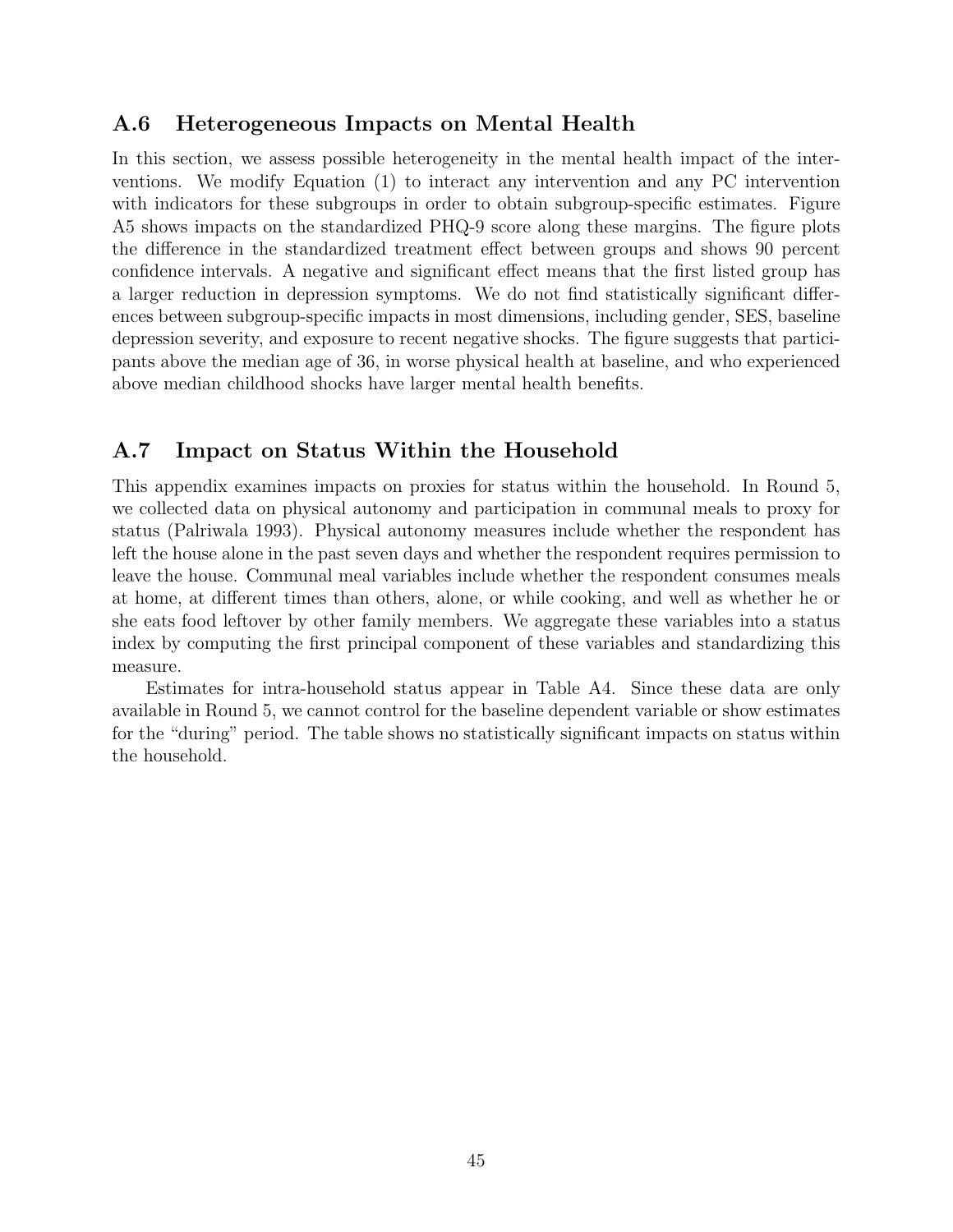|                           | Community Sample |                   | Intervention | Significance               |                              |
|---------------------------|------------------|-------------------|--------------|----------------------------|------------------------------|
|                           | Healthy          | Depressed         | Sample       | $^{\prime}2$ ,<br>1<br>VS. | (3)<br>$^{\prime}2$ ,<br>VS. |
|                           | $\left  \right $ | $\left( 2\right)$ | (3)          | $\left(4\right)$           | (5)                          |
| PHQ-9 depression scale    | 1.29             | 11.29             | 13.99        | ***                        | ***                          |
| Age                       | 34.5             | 37.0              | 35.3         | ***                        | ***                          |
| Female                    | 0.48             | 0.61              | 0.86         | $***$                      | $***$                        |
| Scheduled caste/tribe     | 0.24             | 0.26              | 0.64         |                            | $***$                        |
| Schooling (years)         | 7.7              | 4.7               | 5.0          | ***                        |                              |
| Literacy $(1-3)$          | 2.3              | 1.8               | 1.9          | $***$                      |                              |
| Any household savings     | 0.52             | 0.47              | 0.30         |                            | $***$                        |
| Bedrooms (number)         | 1.5              | 1.5               | 1.5          |                            |                              |
| Negative life event scale | 39               | 54                | 95           | ***                        | ***                          |
| Observations              | 1249             | 256               | 1000         |                            |                              |

Table A1: Healthy and Depressed Adults in the Community Compared to the Intervention Sample

Note: the intervention sample includes baseline observations for all trial participants, while the community sample is a representative sample of adults (aged 18-50) from the adjacent taluk (Madhugiri). Estimates in Columns 1 and 2 are weighted to match the available demographic characteristics (percent literate, Hindu, Muslim, and scheduled caste/tribe) of Madhugiri according to the 2011 Census of India. The healthy subsample in Column 1 includes community respondents for whom  $PHQ-9 < 7$ , which matches the trial eligibility threshold. The depressed subsample in Column 2 includes community respondents for whom PHQ-9  $\geq$  7. \*  $p$  < 0.1, \*\*  $p$  < 0.05, \*\*\*  $p < 0.01.$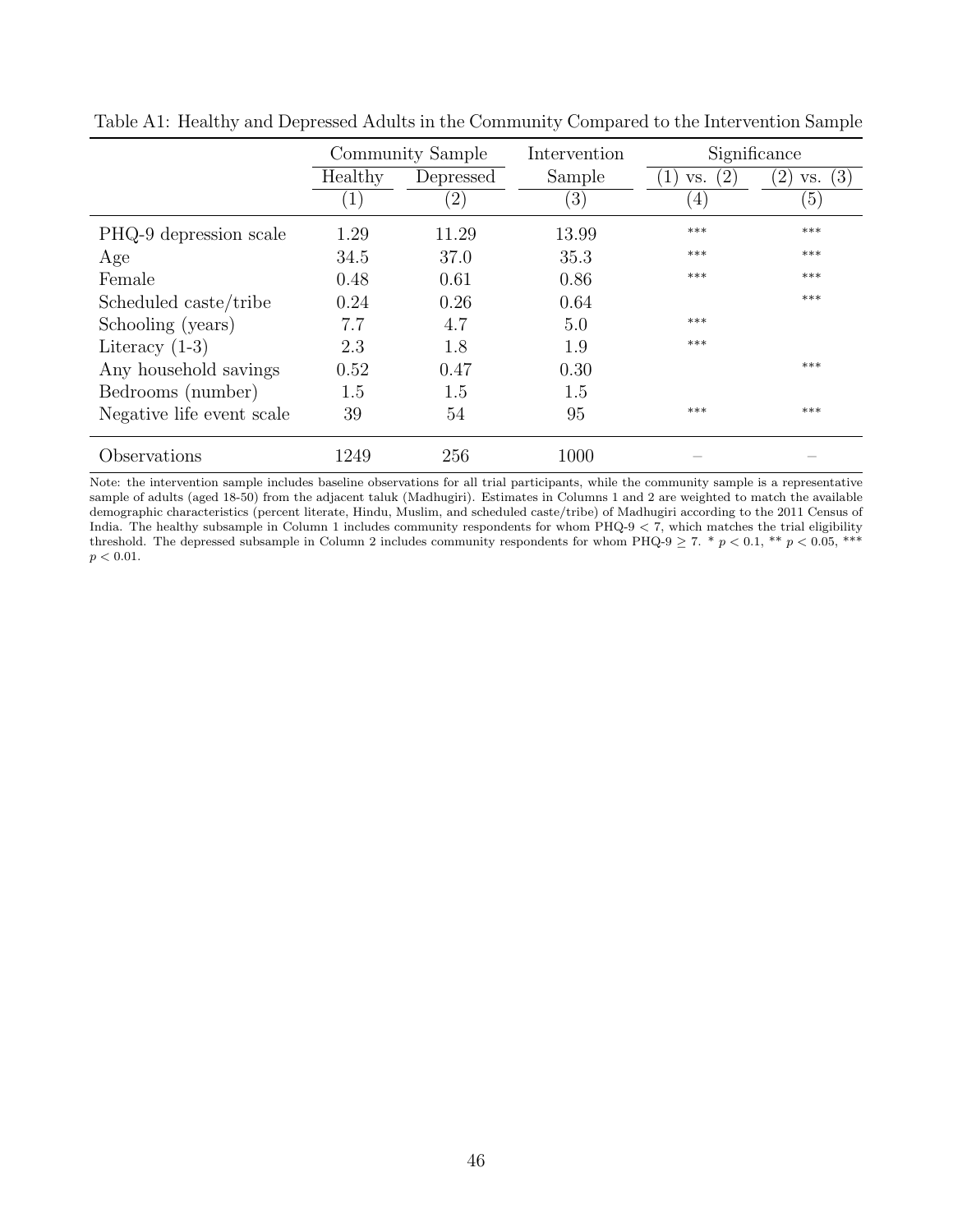|                              | $Compliers - Non-Compliers$ |                        |                       | P-Value      |              |  |
|------------------------------|-----------------------------|------------------------|-----------------------|--------------|--------------|--|
|                              | PC/LA                       | PC                     | LA                    | $PC/LA - PC$ | $PC/LA - LA$ |  |
|                              | $\mathbf{1}$                | $\left( 2\right)$      | $\left( 3\right)$     | (4)          | (5)          |  |
| Age                          | $-0.667$<br>(1.318)         | $-0.499$<br>(1.150)    | $-1.839$<br>(1.186)   | 0.92         | 0.52         |  |
| Female                       | $-0.0338$<br>(0.0646)       | $-0.130**$<br>(0.0505) | 0.0218<br>(0.0552)    | 0.24         | 0.51         |  |
| Mental Health Index          | $-0.262$<br>(0.179)         | 0.0825<br>(0.139)      | $0.385***$<br>(0.144) | 0.12         | $0.00***$    |  |
| <b>SES</b> Index             | 0.0345<br>(0.180)           | 0.224<br>(0.146)       | 0.0968<br>(0.152)     | 0.41         | 0.79         |  |
| Economic Circumstances Index | 0.251<br>(0.173)            | 0.159<br>(0.136)       | $-0.135$<br>(0.169)   | 0.69         | 0.11         |  |
| Observations                 | 186                         | 202                    | 201                   | 589          | 589          |  |

#### Table A2: Selection into Intervention Compliance

Note: Columns 1-3 show the differences in characteristics between compliers and non-compliers for each intervention arm. PC compliance is defined as attending at least psychiatric consultation. LA compliance is defined as attending at least one livelihoods workshop or obtaining employment (or another livelihoods opportunity) from the NGO. The mental health index is the standardized first principal component of PHQ-9, GAD-7 anxiety scale, prior experiences of depression, and health and happiness as a child, all of which are measured at baseline. The SES Index is the standardized first principal component of baseline literacy, education, caste, earnings, savings, and house size. The Economic Circumstances Index is the the first principal component of recent negative life events, net worth, and consumption. Standard errors and p-values are based on univariate regressions of the characteristics on a compliance indicator. \*  $p < 0.1$ , \*\*  $p < 0.05$ , \*\*\*  $p < 0.01$ .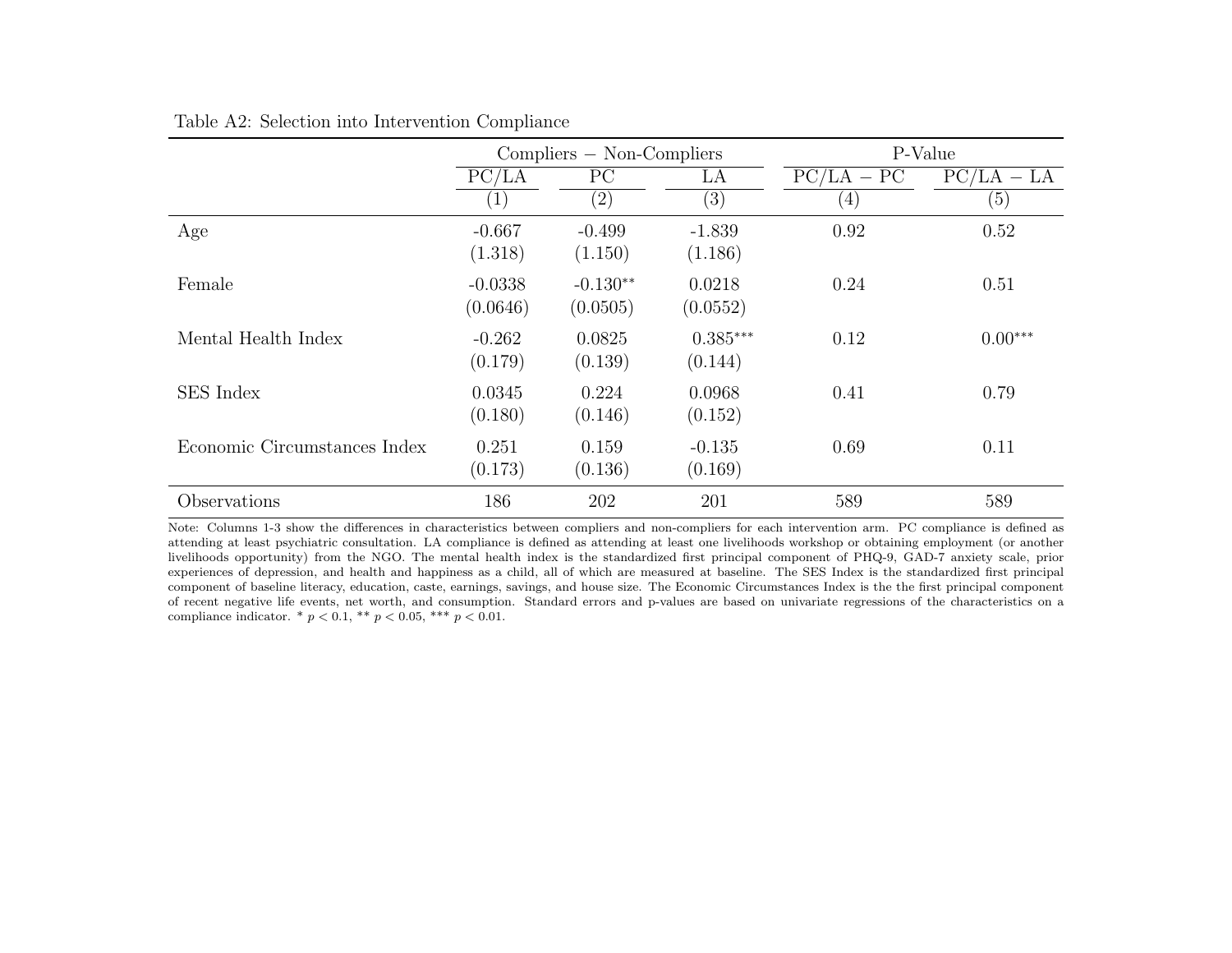|                                                    | Cost (USD)     | Unit              |
|----------------------------------------------------|----------------|-------------------|
|                                                    |                | $\left( 2\right)$ |
| A: Actual Costs                                    |                |                   |
| PC/LA                                              | 232            | per person        |
| PC                                                 | 221            | per person        |
| <b>B</b> : Intervention Components                 |                |                   |
| Recruitment                                        | 43             | per person        |
| Home Visits                                        | $\overline{2}$ | per person-month  |
| Medicine and transportation                        | 15             | per person-month  |
| Psychiatrist salaries                              | 5              | per person-month  |
| Livelihoods services                               | 11             | per person        |
| C: Alternative Hypothetical Scenarios              |                |                   |
| PC/LA with psychiatrists working for free          | 192            | per person        |
| $PC/LA$ w/o recruitment costs                      | 191            | per person        |
| 4-month $PC/LA$ intervention                       | 144            | per person        |
| 4-month PC/LA intervention $w/o$ recruitment costs | 102            | per person        |

Table A3: Intervention Costs Per Participant Under Alternative Scenarios

Note: Expenses were incurred in 2019 Indian rupees. The table converts these values to 2017 US dollars using the Indian consumer price index and the January 2017 exchange rate of 67.4 rupees per dollar.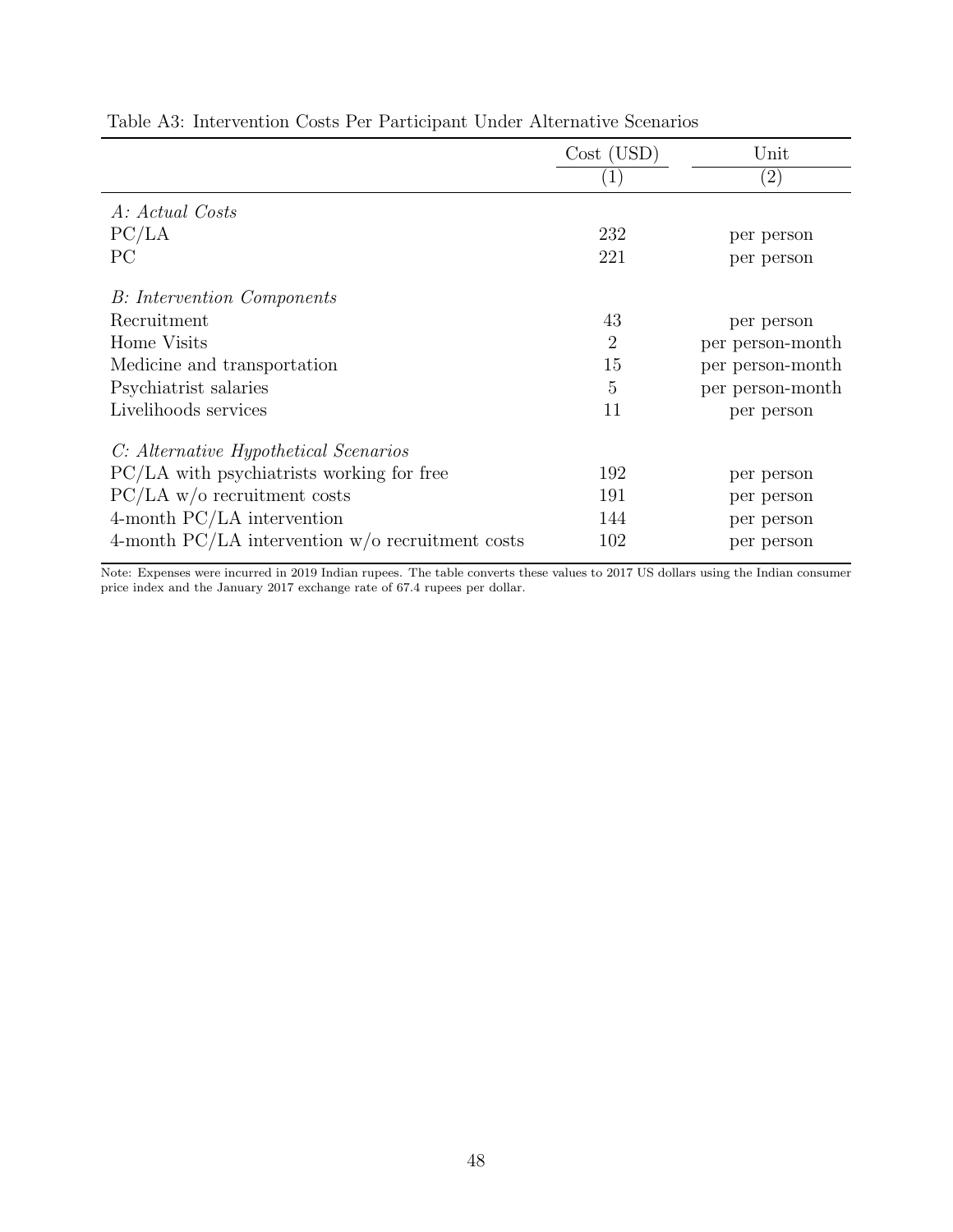|                           | <b>Status</b>     | Left House | Leaves Without | Number of Lunches and Dinners in Past Seven Days |             |         |          |           |
|---------------------------|-------------------|------------|----------------|--------------------------------------------------|-------------|---------|----------|-----------|
|                           | Index             | Alone      | Permission     | At Home                                          | Diff. Times | Alone   | Cooking  | Leftovers |
|                           | $\left( 1\right)$ | (2)        | (3)            | $\left( 4\right)$                                | (5)         | (6)     | (7)      | (8)       |
| Any PC Intervention       | $-0.074$          | $-0.034$   | $-0.020$       | 0.19                                             | $-0.33$     | $-0.40$ | $-0.034$ | 0.12      |
|                           | (0.088)           | (0.039)    | (0.058)        | (0.28)                                           | (0.31)      | (0.28)  | (0.081)  | (0.091)   |
|                           |                   | [0.99]     | [0.99]         | [0.99]                                           | [0.99]      | [0.99]  | [0.99]   | [0.99]    |
| Any Intervention          | $-0.016$          | $-0.0044$  | $-0.026$       | $-0.00056$                                       | $-0.31$     | $-0.42$ | 0.0033   | 0.10      |
|                           | (0.076)           | (0.034)    | (0.051)        | (0.26)                                           | (0.28)      | (0.26)  | (0.076)  | (0.079)   |
|                           |                   | [0.99]     | [0.99]         | [0.99]                                           | [0.99]      | [0.99]  | [0.99]   | [0.99]    |
| Control mean              | $\theta$          | 0.73       | 0.36           | 11.47                                            | 3.34        | 3.42    | 0.28     | 0.37      |
| $H_0$ : $PC/LA = PC = LA$ | 0.256             | 0.168      | 0.900          | 0.379                                            | 0.794       | 0.422   | 0.695    | 0.744     |
| $H_0$ : $PC/LA = PC$      | 0.876             | 0.989      | 0.701          | 0.962                                            | 0.505       | 0.200   | 0.927    | 0.493     |
| $H_0$ : $PC/LA = PC + LA$ | 0.500             | 0.506      | 0.984          | 0.522                                            | 0.959       | 0.914   | 0.636    | 0.330     |
| Observations              | 816               | 816        | 601            | 816                                              | 816         | 816     | 816      | 816       |

Table A4: Impact on Status Within the Household

Note: The table reports AIT effects following Equation (1). Data are only available in Round 5. All regressions control for the age and gender of the respondent, and survey round indicators. "Any PC Intervention" includes the PC and PC/LA arms. "Any Intervention" includes the PC, LA, and PC/LA arms. The outcome in Column 2 is an indicator that the respondent has left home in the past seven days. The outcome in Column 3 is a categorical variable indicating how frequently the respondent needs permission to leave home (never, sometimes, always). The outcomes in Columns 4-8 are counts of the number of lunches and dinners in the past seven days. Column 4 indicates meals eaten at home, Column 5 indicates meals eaten at different times from other family members, Column 6 indicates meals eaten alone, Column 7 indicates meals eaten while cooking, and Column 8 indicates meals consisting of leftover food. The Status Index in Column 1 is the standardized first principal component the outcomes in Columns 2-8. To construct the index, we reverse the sign in Columns 4-8 so that higher values of all components indicate greater autonomy. We adjust for multiple inference across the component outcomes in Columns 2-8 and report Benjamini et al. (2006) sharpened q-values in brackets. Stars indicate statistical significance according to unadjusted p-values: \*  $p < 0.1$ , \*\*  $p < 0.05$ , \*\*\*  $p < 0.01$ .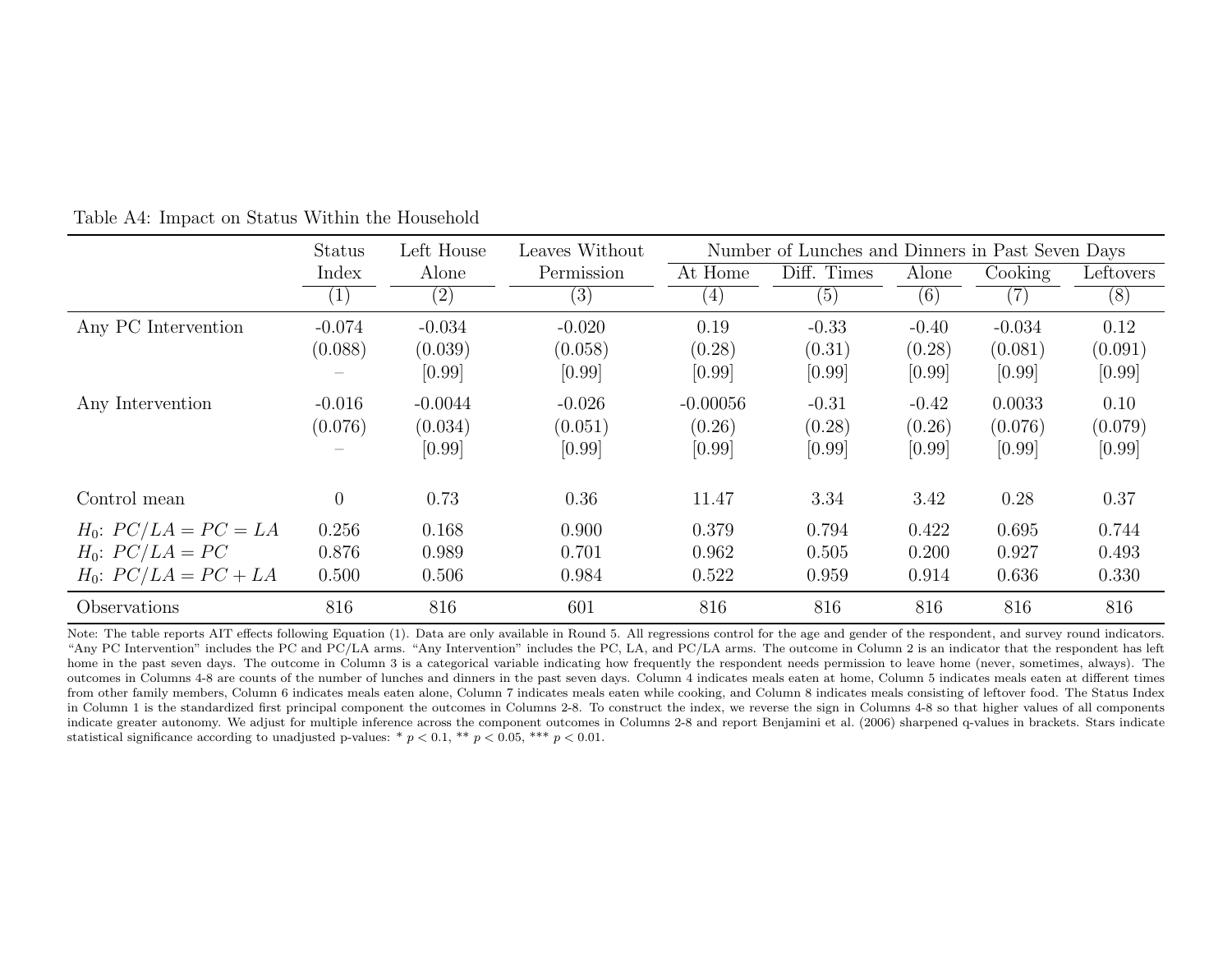|                                  | Child            |                  | Weekly           | Weekly           |                  |
|----------------------------------|------------------|------------------|------------------|------------------|------------------|
|                                  | Investment       |                  | Attendance       | Homework         |                  |
|                                  | Index            | Enrolled         | Days             | Hours            | Working          |
|                                  | $\overline{(1)}$ | $\overline{(2)}$ | $\overline{(3)}$ | $\overline{(4)}$ | $\overline{(5)}$ |
| A: Child Age                     |                  |                  |                  |                  |                  |
| 5-13 years old                   | 0.085            | 0.0042           | $-0.16$          | 1.06             | $-0.016$         |
|                                  | (0.10)           | (0.033)          | (0.25)           | (0.79)           | (0.031)          |
|                                  | [0.16]           | [0.95]           | [4.7]            | $[3.6]$          | [0.00]           |
| $14-18$ years old                | $0.47***$        | $0.14***$        | $1.12***$        | 0.65             | $-0.082**$       |
|                                  | (0.15)           | (0.042)          | (0.30)           | (0.93)           | (0.038)          |
|                                  | $[-0.19]$        | [0.80]           | $[3.9]$          | [4.4]            | [0.14]           |
| Young $=$ Old (p-value)          | 0.01             | 0.00             | 0.00             | 0.68             | 0.07             |
| <b>B:</b> Relation to Respondent |                  |                  |                  |                  |                  |
| Child                            | $0.25***$        | $0.064*$         | $0.44*$          | 0.64             | $-0.063*$        |
|                                  | (0.11)           | (0.034)          | (0.23)           | (0.73)           | (0.033)          |
|                                  | [0.00]           | [0.88]           | [4.4]            | [3.8]            | [0.10]           |
| Other Relation                   | 0.19             | 0.014            | $-0.16$          | 2.19             | $-0.046$         |
|                                  | (0.16)           | (0.051)          | (0.44)           | (1.33)           | (0.060)          |
|                                  | [0.16]           | [0.94]           | [4.4]            | [4.8]            | [0.06]           |
| $Child = Other Rel. (p-value)$   | 0.75             | $0.34\,$         | 0.17             | 0.24             | 0.79             |
|                                  |                  |                  |                  |                  |                  |
| D: Child Gender                  |                  |                  |                  |                  |                  |
| Female                           | 0.12             | 0.034            | 0.19             | 0.34             | $-0.061$         |
|                                  | (0.12)           | (0.033)          | (0.29)           | (0.82)           | (0.041)          |
|                                  | [0.10]           | [0.92]           | $[4.6]$          | $[3.9]$          | [0.07]           |
| Male                             | $0.29**$         | 0.057            | 0.43             | 0.98             | $-0.077*$        |
|                                  | (0.13)           | (0.041)          | (0.27)           | (0.94)           | (0.042)          |
|                                  | [0.01]           | [0.88]           | [4.4]            | $[4.3]$          | [0.14]           |
| $Female = Male (p-value)$        | 0.21             | 0.55             | 0.46             | 0.51             | 0.73             |

Table A5: Heterogeneous Impacts on Child Human Capital Investment in Round 4

Note: The figure shows heterogeneous impacts on the child human capital index in Round 4. Estimates are based on child-level regressions on "any PC intervention" that follow Equation (1) and weight by the inverse number of children in the household for comparability with Table 4. Subgroup-specific control means appear in brackets. The child investment index (Column 1) is the standardized first principal component of the outcomes in Columns 2-5. Child labor enters the index negatively. In Column 5, "working" is only collected for children 12 or older and enters the index negatively. We examine heterogeneity according to child age, relation to the study participant, birth order, child gender, participant gender, baseline participant PHQ-9 score, and baseline child human capital investment. We divide at the median for child age (13), baseline participant PHQ-9 score (15), and baseline child human capital investment (0.18 SD). For birth order, we distinguish between first-born (or singleton) and subsequently-born children. \*  $p < 0.1$ , \*\*  $p < 0.05$ , \*\*\*  $p < 0.01$ .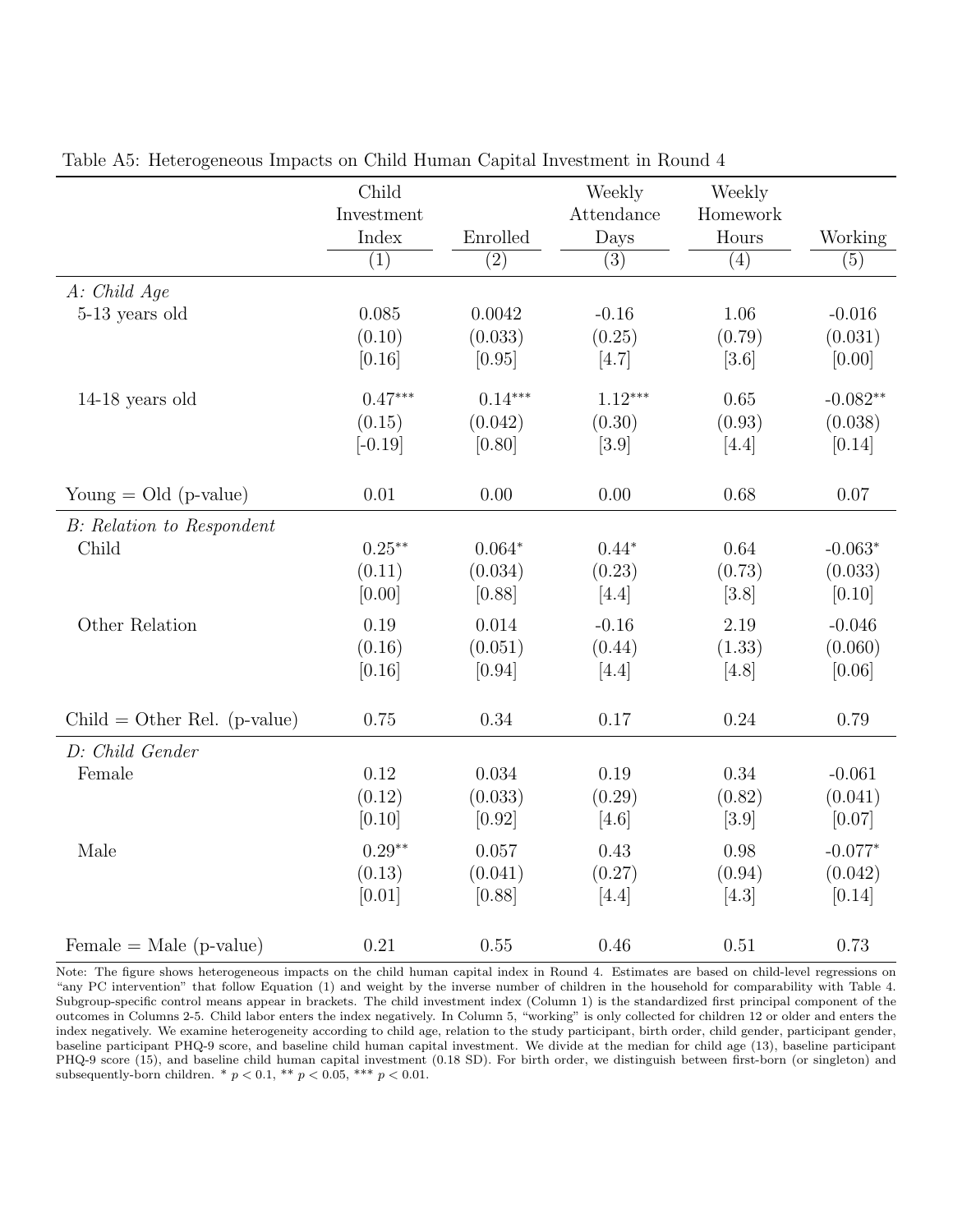|                                     | Child<br>Investment |                  | Weekly<br>Attendance | Weekly<br>Homework |             |
|-------------------------------------|---------------------|------------------|----------------------|--------------------|-------------|
|                                     | Index               | Enrolled         | Days                 | Hours              | Working     |
|                                     | $\overline{(1)}$    | $\overline{(2)}$ | $\overline{(3)}$     | $\overline{(4)}$   | (5)         |
| G: Baseline Child Investment Index  |                     |                  |                      |                    |             |
| Above Median                        | $0.25***$           | $0.063**$        | $0.54*$              | 0.68               | $-0.066*$   |
|                                     | (0.12)              | (0.032)          | (0.30)               | (1.00)             | (0.038)     |
|                                     | [0.08]              | [0.88]           | [4.6]                | [4.5]              | [0.09]      |
| <b>Below Median</b>                 | 0.12                | 0.028            | 0.046                | 0.33               | $-0.066*$   |
|                                     | (0.12)              | (0.038)          | (0.30)               | (0.86)             | (0.036)     |
|                                     | [0.05]              | [0.92]           | [4.5]                | [3.7]              | [0.12]      |
| $Low = High (p-value)$              | 0.28                | 0.28             | 0.14                 | 0.74               | 0.99        |
| E: Participant Gender               |                     |                  |                      |                    |             |
| Female                              | $0.22**$            | 0.050            | 0.37                 | 0.54               | $-0.083**$  |
|                                     | (0.11)              | (0.034)          | (0.24)               | (0.74)             | (0.038)     |
|                                     | [0.01]              | [0.89]           | $[4.3]$              | [4.0]              | [0.10]      |
| Male                                | 0.11                | 0.020            | $-0.16$              | 1.17               | 0.069       |
|                                     | (0.18)              | (0.043)          | (0.43)               | (1.67)             | (0.063)     |
|                                     | [0.05]              | [0.88]           | [4.6]                | $[3.6]$            | [0.05]      |
|                                     |                     |                  |                      |                    |             |
| $Female = Male (p-value)$           | 0.56                | $0.51\,$         | 0.25                 | 0.70               | 0.02        |
| F: Baseline Participant PHQ-9 Score |                     |                  |                      |                    |             |
| Less than 15                        | $0.35***$           | $0.070**$        | $0.58***$            | 1.03               | $-0.088***$ |
|                                     | (0.11)              | (0.034)          | (0.26)               | (0.84)             | (0.032)     |
|                                     | $[-0.11]$           | [0.86]           | [4.2]                | [3.3]              | [0.12]      |
| 15 or Higher                        | 0.12                | 0.049            | 0.095                | 0.61               | $-0.033$    |
|                                     | (0.14)              | (0.045)          | (0.30)               | (0.93)             | (0.048)     |
|                                     | [0.11]              | [0.91]           | [4.5]                | [4.4]              | [0.08]      |
| $Low = High (p-value)$              | 0.13                | 0.65             | 0.16                 | 0.70               | 0.27        |

Table A6: Heterogeneous Impacts on Child Human Capital Investment in Round 4

Note: The figure shows heterogeneous impacts on the child human capital index in Round 4. Estimates are based on child-level regressions on "any PC intervention" that follow Equation (1) and weight by the inverse number of children in the household for comparability with Table 4. Subgroup-specific control means appear in brackets. The child investment index (Column 1) is the standardized first principal component of the outcomes in Columns 2-5. Child labor enters the index negatively. In Column 5, "working" is only collected for children 12 or older and enters the index negatively. We examine heterogeneity according to child age, relation to the study participant, birth order, child gender, participant gender, baseline participant PHQ-9 score, and baseline child human capital investment. We divide at the median for child age (13), baseline participant PHQ-9 score (15), and baseline child human capital investment (0.18 SD). For birth order, we distinguish between first-born (or singleton) and subsequently-born children. \*  $p < 0.1$ , \*\*  $p < 0.05$ , \*\*\*  $p < 0.01$ .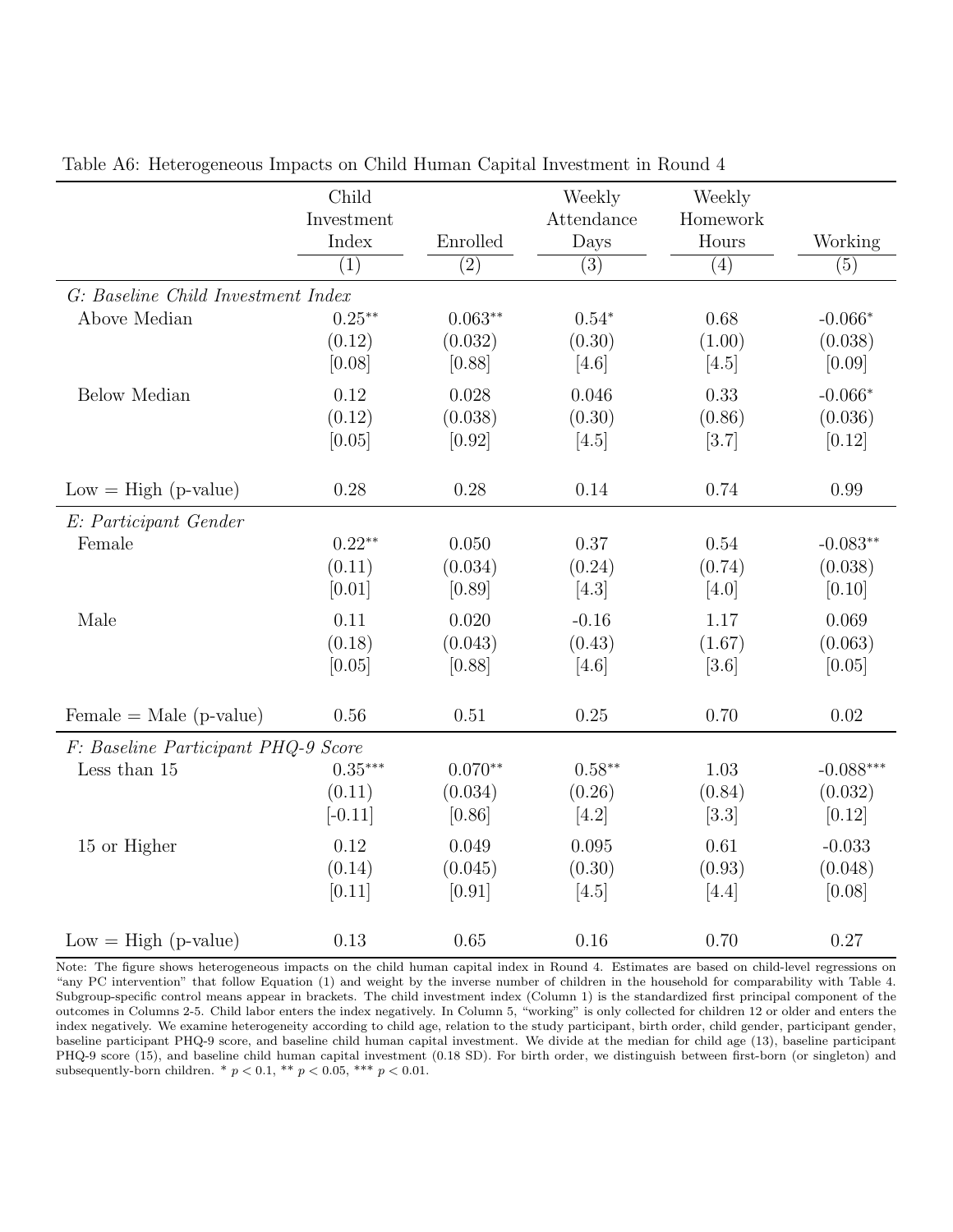

Figure A1: Community Depression Prevalence (Panel A) and Association with SES (Panel B)

Note: Data are from a representative sample of adults from Madhugiri District. Estimates are weighted to match the age, gender, religion, and caste distribution of the district in the 2011 Census of India. Panel A shows the cumulative density of PHQ-9 scores. Gray vertical bars indicate thresholds for mild and moderate depression. In Panel B, we construct an SES index according to the first principal component of caste, education, literacy, savings, and house size, which we convert into percentiles. The figure shows estimates from a locally-weighted polynomial regression of PHQ9 scores on the SES percentile.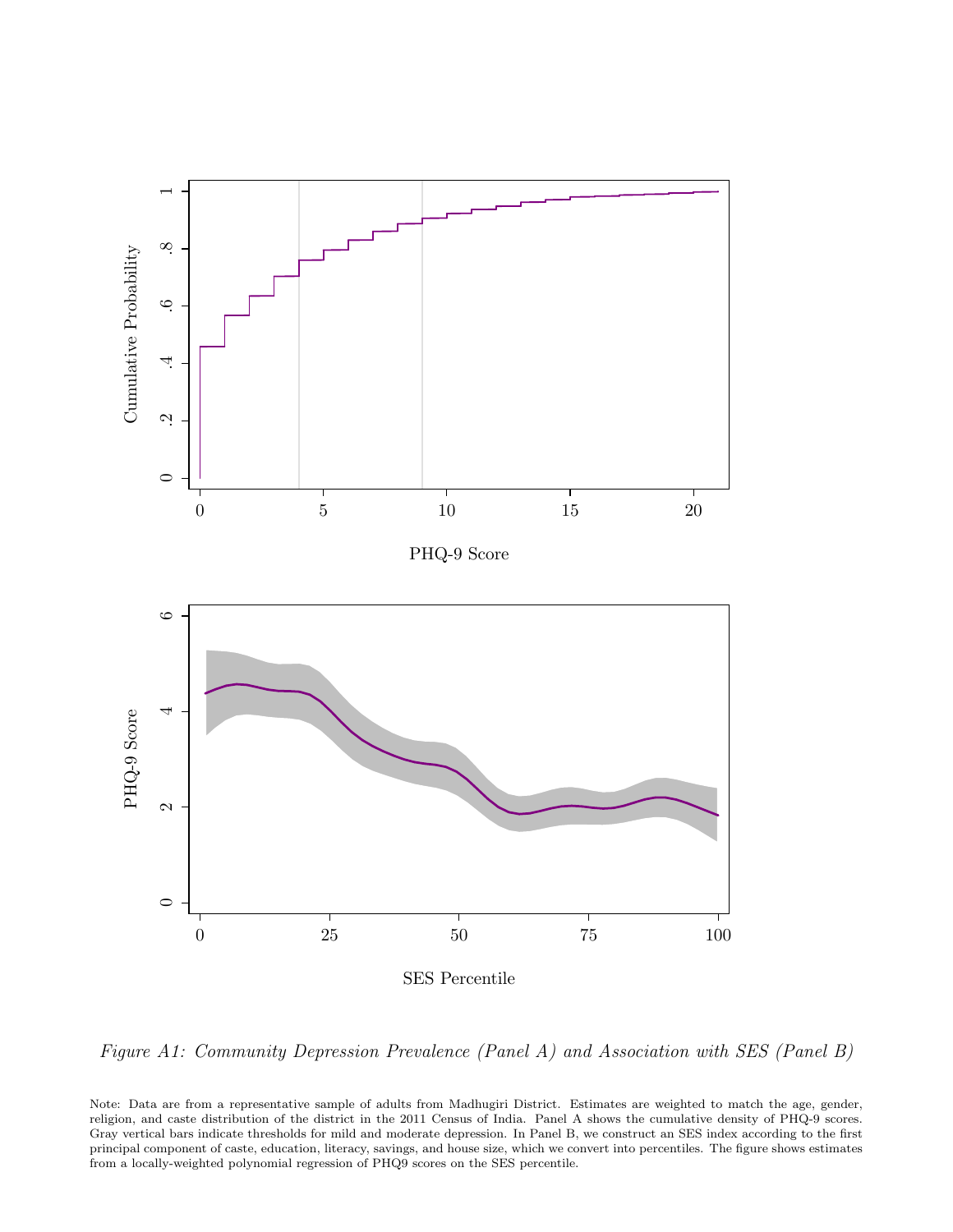

## Figure A2: Study Timeline

Note: the figure shows the timing of the study components. PC components appear in red, LA components appear in blue, and survey rounds appear in gray.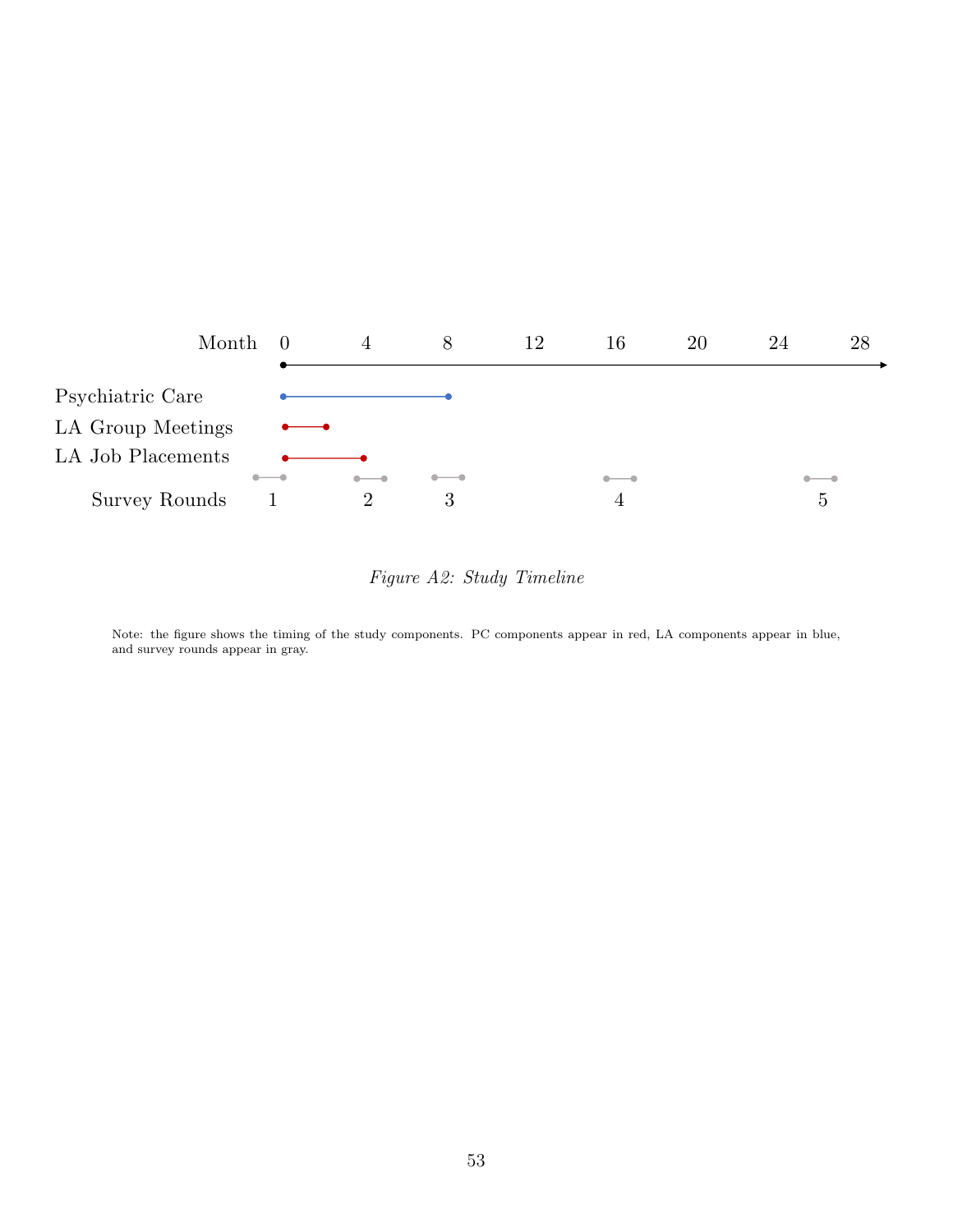

Figure A3: Participation in the LA Intervention

Note: the figure shows the percent of participants in the LA and PC/LA interventions who attended one meeting, attended two meetings, and who received a job or other livelihoods activity.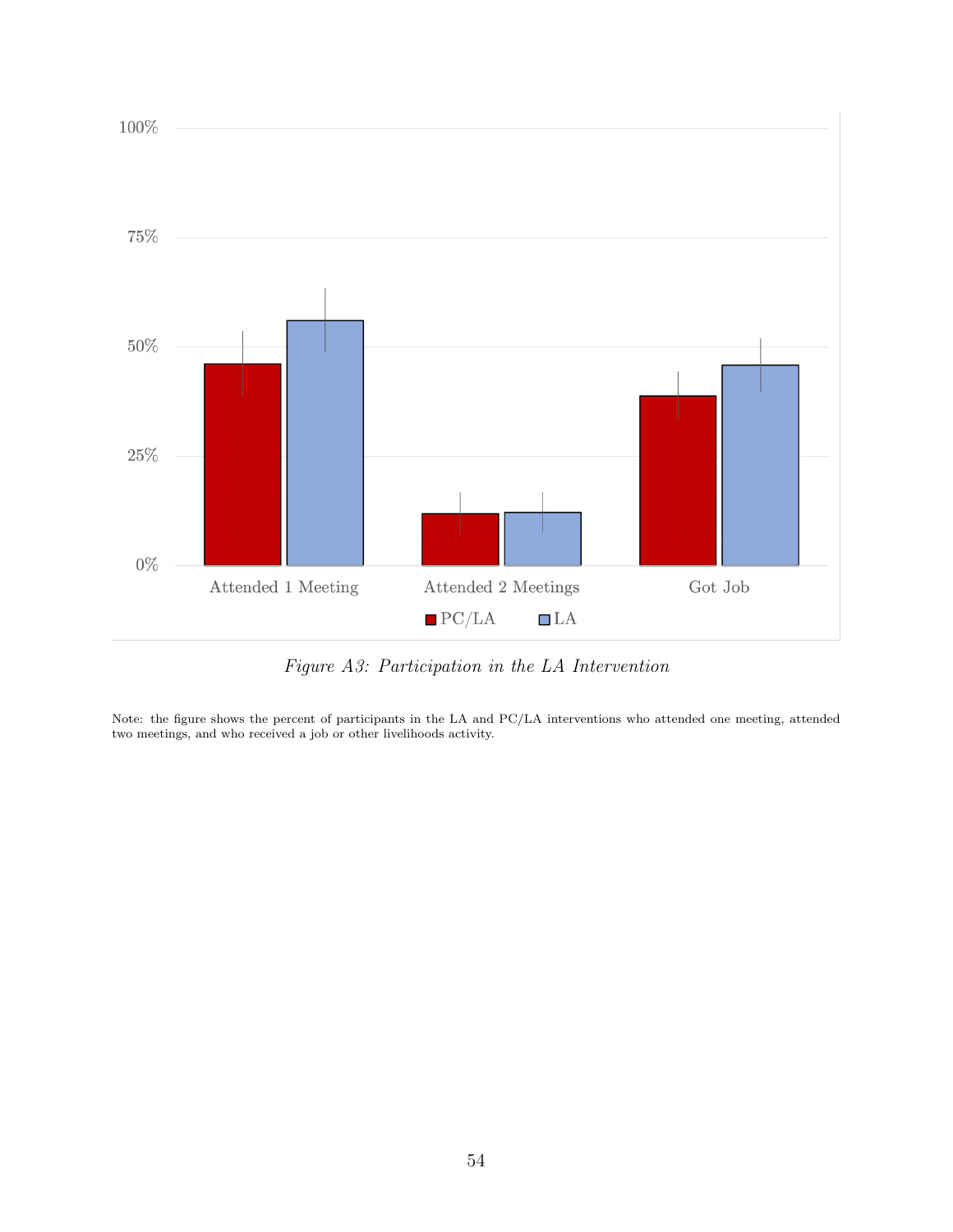

Figure A4: Participation in the PC Intervention

Note: the figure shows the cumulative density function for the number of psychiatric visits received by participants in the PC and PC/LA arms.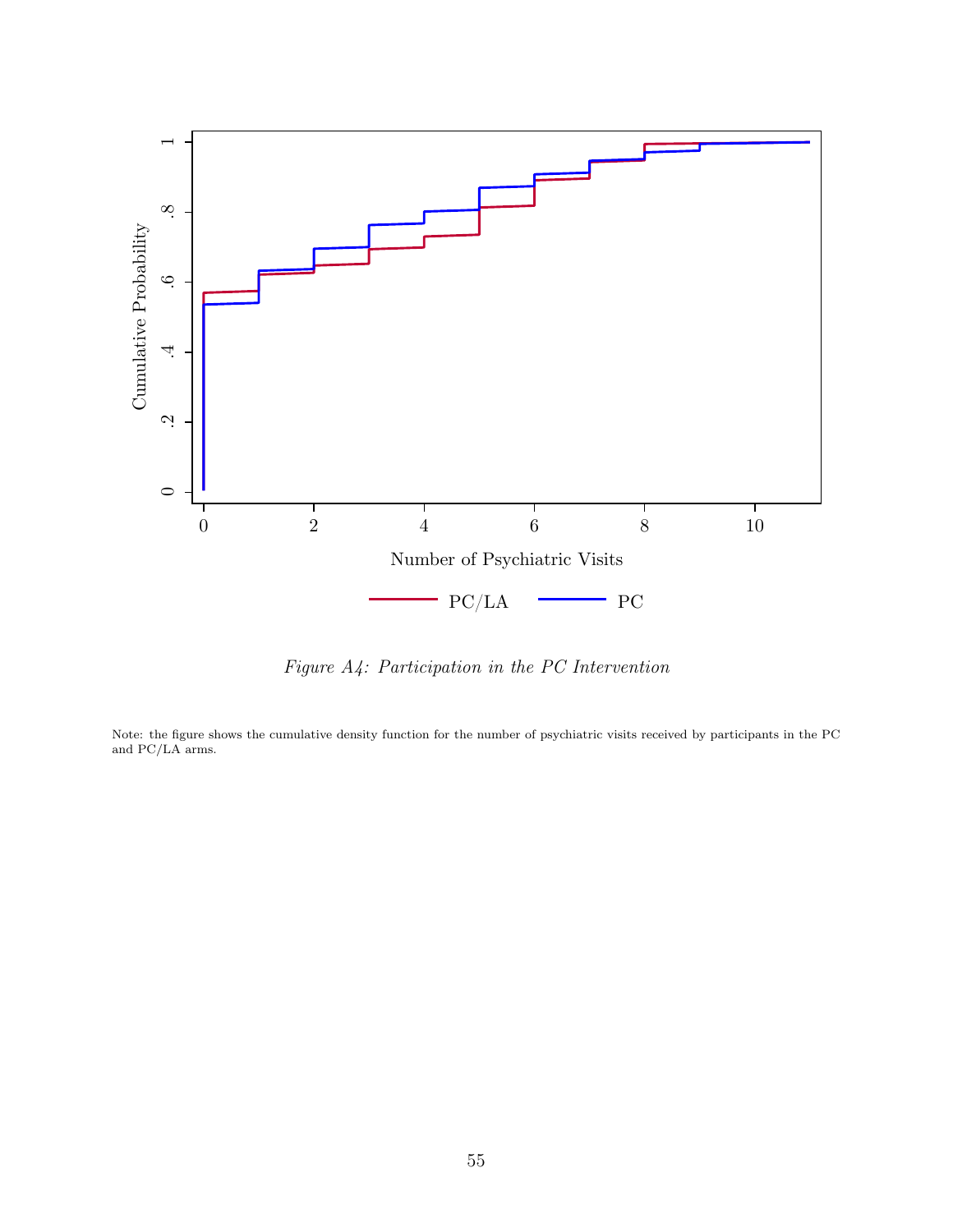

Differential Impact on Standardized PHQ-9 Score

Figure A5: Heterogeneity in Impacts on Depression

Note: the figure follows Equation (1) and shows the difference in impacts between subgroups. A negative and significant effect means that the first listed group has a larger reduction in depression symptoms. SES is the first principal component of education, caste, earnings, savings, and house size. Physical health is the first principal component of five activities of daily living and recent levels of pain. Cognition is the first principal component of scores for the Raven's Progressive Matrices and forward and backward digit spans. Childhood shocks is the number. Childhood shocks is an index of follows the Holmes and Rahe (1967) index of childhood negative life events. All variables are measured at baseline. In each case (aside from gender), we divide the sample at the median.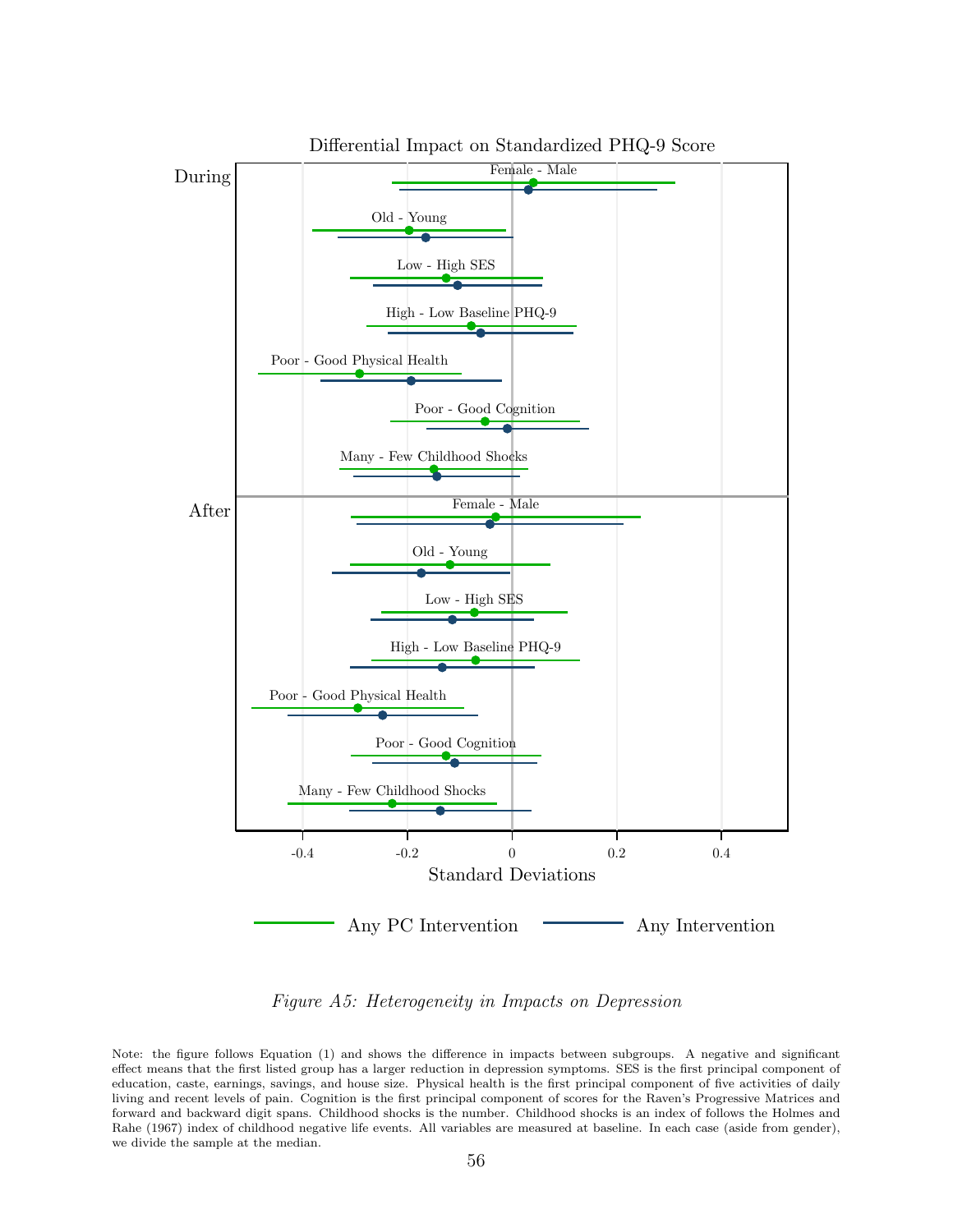#### References

- Adhvaryu, Achyuta, James Fenske, and Anant Nyshadham, "Early life circumstance and adult mental health," Journal of Political Economy, 2019, 127 (4), 1516–1549.
- Angelucci, Manuela, Giacomo De Giorgi, Marcos A Rangel, and Imran Rasul, "Family networks and school enrolment: Evidence from a randomized social experiment," Journal of Public Economics, 2010, 94 (3-4), 197–221.
- Ariely, Dan and George Loewenstein, "The heat of the moment: The effect of sexual arousal on sexual decision making," Journal of Behavioral Decision Making, 2006, 19 (2), 87–98.
- Arroll, Bruce, Steve Macgillivray, Simon Ogston, Ian Reid, Frank Sullivan, Brian Williams, and Iain Crombie, "Efficacy and tolerability of tricyclic antidepressants and SSRIs compared with placebo for treatment of depression in primary care: a metaanalysis," The Annals of Family Medicine, 2005, 3 (5), 449–456.
- Augenblick, Ned, Muriel Niederle, and Charles Sprenger, "Working over time: Dynamic inconsistency in real effort tasks," The Quarterly Journal of Economics, 2015,  $130(3)$ , 1067–1115.
- Bair, Matthew J, Rebecca L Robinson, Wayne Katon, and Kurt Kroenke, "Depression and pain comorbidity: a literature review," Archives of Internal Medicine, 2003, 163 (20), 2433–2445.
- Baird, Sarah, Francisco HG Ferreira, Berk Özler, and Michael Woolcock, "Conditional, unconditional and everything in between: a systematic review of the effects of cash transfer programmes on schooling outcomes," Journal of Development Effectiveness, 2014,  $6(1)$ , 1–43.
- Baranov, Victoria, Daniel Bennett, and Hans-Peter Kohler, "The indirect impact of antiretroviral therapy: mortality risk, mental health, and HIV-negative labor supply," Journal of Health Economics, 2015, 44, 195–211.
- , Sonia Bhalotra, Pietro Biroli, and Joanna Maselko, "Maternal Depression, Women's Empowerment, and Parental Investment: Evidence from a Randomized Controlled Trial," American Economic Review, 2020, 110 (3), 824–59.
- Bayer, Ya'akov M, Zeev Shtudiner, Oxsana Suhorukov, and Nimrod Grisaru, "Time and risk preferences, and consumption decisions of patients with clinical depression," Journal of Behavioral and Experimental Economics, 2019, 78, 138–145.
- Beck, Aaron T and Brad A Alford, *Depression: Causes and Treatment*, University of Pennsylvania Press, 2009.
- Benjamini, Yoav, Abba M Krieger, and Daniel Yekutieli, "Adaptive linear step-up procedures that control the false discovery rate," Biometrika, 2006, 93 (3), 491–507.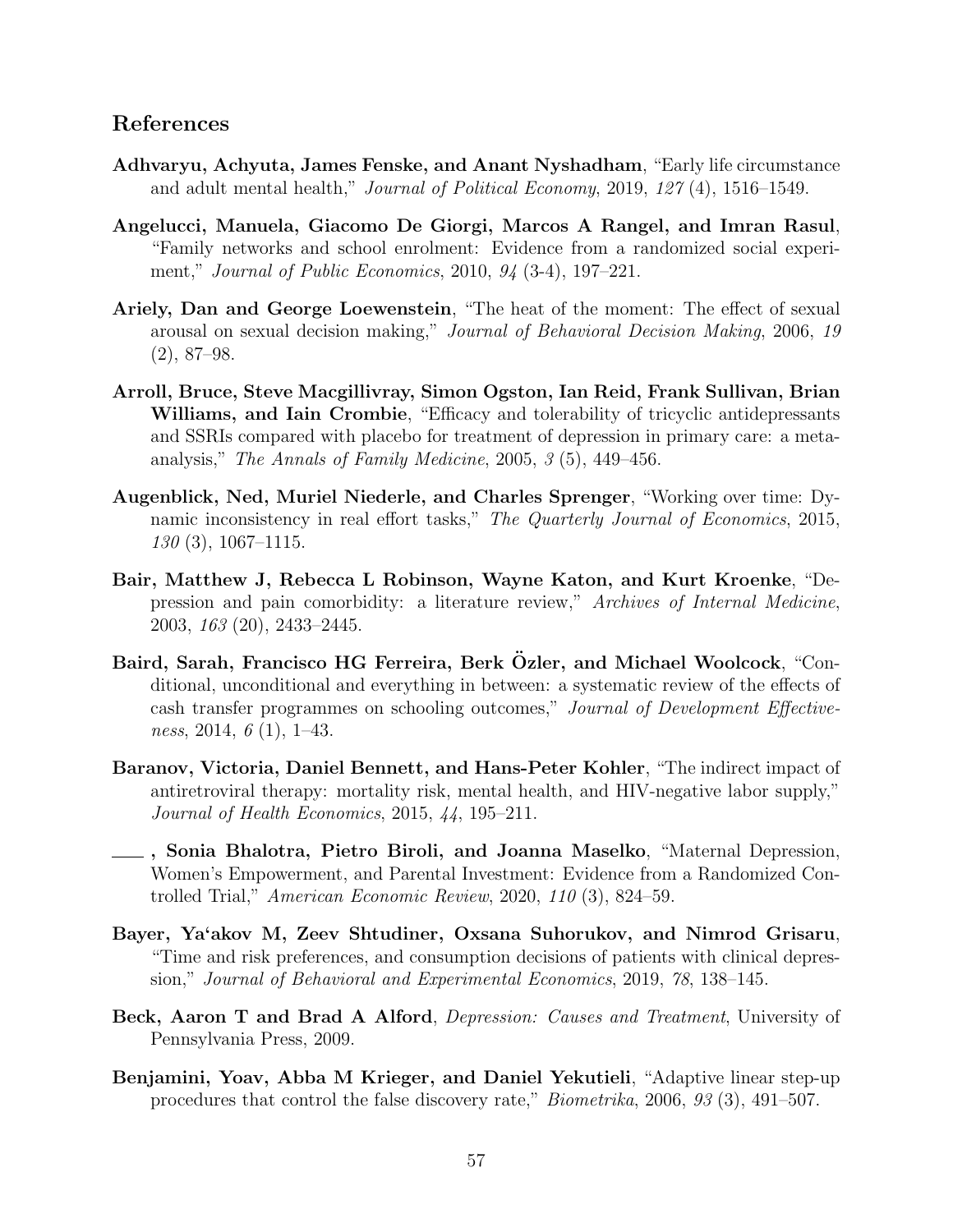- Berndt, E, SN Finkelstein, PE Greenberg, RH Howland, A Keith, AJ Rush, J Russell, and MB Keller, "Workplace Performance Effects from Chronic Depression and its Treatment," Journal of Health Economics, 1998, 17, 511–535.
- Bessone, Pedro, Gautam Rao, Frank Schilbach, Heather Schofield, and Mattie Toma, "The Economic Consequences of Increasing Sleep Among the Urban Poor," November 2020. Unpublished manuscript.
- Bharadwaj, Prashant, Mallesh M Pai, and Agne Suziedelyte, "Mental Health Stigma," Economics Letters, 2017, 159, 57–60.
- Biasi, Barbara, Michael Dahl, and Petra Moser, "Career Effects of Mental Health," December 2020. Unpublished manuscript.
- Blais, Ann-Renee and Elke Weber, "A Domain-Specific Risk-Taking (DOSPERT) scale for adult populations," Judgment and Decision Making, July 2006, 1 (1), 33–47.
- Carter, Michael R and Christopher B Barrett, "The Economics of Poverty Traps and Persistent Poverty: An Asset-Based Approach," The Journal of Development Studies, 2006, 42 (2), 178–199.
- Cascade, Elisa, Amir H Kalali, and Sidney H Kennedy, "Real-World Data on SSRI Antidepressant Side Effects," Psychiatry, 2009, 6 (2), 16.
- Cobb-Clark, Deborah A, Sarah C Dahmann, and Nathan Kettlewell, "Depression, risk preferences and risk-taking behavior," Journal of Human Resources, 2020, pp. 0419– 10183R1.
- Coffey, Diane, Payal Hathi, Nidhi Khurana, and Amit Thorat, "Explicit Prejudice," Economic and Political Weekly, 2018, 53 (1), 47.
- Corrigan, Patrick W, Annette Backs Edwards, Amy Green, Sarah Lickey Diwan, and David L Penn, "Prejudice, social distance, and familiarity with mental illness," Schizophrenia Bulletin, 2001, 27 (2), 219–225.
- Cuijpers, Pim, Ron de Graaf, and Saskia van Dorsselaer, "Minor depression: risk profiles, functional disability, health care use and risk of developing major depression," Journal of Affective Disorders, 2004, 79 (1-3), 71–79.
- Davies, James and John Read, "A systematic review into the incidence, severity and duration of antidepressant withdrawal effects: are guidelines evidence-based?," Addictive Behaviors, 2019, 97, 111–121.
- Dickinson, David L, "An experimental examination of labor supply and work intensities," Journal of Labor Economics, 1999, 17 (4), 638–670.
- Dohmen, Thomas, Armin Falk, David Huffman, Uwe Sunde, Jürgen Schupp, and Gert G Wagner, "Individual risk attitudes: Measurement, determinants, and behavioral consequences," Journal of the european economic association, 2011, 9 (3), 522–550.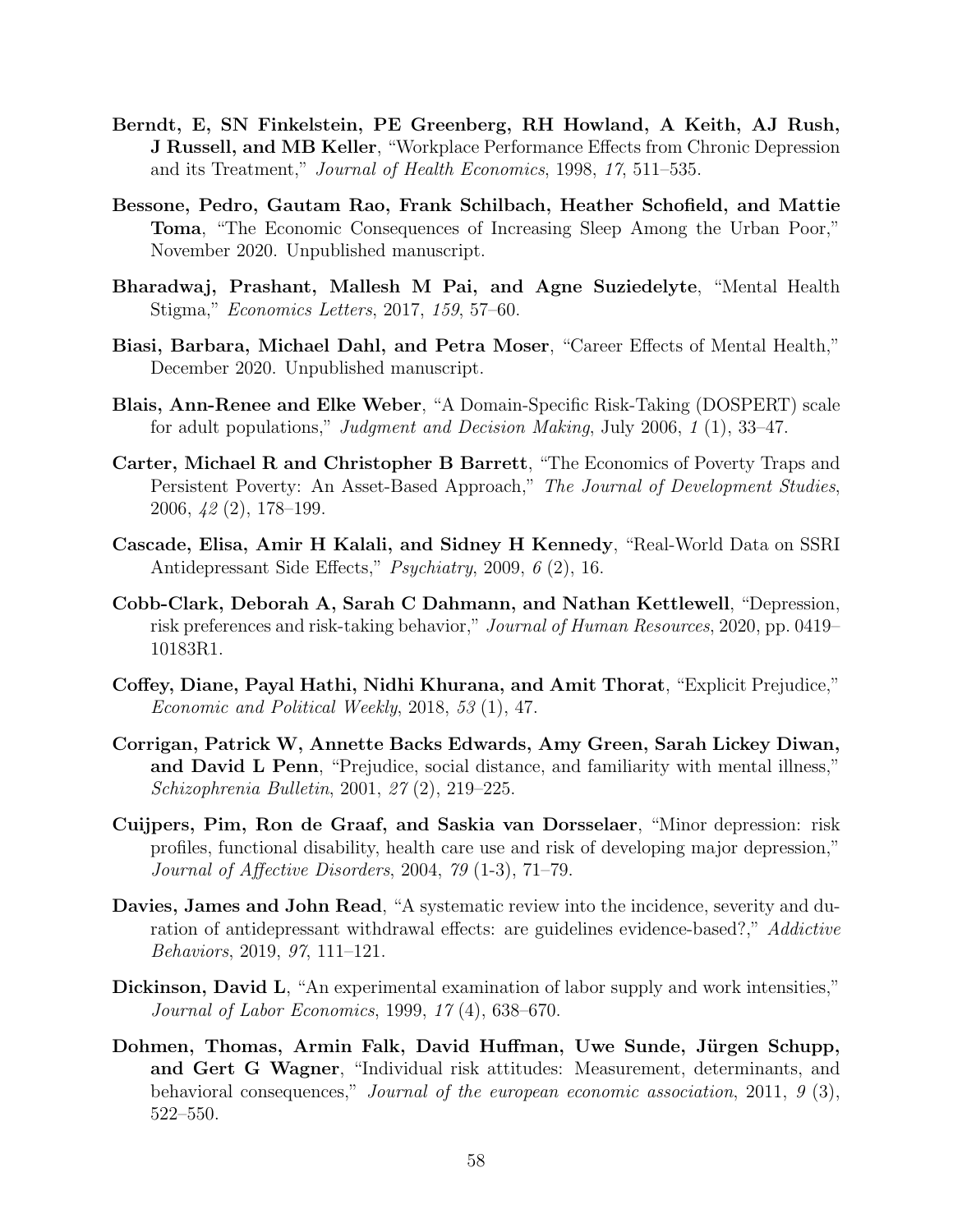- Duffy, Richard M and Brendan D Kelly, "India's Mental Healthcare Act, 2017: Content, Context, Controversy," International Journal of Law and Psychiatry, 2019, 62, 169–178.
- Dzevlan, Azra, Refika Redzepagic, Mersa Hadzisalihovic, Amela Curevac, Erna Masic, Elvira Alisahovic-Gelo, Elma Merdzanovic, and Amila Hadzimuratovic, "Quality of Life Assessment in Antidepressant Treatment of Patients with Depression and/or Anxiety Disorder," Materia socio-medica, 2019, 31 (1), 14–18.
- Eckel, Catherine and Philip Grossman, "Forecasting risk attitudes: An experimental study using actual and forecast gamble choices," Journal of Economic Behavior and Organization, 2008, 68, 1–17.
- Eeckhoudt, Louis R and James K Hammitt, "Does risk aversion increase the value of mortality risk?," Journal of Environmental Economics and Management, 2004, 47(1), 13–29.
- Evans, David and Fei Yuan, "How big are effect sizes in international education studies?," August 2020. Center for Global Development Working Paper 545.
- Eveleigh, Rhona, Esther Muskens, Peter Lucassen, Peter Verhaak, Jan Spijker, Chris van Weel, Richard Oude Voshaar, and Anne Speckens, "Withdrawal of unnecessary antidepressant medication: a randomised controlled trial in primary care," BJGP Open, 2018, 1 (4).
- Fava, Giovanni A, Alessia Gatti, Carlotta Belaise, Jenny Guidi, and Emanuela Offidani, "Withdrawal symptoms after selective serotonin reuptake inhibitor discontinuation: a systematic review," *Psychotherapy and Psychosomatics*, 2015,  $84$  (2), 72–81.
- Ferguson, James M, "SSRI antidepressant medications: adverse effects and tolerability," Primary Care Companion to the Journal of Clinical Psychiatry, 2001, 3 (1), 22.
- Ferrari, AJ, AJ Somerville, AJ Baxter, R Norman, SB Patten, T Vos, and HA Whiteford, "Global variation in the prevalence and incidence of major depressive disorder: a systematic review of the epidemiological literature," Psychological Medicine, 2013, 43 (3), 471–481.
- Fletcher, Jason, "Adolescent Depression and Adult Labor Market Outcomes," Southern Economic Journal, 2013, 80 (1), 26–49.
- Gabriel, Matthew and Verinder Sharma, "Antidepressant Discontinuation Syndrome," CMAJ, 2017, 189 (21), E747–E747.
- Gartlehner, Gerald, Gernot Wagner, Nina Matyas, Viktoria Titscher, Judith Greimel, Linda Lux, Bradley N Gaynes, Meera Viswanathan, Sheila Patel, and Kathleen N Lohr, "Pharmacological and non-pharmacological treatments for major depressive disorder: review of systematic reviews," BMJ Open, 2017, 7 (6), e014912.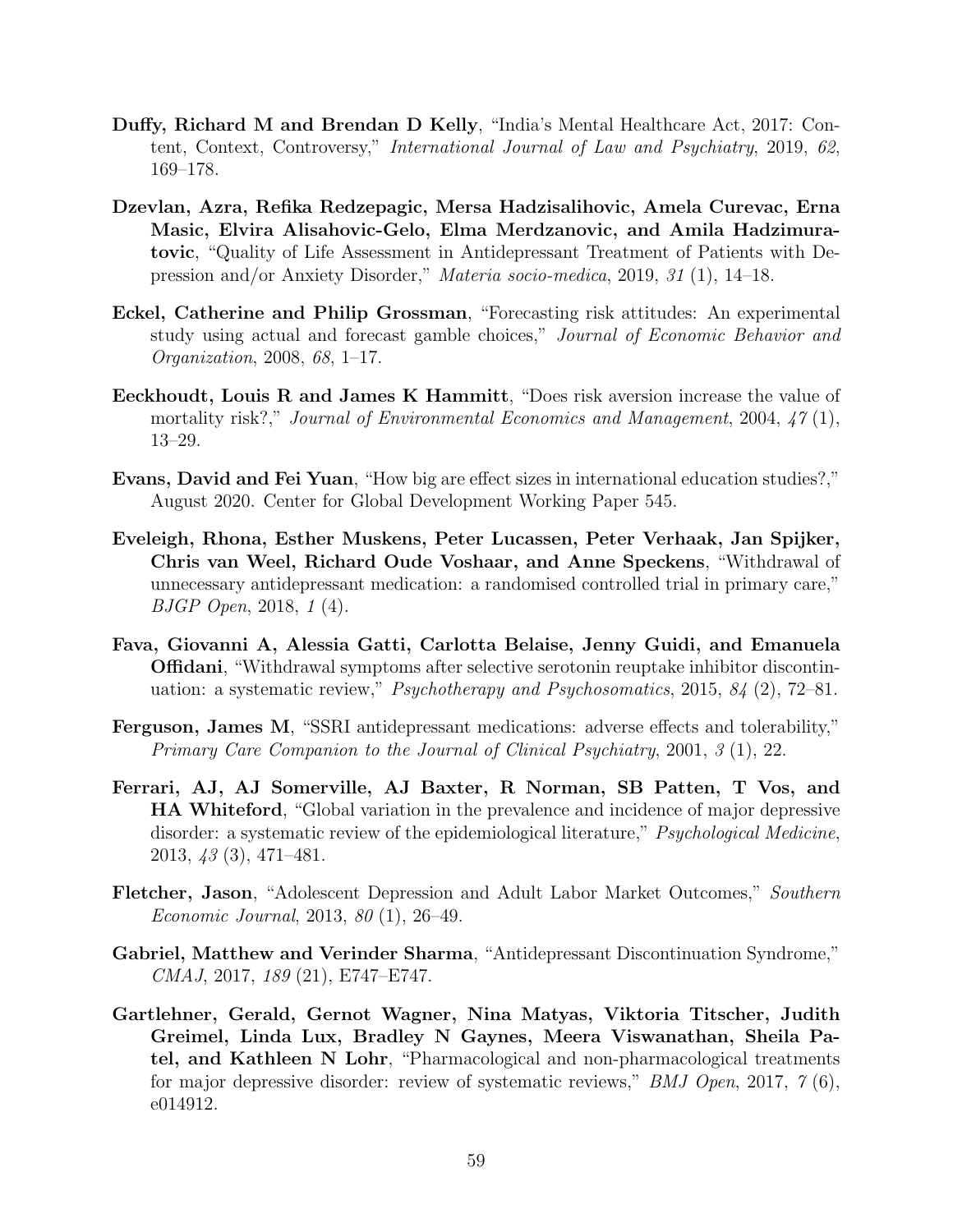- Gautham, Melur Sukumar, Gopalkrishna Gururaj, Mathew Varghese, Vivek Benegal, Girish N Rao, Arun Kokane, Bir Singh Chavan, Pronob Kumar Dalal, Daya Ram, Kangkan Pathak et al., "The National Mental Health Survey of India (2016): Prevalence, socio-demographic correlates and treatment gap of mental morbidity," International Journal of Social Psychiatry, 2020, 66 (4), 361–372.
- Gilman, Stephen E, Ichiro Kawachi, Garrett M Fitzmaurice, and Stephen L Buka, "Socioeconomic status in childhood and the lifetime risk of major depression," International Journal of Epidemiology, 2002, 31 (2), 359–367.
- Guiso, Luigi, Paola Sapienza, and Luigi Zingales, "Time varying risk aversion," Journal of Financial Economics, 2018, 128 (3), 403–421.
- Hainmueller, Jens, "Entropy Balancing for Causal Effects: A Multivariate Reweighting Method to Produce Balanced Samples in Observational Studies," Political Analysis, 2012, 20, 25–45.
- <sub>1</sub> and Yiqing Xu, "ebalance: A Stata Package for Entropy Balancing," *Journal of* Statistical Software, 2013, 54 (7).
- Hanaoka, Chie, Hitoshi Shigeoka, and Yasutora Watanabe, "Do Risk Preferences Change? Evidence from the Great East Japan Earthquake," American Economic Journal: Applied Economics, 2018, 10 (2), 298–330.
- Hansen, Jeppe Oute and Niels Buus, "Living with a depressed person in Denmark: A qualitative study," International Journal of Social Psychiatry, 2013, 59 (4), 401–406.
- Harald, Baumeister and Parker Gordon, "Meta-review of depressive subtyping models," Journal of Affective Disorders, 2012, 139 (2), 126–140.
- Hasin, Deborah S, Aaron L Sarvet, Jacquelyn L Meyers, Tulshi D Saha, W June Ruan, Malka Stohl, and Bridget F Grant, "Epidemiology of adult DSM-5 major depressive disorder and its specifiers in the United States," JAMA psychiatry, 2018, 75 (4), 336–346.
- Haushofer, Johannes and Ernst Fehr, "On the psychology of poverty," Science, 2014, 344 (6186), 862–867.
- and Jeremy Shapiro, "The short-term impact of unconditional cash transfers to the poor: experimental evidence from Kenya," The Quarterly Journal of Economics, 2016, 131 (4), 1973–2042.
- **Lacks**, Robert Mudida, and Jeremy Shapiro, "The Comparative Impact of Cash Transfers and a Psychotherapy Program on Psychological and Economic Well-being," November 23 2020. Unpublished manuscript.
- Hillhouse, Todd M and Joseph H Porter, "A brief history of the development of antidepressant drugs: from monoamines to glutamate.," Experimental and Clinical Psy $chopharmacology, 2015, 23 (1), 1.$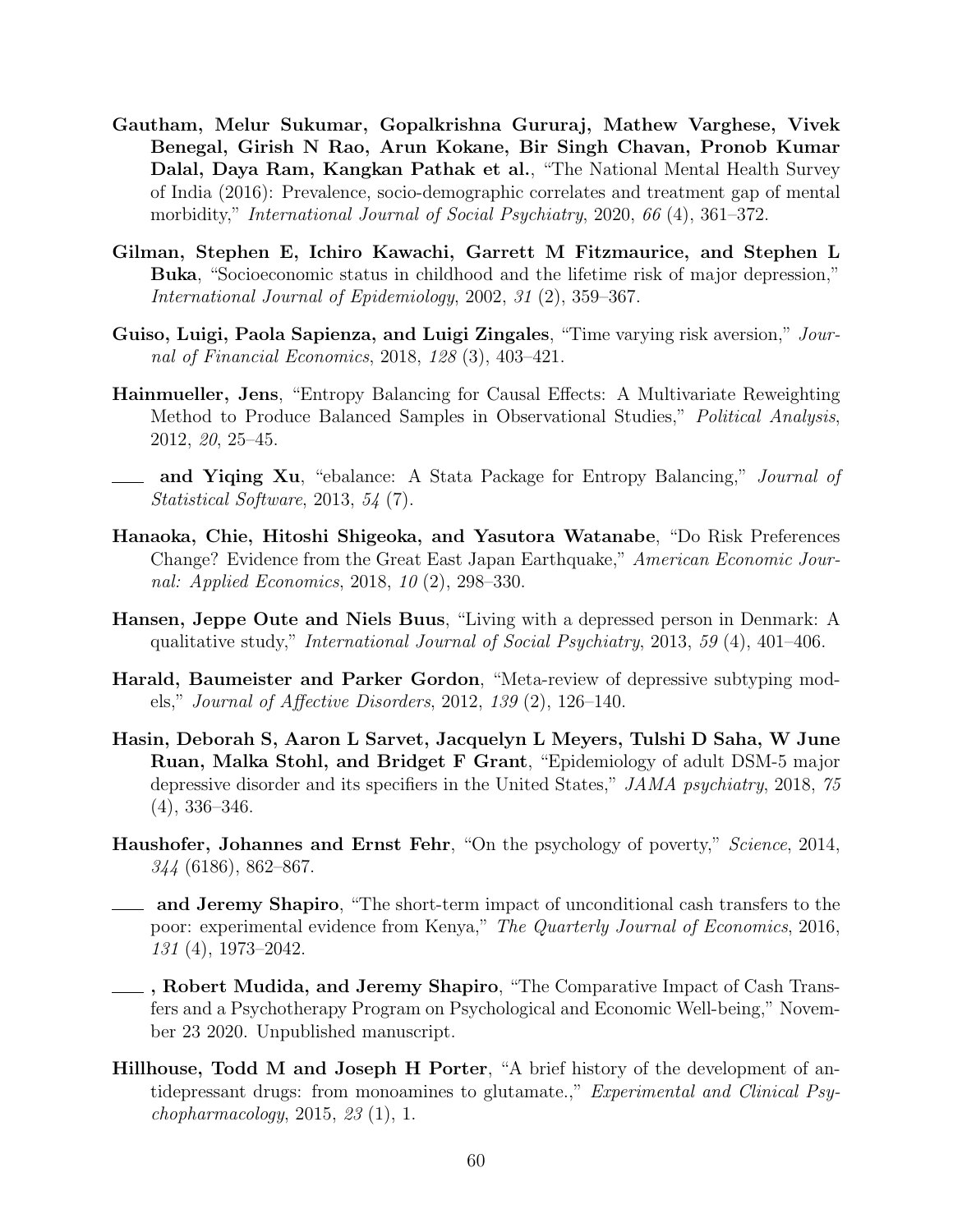- Hirschfeld, Robert MA, "The Comorbidity of Major Depression and Anxiety Disorders: Recognition and Management in Primary Care," Primary Care Companion to the Journal of Clinical Psychiatry, 2001, 3 (6), 244.
- Holmes, Thomas and Richard Rahe, "The Social Readjustment Rating Scale," Journal of Psychosomatic Research, 1967, 11, 213–218.
- Ifcher, John and Homa Zarghamee, "Happiness and Time Preference: The Effect of Positive Affect in a Random-Assignment Experiment," American Economic Review, 2011, 101 (7), 3109–29.
- Indu, Pillaveetil Sathyadas, Thekkethayyil Viswanathan Anilkumar, Krishnapillai Vijayakumar, KA Kumar, P Sankara Sarma, Saradamma Remadevi, and Chittaranjan Andrade, "Reliability and validity of PHQ-9 when administered by health workers for depression screening among women in primary care," Asian Journal of Psychiatry, 2018, 37, 10–14.
- James, Spencer L, Degu Abate, Kalkidan Hassen Abate, Solomon M Abay, Cristiana Abbafati, Nooshin Abbasi, Hedayat Abbastabar, Foad Abd-Allah, Jemal Abdela, Ahmed Abdelalim et al., "Global, regional, and national incidence, prevalence, and years lived with disability for 354 diseases and injuries for 195 countries and territories, 1990–2017: a systematic analysis for the Global Burden of Disease Study 2017," The Lancet, 2018, 392 (10159), 1789–1858.
- Kessler, Ronald C and Evelyn J Bromet, "The epidemiology of depression across cultures," Annual Review of Public Health, 2013, 34, 119–138.
- Kobau, Rosemarie, Joseph Sniezek, Matthew M Zack, Richard E Lucas, and Adam Burns, "Well-being assessment: An evaluation of well-being scales for public health and population estimates of well-being among US adults," *Applied Psychology:* Health and Well-Being, 2010, 2 (3), 272–297.
- Kroenke, Kurt, Robert Spitzer, and Janet Williams, "The PHQ-9: Validity of a Brief Depression Severity Measure," Journal of General Internal Medicine, September 2001, 16 (9), 606–613.
- León, Gianmarco and Edward Miguel, "Risky transportation choices and the value of a statistical life," American Economic Journal: Applied Economics, 2017, 9 (1), 202–28.
- Loewenstein, George, "Emotions in Economic Theory and Economic Behavior," American Economic Review, 2000, 90 (2), 426–432.
- Löwe, Bernd, Robert L Spitzer, Janet BW Williams, Monika Mussell, Dieter Schellberg, and Kurt Kroenke, "Depression, anxiety and somatization in primary care: syndrome overlap and functional impairment," General hospital psychiatry, 2008,  $30(3)$ , 191–199.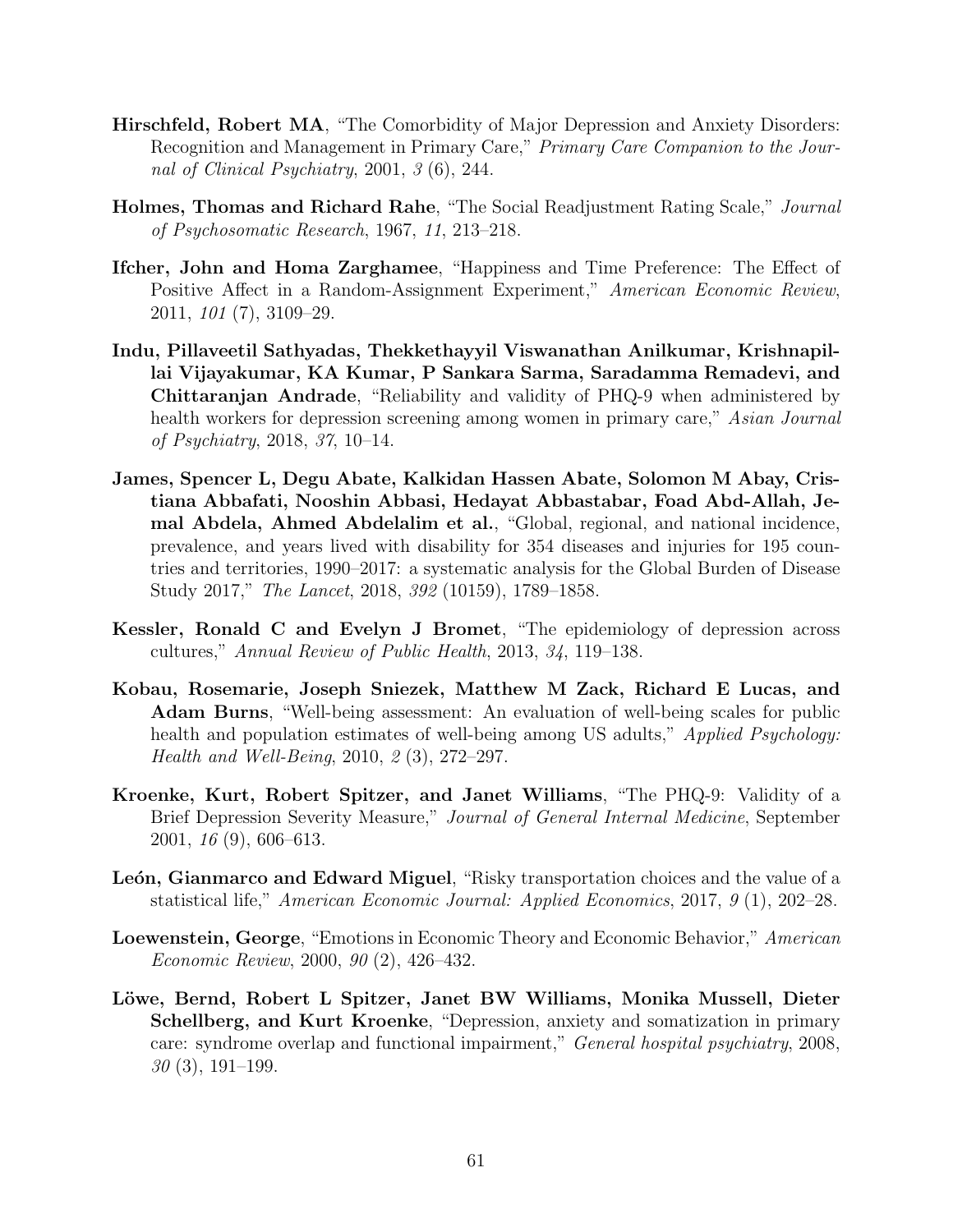- Lybbert, Travis J, Christopher B Barrett, Solomon Desta, and D Layne Coppock, "Stochastic wealth dynamics and risk management among a poor population," The Economic Journal, 2004, 114 (498), 750–777.
- Maat, Saskia De, Jack Dekker, Robert Schoevers, and Frans De Jonghe, "Relative efficacy of psychotherapy and pharmacotherapy in the treatment of depression: A metaanalysis," Psychotherapy Research, 2006, 16 (5), 566–578.
- Malmendier, Ulrike and Stefan Nagel, "Depression babies: Do macroeconomic experiences affect risk taking?," The quarterly journal of economics, 2011, 126 (1), 373-416.
- Manea, Laura, Simon Gilbody, and Dean McMillan, "Optimal cut-off score for diagnosing depression with the Patient Health Questionnaire (PHQ-9): a meta-analysis," CMAJ, 2012, 184 (3), E191–E196.
- Mani, Anandi, Sendhil Mullainathan, Eldar Shafir, and Jiaying Zhao, "Poverty impedes cognitive function," science, 2013, 341 (6149), 976–980.
- Marmorstein, Naomi R, Stephen M Malone, and William G Iacono, "Psychiatric disorders among offspring of depressed mothers: associations with paternal psychopathology," American Journal of Psychiatry, 2004, 161 (9), 1588–1594.
- Meng, Lin, Dongmei Chen, Yang Yang, Yang Zheng, and Rutai Hui, "Depression increases the risk of hypertension incidence: a meta-analysis of prospective cohort studies," Journal of Hypertension, 2012, 30 (5), 842–851.
- Moussavi, Saba, Somnath Chatterji, Emese Verdes, Ajay Tandon, Vikram Patel, and Bedirhan Ustun, "Depression, chronic diseases, and decrements in health: results from the World Health Surveys," The Lancet, 2007, 370 (9590), 851–858.
- Mullainathan, Sendhil and Eldar Shafir, Scarcity: Why Having Too Little Means So Much, Macmillan, 2013.
- Oswald, Andrew J, Eugenio Proto, and Daniel Sgroi, "Happiness and Productivity," Journal of Labor Economics, 2015, 33 (4), 789–822.
- Palriwala, Rajni, "Economics and Patriliny: Consumption and Authority within the Household," Social Scientist, 1993, pp. 47–73.
- Patel, V, R Araya, N Chowdhary, M King, B Kirkwood, S Nayak, G Simon, and HA Weiss, "Detecting common mental disorders in primary care in India: a comparison of five screening questionnaires," Psychological medicine, 2008, 38 (2), 221.
- Patel, Vikram and Arthur Kleinman, "Poverty and common mental disorders in developing countries," Bulletin of the World Health Organization, 2003, 81, 609–615.
- , Benedict Weobong, Helen A Weiss, Arpita Anand, Bhargav Bhat, Basavraj Katti, Sona Dimidjian, Ricardo Araya, Steve D Hollon, Michael King et al., "The Healthy Activity Program (HAP), a lay counsellor-delivered brief psychological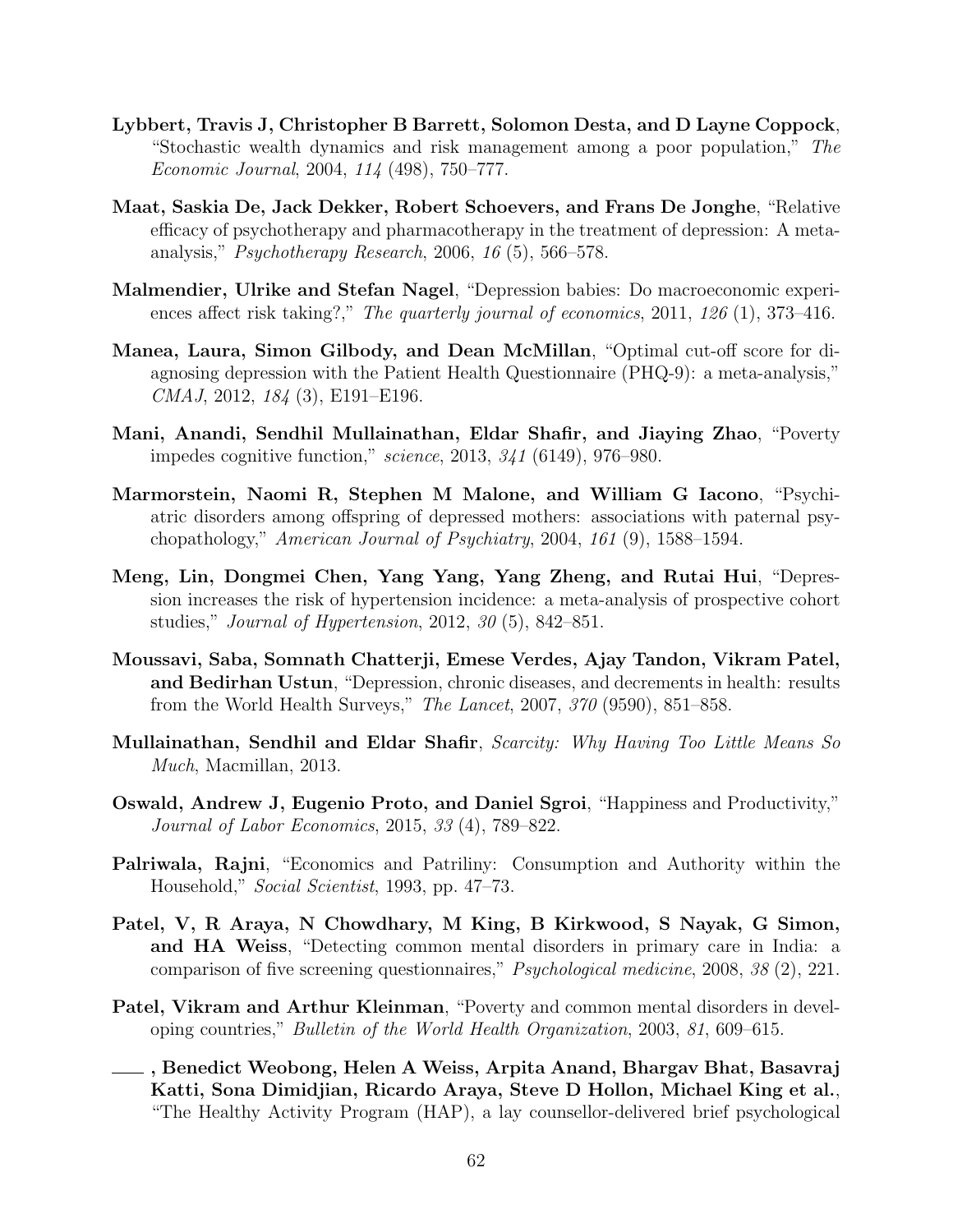treatment for severe depression, in primary care in India: a randomised controlled trial," The Lancet, 2017, 389 (10065), 176–185.

- , Daniel Chisholm, Sophia Rabe-Hesketh, Fiona Dias-Saxena, Gracy Andrew, and Anthony Mann, "Efficacy and cost-effectiveness of drug and psychological treatments for common mental disorders in general health care in Goa, India: a randomised, controlled trial," The Lancet, 2003, 361 (9351), 33–39.
- , Ricardo Araya, Sudipto Chatterjee, Dan Chisholm, Alex Cohen, Mary De Silva, Clemens Hosman, Hugh McGuire, Graciela Rojas, and Mark Van Ommeren, "Treatment and prevention of mental disorders in low-income and middleincome countries," The Lancet, 2007, 370 (9591), 991–1005.
- , Shuiyuan Xiao, Hanhui Chen, Fahmy Hanna, AT Jotheeswaran, Dan Luo, Rachana Parikh, Eesha Sharma, Shamaila Usmani, Yu Yu et al., "The magnitude of and health system responses to the mental health treatment gap in adults in India and China," The Lancet, 2016, 388 (10063), 3074–3084.
- Persson, Petra and Maya Rossin-Slater, "Family ruptures, stress, and the mental health of the next generation," American Economic Review, 2018, 108 (4-5), 1214–52.
- Piccinelli, Marco and Greg Wilkinson, "Gender differences in depression: Critical review," The British Journal of Psychiatry, 2000, 177 (6), 486–492.
- Prado, Catherine E, Stephanie Watt, and Simon F Crowe, "A meta-analysis of the effects of antidepressants on cognitive functioning in depressed and non-depressed samples," Neuropsychology Review, 2018, 28 (1), 32–72.
- Quidt, Jonathan De and Johannes Haushofer, "Depression for Economists," December 2016. NBER Working Paper 22973.
- Rahman, Atif, Abid Malik, Siham Sikander, Christopher Roberts, and Francis Creed, "Cognitive behaviour therapy-based intervention by community health workers for mothers with depression and their infants in rural Pakistan: a cluster-randomised controlled trial," The Lancet, 2008, 372 (9642), 902–909.
- Ridley, Matthew, Gautam Rao, Frank Schilbach, and Vikram Patel, "Poverty, depression, and anxiety: Causal evidence and mechanisms," Science, 2020, 370 (6522).
- Rizvi, Sakina J, Diego A Pizzagalli, Beth A Sproule, and Sidney H Kennedy, "Assessing anhedonia in depression: potentials and pitfalls," Neuroscience  $\mathscr B$  Biobehavioral Reviews, 2016, 65, 21–35.
- Samuelson, William and Richard Zeckhauser, "Status quo bias in decision making," Journal of risk and uncertainty, 1988, 1 (1), 7–59.
- Sareen, Jitender, Tracie O Afifi, Katherine A McMillan, and Gordon JG Asmundson, "Relationship between household income and mental disorders: findings from a population-based longitudinal study," Archives of General Psychiatry, 2011, 68 (4), 419–427.